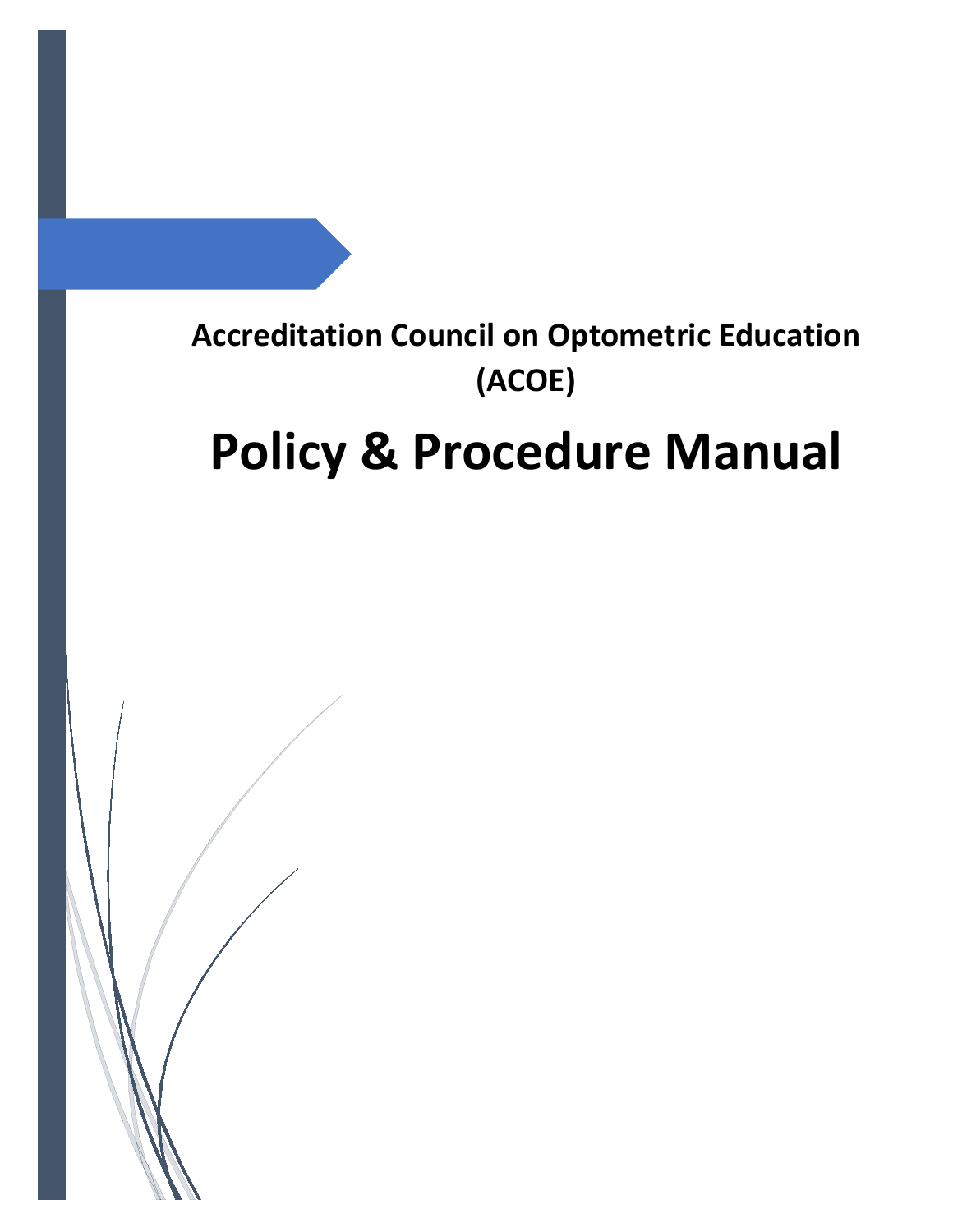## Contents

| History and Composition of the Accreditation Council on Optometric Education 4   |  |
|----------------------------------------------------------------------------------|--|
|                                                                                  |  |
|                                                                                  |  |
|                                                                                  |  |
|                                                                                  |  |
|                                                                                  |  |
|                                                                                  |  |
|                                                                                  |  |
|                                                                                  |  |
|                                                                                  |  |
|                                                                                  |  |
|                                                                                  |  |
|                                                                                  |  |
| Complaints Not Related to Accreditation or Preaccreditation Status Decisions  19 |  |
|                                                                                  |  |
|                                                                                  |  |
|                                                                                  |  |
|                                                                                  |  |
|                                                                                  |  |
|                                                                                  |  |
|                                                                                  |  |
|                                                                                  |  |
|                                                                                  |  |
|                                                                                  |  |
| Complaints Against Programs Related to ACOE Standards and/or Procedures35        |  |
|                                                                                  |  |
|                                                                                  |  |
|                                                                                  |  |
|                                                                                  |  |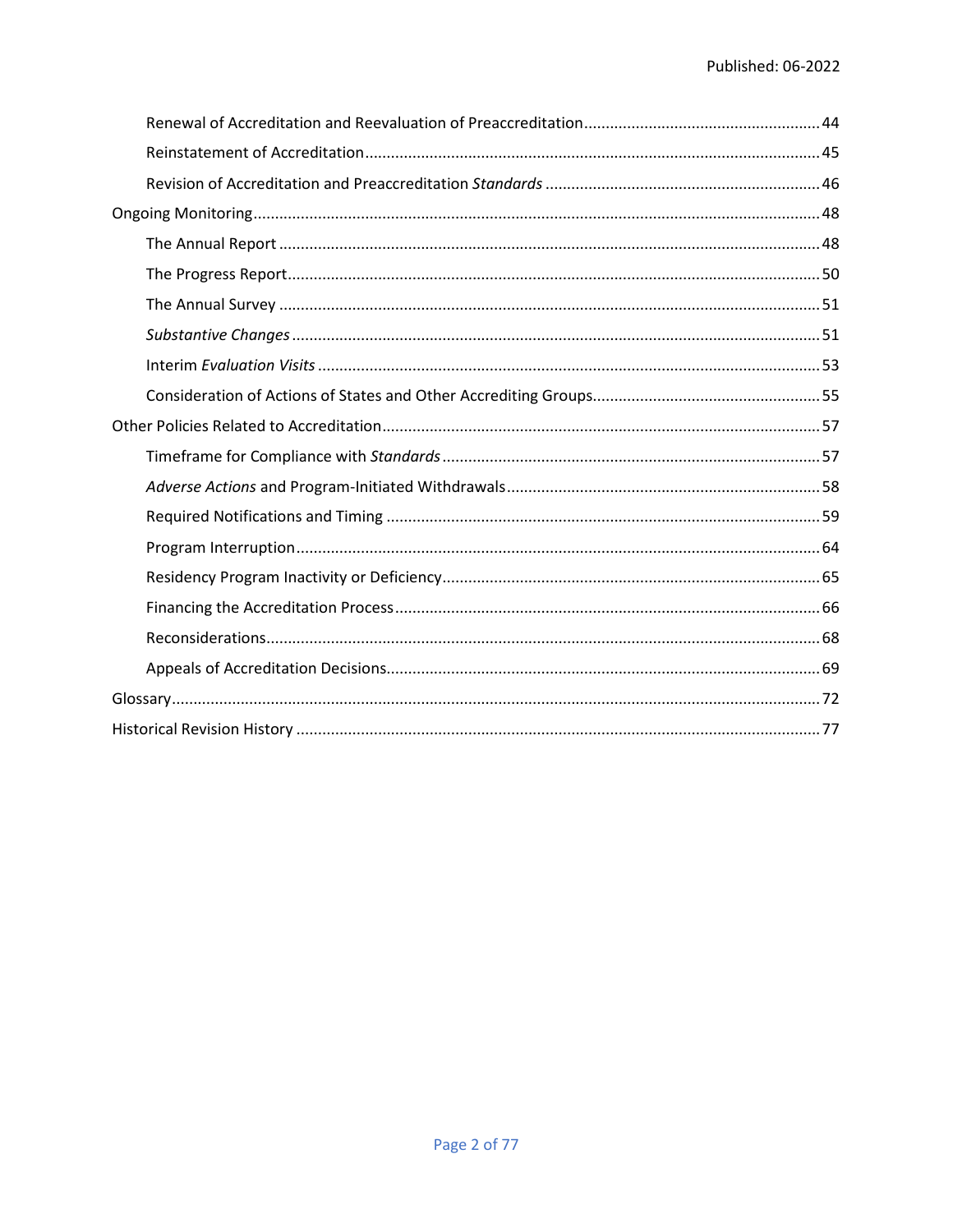## <span id="page-3-0"></span>Introduction and General Information

#### <span id="page-3-1"></span>About this Manual

The purpose of this Manual is to provide clarity and transparency to the Policies and Procedures associated with the functioning of the Accreditation Council on Education (ACOE). This manual replaces previous versions of Accreditation Manuals specific to each program type within the scope of the ACOE. The version history of the prior Accreditation Manuals is retained within this Manual.

For purposes of this document, the Accreditation Council on Optometric Education will be the "ACOE" or "Council."

Words/Acronyms in *italics* are defined in the Glossary.

In the footer of each page, a hyperlink leading back to the Table of Contents is provided.

#### <span id="page-3-2"></span>Role of Accreditation

Accreditation is a system for recognizing that educational institutions and programs affiliated with those institutions have attained a level of educational effectiveness, integrity, and quality which entitles them to the confidence of the educational community and public they serve. In most countries, the establishment and maintenance of educational standards is the responsibility of a central government bureau. However, the American system of voluntary non-governmental evaluation, called accreditation, has evolved to promote both regional and national approaches to the determination of educational quality.

Although accreditation is a voluntary process, accrediting decisions are used as consideration in many formal actions -- by governmental funding agencies, state licensing boards, scholarship commissions, foundations, and potential students. Accreditation at the postsecondary and professional level performs several important functions, including the encouragement of efforts to increase educational effectiveness. The accrediting process requires an educational institution and/or program to conduct a self-study to determine whether its mission and goals are being achieved; to consider the expert *recommendations* and *suggestions* of an impartial *evaluation visit* team comprised of members with appropriate expertise which evaluates the entity based on its ability to meet predetermined *standards*; and to plan and execute internal actions to address the recommendations of the accrediting body. Those programs meeting the criteria are publicly designated. Since accreditation status is reviewed on a periodic basis, accredited institutions and professional programs are required to maintain continuous self-study and improvement mechanisms.

Two forms of accreditation are recognized in the U.S. -- **institutional** and **specialized** accreditation. Institutional accreditation is granted by the national and *regional accrediting* commissions of schools and colleges, which collectively serve most of the institutions chartered or licensed in the United States and its possessions. Institutional accrediting bodies recognize the entire institution rather than individual programs.

Specialized accreditation of professional and occupational programs is granted by councils or commissions on accreditation set up by national professional organizations in such fields as, dentistry, optometry, medicine, engineering, and law. Each specialized accreditation group defines its own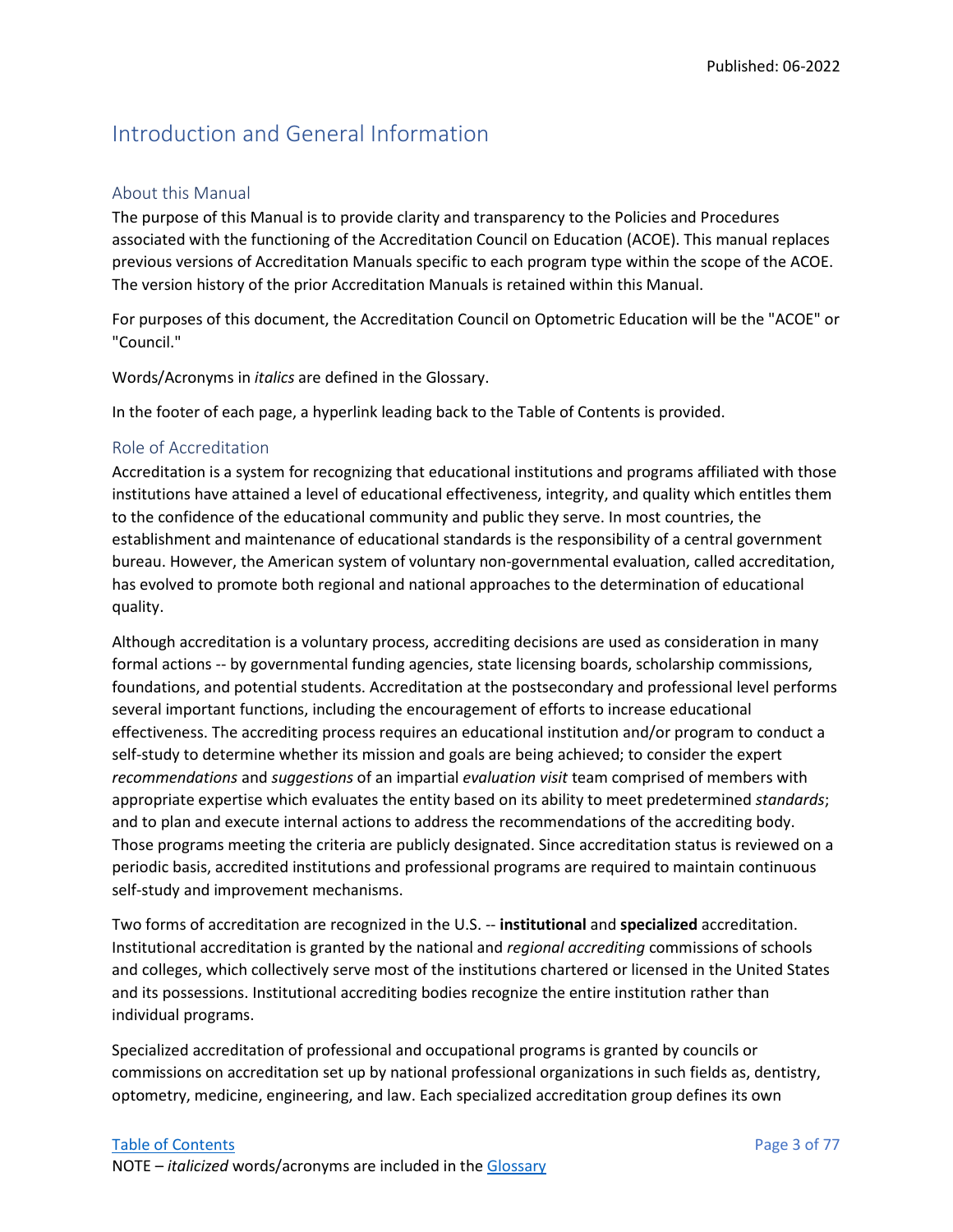eligibility criteria for accreditation and operating procedures. A major rationale for specialized accreditation activities is to provide quality assurances concerning educational preparation of members of the profession or occupation.

#### <span id="page-4-0"></span>History and Composition of the Accreditation Council on Optometric Education

The Accreditation Council on Optometric Education (ACOE), formerly known as the Council on Optometric Education, was established in 1934 by the House of Delegates of the American Optometric Association (*AOA*). Currently, the Council is comprised of eleven members, nine of whom are members of the *AOA*, and two *public members*. With respect to members of the Council who are members of the *AOA*:

- Three are optometrists of outstanding professional experience, who are not affiliated with any school or college of optometry and who are not members of any state board of optometric examiners;
- Two are current members of an Active Member Board of the Association of Regulatory Boards of Optometry (*ARBO*) or served on the ARBO Board of Directors within the preceding twelve (12) months at the time of their initial appointment;
- Three are optometrists associated with optometric educational programs with an *accreditation status* from the ACOE, with one of the three having expertise in optometric residency education;
- One is an optometric technician and/or a person involved in optometric technician education.

Current members of the *AOA* Board of Trustees and Chief Executive Officers of professional optometric degree programs are prohibited from serving as members of the Council.

The two *public members* of the Council are individuals who are not educators in or members of the profession of optometry. A *public member* of the Council also is not:

- an employee, member of the governing board, owner, or shareholder of, or consultant to, a program that holds either an *accreditation* or *preaccreditation status* by the Council or has applied for accreditation or preaccreditation;
- a member of any trade association or membership organization related to, affiliated with, or associated with the Council; or
- a spouse, parent, child, or sibling of an individual identified in the above two parts of this definition.

In the fall of each year, the status of appointment needs for the upcoming year is evaluated by the ACOE Chair. When there is an anticipated need, the chair may organize an ad hoc committee responsible for screening potential candidates. Sources queried may include: the ACOE *consultant* pool, ACOE members, solicitation via the Association of Specialized and Professional Accreditors (*ASPA*) listserv, ad placement in the Chronicle of Higher Education, *AOA* members and staff, and solicitation of formal nominations from The Association of Schools and Colleges of Optometry (*ASCO*) and the *ARBO*.

Candidates are evaluated to validate qualifications by education and/or experience. Following the screening process, the ACOE compiles and submits its recommendations to the *AOA* Board of Trustees for consideration in its post-Congress meeting for presidential appointment with advice and consent of the *AOA* Board of Trustees.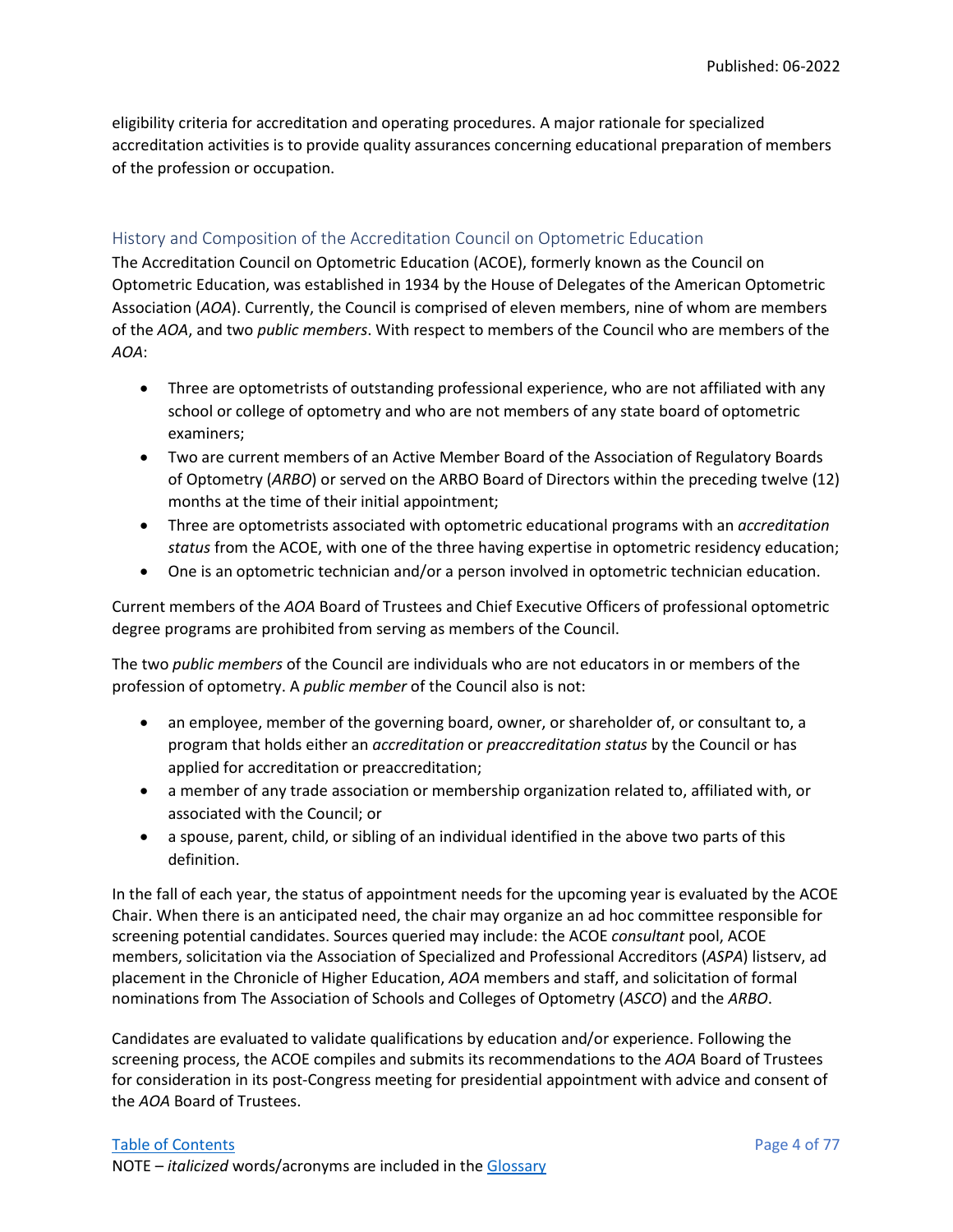In the event of a vacancy, the president with the consent of the *AOA* Board of Trustees shall appoint a successor to complete the unexpired portion of the term of office as specified in Article V of the *AOA* Bylaws.

#### <span id="page-5-0"></span>ACOE Committee Structure

The ACOE has established Committees to allow it to function efficiently and to obtain input from stakeholders from the broader educational and practice community. Committees serve in an advisory capacity to the ACOE. The Committees study various topics, conduct preliminary reviews, and develop recommendations for Council consideration.

The Chair of the ACOE is an ex officio member of all Committees.

- **ACOE Executive Committee (***EC***)**—This Committee is comprised of the ACOE Chair, Vice Chair and Director (non-voting.) The *EC* functions in the interim between ACOE meetings to assure the effective functioning of the Council. The *EC* communicates the Council's priorities and needs to the *AOA* Board of Trustees, reviews the Council's financial status periodically, and support other activities including, but not limited to reviews of submitted complaints.
- **Professional Optometric Degree (***POD***) Committee**—The *POD Committee* advises the Council on *standards*, policies, and procedures related to professional doctor of optometry programs. The *POD Committee* does not review specific programs, but rather reviews the ACOE's policies, *Standards* and procedures pertaining to all programs, and makes recommendations for ACOE consideration.
- **Optometric Residency Committee**—The Optometric Residency Committee advises the Council on *standards*, policies, and procedures related to optometric residency programs. Unlike the *POD Committee*, the Residency Committee reviews annual reports and progress reports submitted by the individual programs and makes recommendations for Council consideration.
- **Optometric Technician Committee** The Optometric Technician Committee advises the Council on *standards*, policies, and procedures related to optometric technician programs. Similar to the Optometric Residency Committee, the Optometric Technician Committee reviews annual reports and progress reports submitted by the individual programs and makes recommendations for Council consideration.
- **Leadership and Professional Development (***LPD***) Committee**—The *LPD Committee* supports the training curriculum for members and staff of the ACOE. The *LPD Committee* also develops and works with the staff on planning and implementing training programs for ACOE senior *consultants* (aka team chairs for residency *evaluation visits*) and ACOE *consultants* (*evaluation visitors* for all types of programs.)
- **Planning Committee**—The Planning Committee is focused on four key areas: (1) periodically review and recommend updates to the Council's *mission*, *goals*, and *objectives*; (2) assess performance relative to the Council's *mission*, *goals*, and *objectives*; (3) advise the Council regarding future operations and direction; and (4) evaluate and develop a multi-year financial plan. Examples of recommendations which would originate in the Planning Committee could include changes to ACOE fees, Council or staff size or changes to the composition of the ACOE, among others.
- **Quality Improvement (***QI***) Committee** -- The *QI Committee* is comprised of the chairs of the three program-specific committees of the Council. The Committee follows a plan adopted by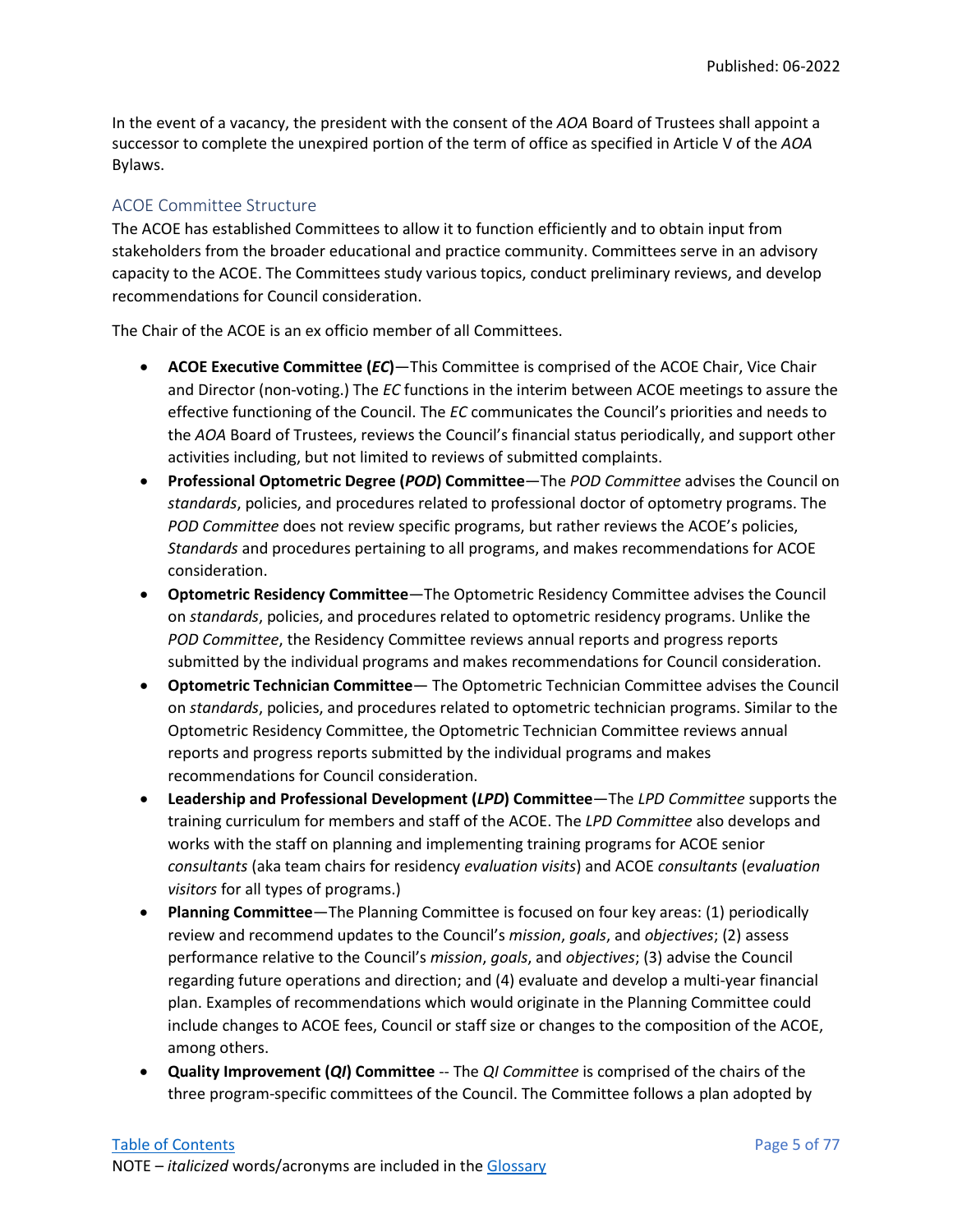ACOE for the "Assessment and Enhancement of the Relevancy, Validity and Reliability of ACOE Functions." The Committee reviews compiled results of visit evaluations conducted over the course of each year, evaluations of ACOE training programs, and a compiled report of the *recommendations* issued associated with the various accreditation and preaccreditation *Standards*. The Committee serves a critical function in supporting consistency in interpretation of and assessments of compliance to the ACOE's accreditation and preaccreditation *Standards*. The Committee develops recommendations for Council consideration as to whether corrective actions or enhancements to Council *Standards*, policies, and/or procedures are needed.

- **Compliance Committee** -- The Compliance Committee works with ACOE staff to monitor policies and processes in support of ongoing compliance with *USDE* and *CHEA* requirements.
- **Residency Review Committee**  The Residency Review Committee is comprised of the Council Chair, the Chair of the Optometric Residency Committee, and another Council member with residency experience. The Vice Chair of the Council also participates in cases of a conflict of interest with a Committee member. The Residency Review Committee is charged with evaluating and acting on concerns related to residency programs, avoiding the need to wait for the Optometric Residency Committee and/or the full Council to convene.

#### <span id="page-6-0"></span>*Mission*, *Goals*, and *Objectives* (adopted 06/26/2021)

#### *Mission*

The Accreditation Council on Optometric Education serves the public and the profession of optometry by establishing, maintaining, and applying *standards* to ensure the academic quality and continuous improvement of optometric education that reflect the contemporary practice of optometry. The scope of the Accreditation Council on Optometric Education encompasses professional optometric degree, optometric residency, and optometric technician programs.

#### *Goal* **1**

To protect and inform the public, the optometric profession, and the other communities of interest by ensuring a robust and transparent accreditation program.

#### *Objectives*

- 1. Ensure policies, processes, and expectations are fair, appropriate, and clearly communicated;
- 2. Ensure qualified and unbiased professional peers and public representatives conduct accreditation reviews and make accreditation decisions;
- 3. Provide for integrity and transparency with respect to Accreditation decisions including decision rationale; and
- 4. Effectively monitor programs between evaluation reviews to assure continued compliance.

#### *Goal* **2**

To serve as a role model within the optometric profession with respect to application of innovation, the importance of continuous improvement, and the value of external validation.

#### *Objectives*

1. Continuously seek cost-effective ways to deliver the services of the Council;

#### [Table of Contents](#page-0-0) **Page 6 of 77**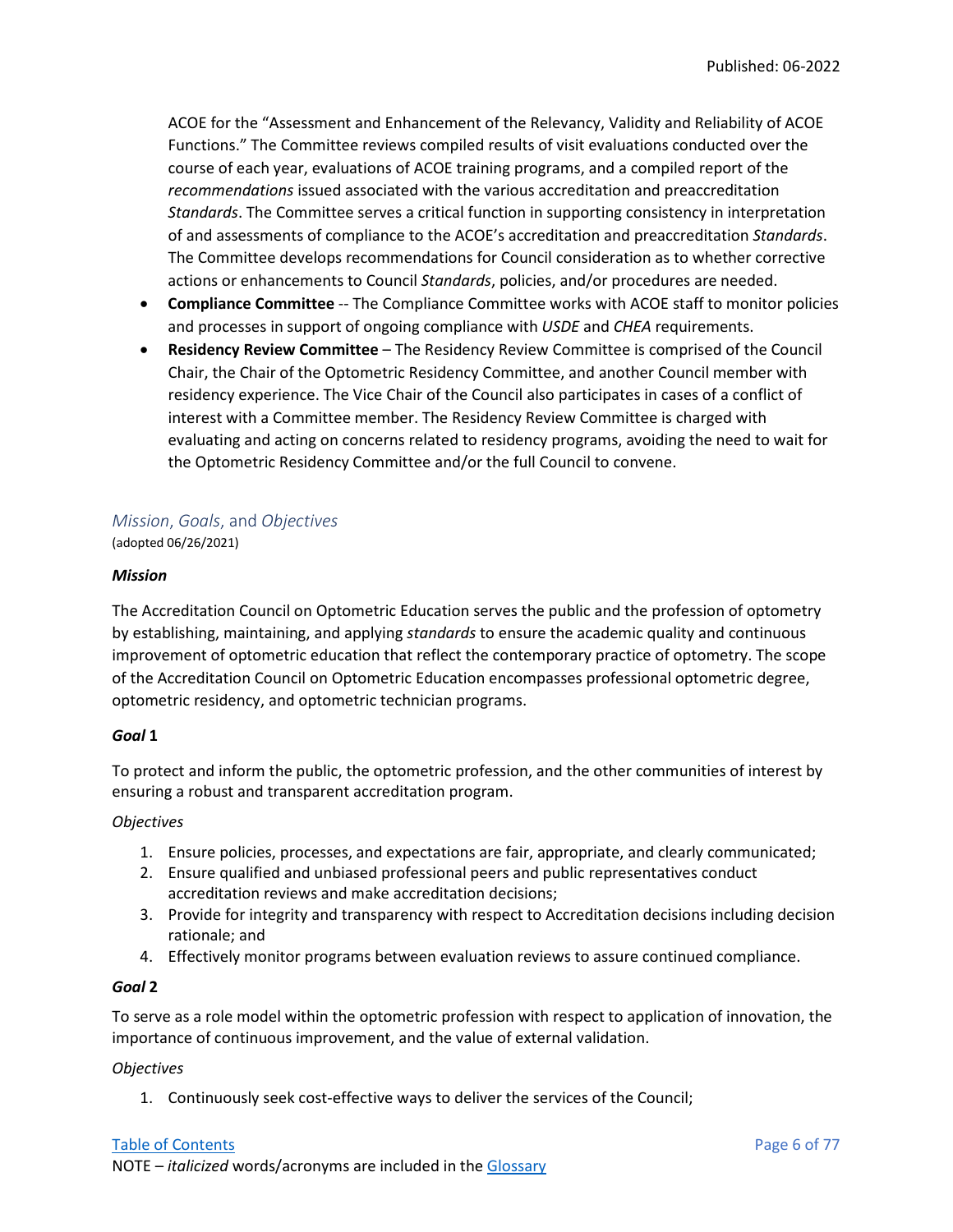- 2. Implement measures that reduce administrative burden associated with the accreditation process;
- 3. Employ a continuous process of self-assessment and self-improvement; and
- 4. Maintain recognition by the U.S. Department of Education and Council on Higher Education Accreditation.

#### *Goal* **3**

To recognize trends and evolve in alignment with the contemporary practice of optometry and higher education.

#### *Objectives*

- 1. Ensure open lines of communication between the Council and stakeholders within the profession;
- 2. Actively engage with the communities of interest to inform and implement accreditation *standards* that remain relevant and contemporary; and
- 3. Keep the optometric community informed of current trends and developments in specialized accreditation.

#### <span id="page-7-0"></span>Recognition by *USDE* and *CHEA*

The ACOE is recognized by the United States Department of Education (*USDE*). The ACOE's scope of recognition by the *USDE* is as follows:

The accreditation in the United States of professional optometric degree programs and optometric residency programs, and for the preaccreditation category of *Preliminary Approval* for professional optometric degree programs.

ACOE accreditation enables higher education programs to establish eligibility for federal programs under the Title VII Public Health Service Act and to participate in the Department of Veterans Affairs, Veterans Health Administration education and training program for optometry residency programs. All the U.S. programs that the ACOE accredits are located within, or affiliated with, educational institutions which are accredited by a *regional accrediting agency* that serves as a gatekeeper for Title IV funds.

In connection with its statutory duty to determine programmatic eligibility for federal aid funds, the *USDE* conducts a program of evaluation, review, and recognition of accrediting bodies to ensure that their actions are valid and reliable indicators of the quality of the educational programs offered by the accredited institutions and/or programs. Educational programs that are accredited by *USDE* recognized accrediting agencies are eligible for federal funds, provided certain other requirements are met.

The ACOE also has been recognized by the Council on Higher Education Accreditation (*CHEA*), a private, nonprofit national organization that coordinates accreditation activity in the United States. *CHEA* recognition signifies that the ACOE and other recognized accrediting agencies have met *CHEA's* standards for recognition. The scope of ACOE's recognition by *CHEA* is as follows:

Professional optometric degree programs (doctoral level), optometric technician programs (certificate level), and optometric residency programs (postdoctoral level) in the United States and Canada.

The activities and policies of the ACOE are regularly reviewed by the *USDE* and *CHEA* to ascertain whether the ACOE conducts a valid and reliable accreditation process. These external reviews help to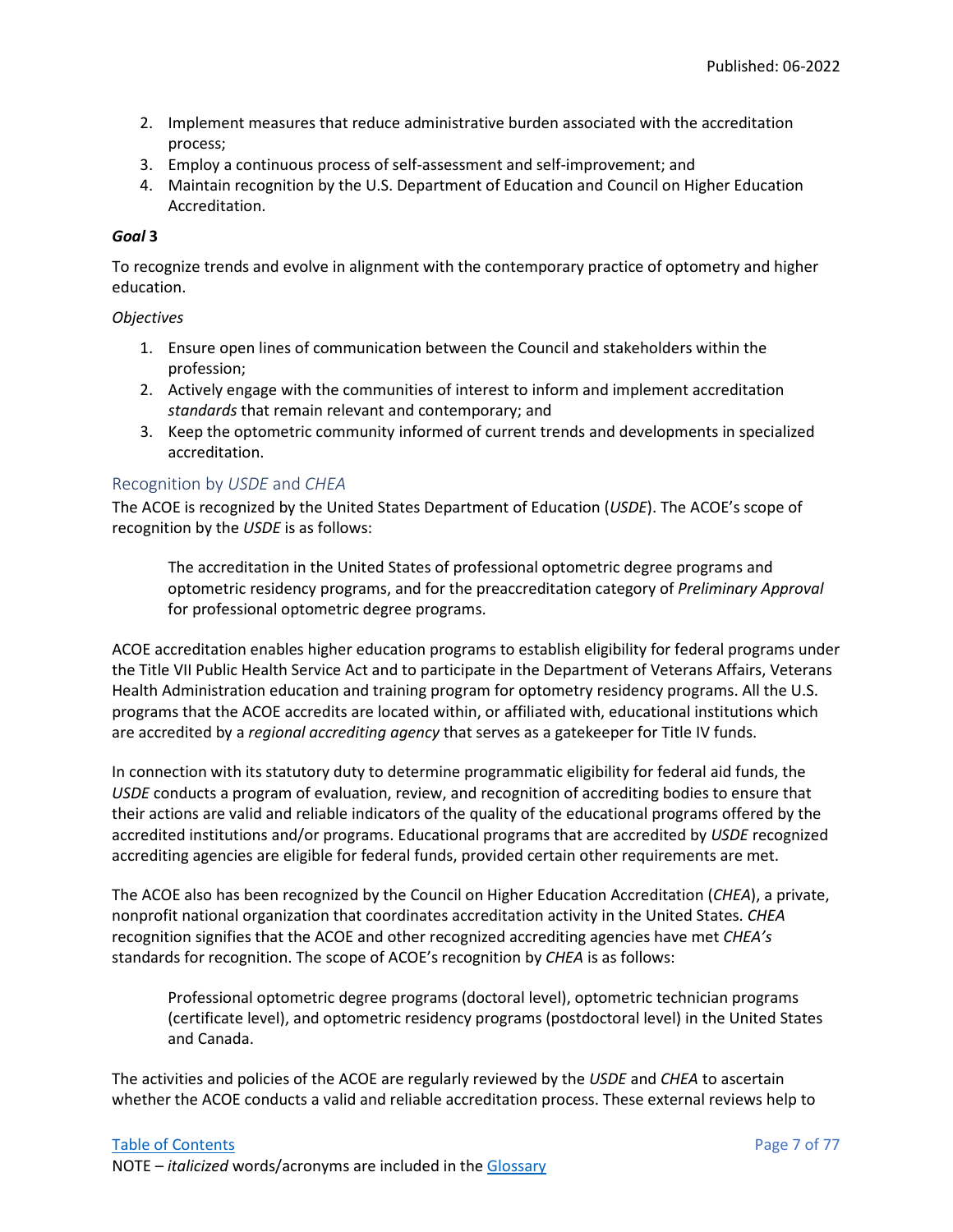ensure that the ACOE is conducting its accreditation activities in a reliable manner that is responsive to public concerns.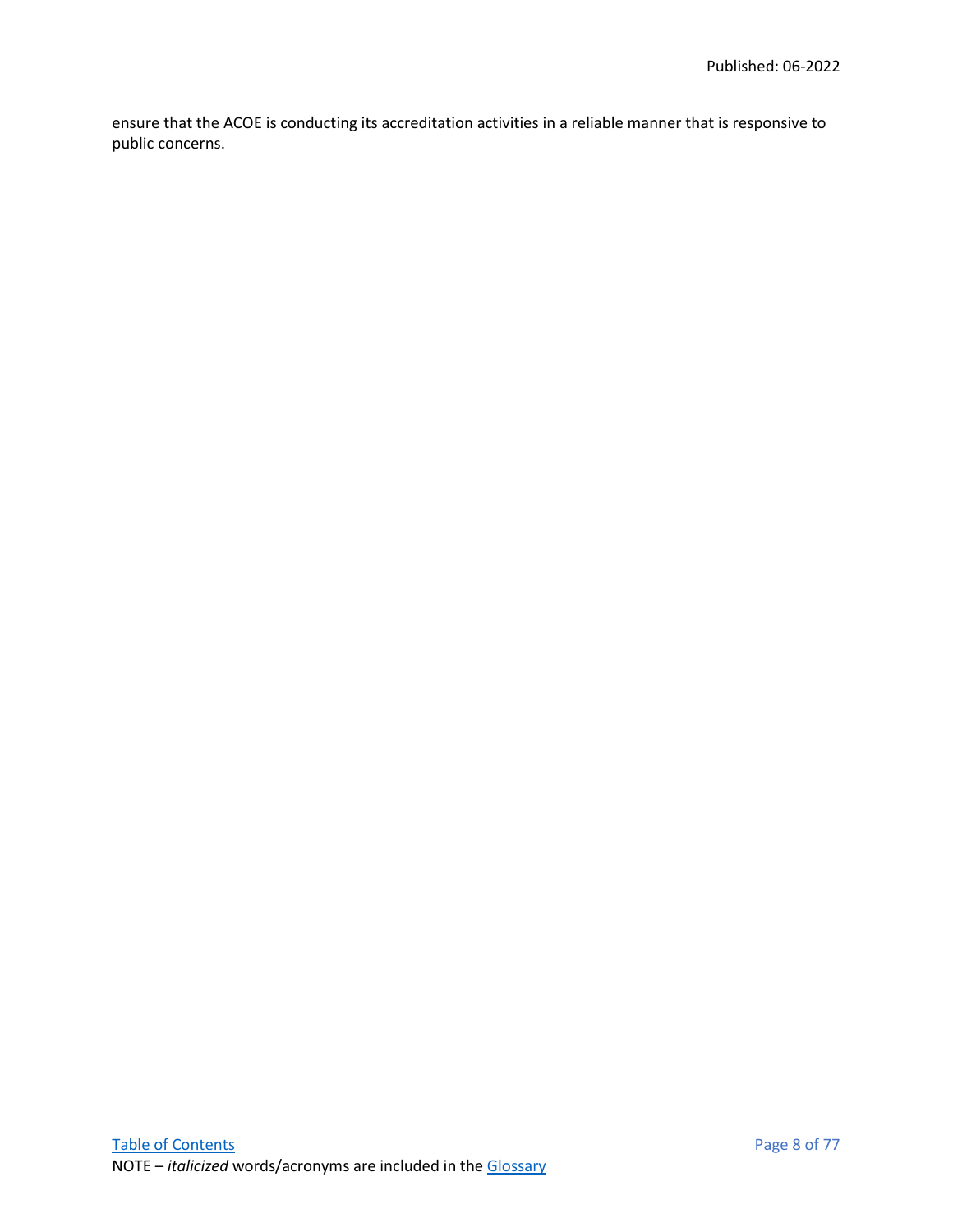## <span id="page-9-0"></span>General Policies and Procedures

#### <span id="page-9-1"></span>Policy on Policies

#### **POLICY**

The ACOE maintains, reviews, and updates Policies and Procedures (*P&Ps*) associated with its functions of accreditation and preaccreditation.

The ACOE's *P&Ps* are the purview of the Compliance Committee and will be reviewed for update or validation at least annually.

The Compliance Committee will make recommendations to the Council based upon its review which may include a referral of the *P&P*:

- to another ACOE Committee for review and recommendation before bringing to Council for its consideration;
- to the full Council for discussion and determination of next steps, which *must* include distribution to the communities of interest in a call for comments in the case of proposed material changes; or
- to the Council for consideration as part of a consent agenda for validation of existing *P&Ps* (no/non-material changes).

#### **SCOPE**

- $\boxtimes$  Professional Optometric Degree Programs
- ☒ Optometric Residency Programs
- ☒ Optometric Technician Programs

#### **GUIDELINES**

None

#### **PROCEDURE**

#### New or Revised *P&P*

An issue or concern may arise that warrants consideration of a new or revised *P&P*. The ACOE Director consults with the ACOE Chair regarding urgency of consideration, e.g.,

- whether the issue or concern can be added to the agenda of the next regular Compliance Committee meeting; or
- whether the issue or concern warrants an ad hoc Compliance Committee meeting.

The ACOE staff performs research and proposes a draft version of the new or revised *P&P*.

The new or revised *P&P* is reviewed by the Compliance Committee, which makes a recommendation based on its review.

Ultimately the new or revised *P&P* is considered by the Council and if accepted, is distributed to the communities of interest in a call for comments.

Upon assimilation of the results of the call for comments, the ACOE makes a determination whether to adopt the *P&P*.

#### Annual Review Process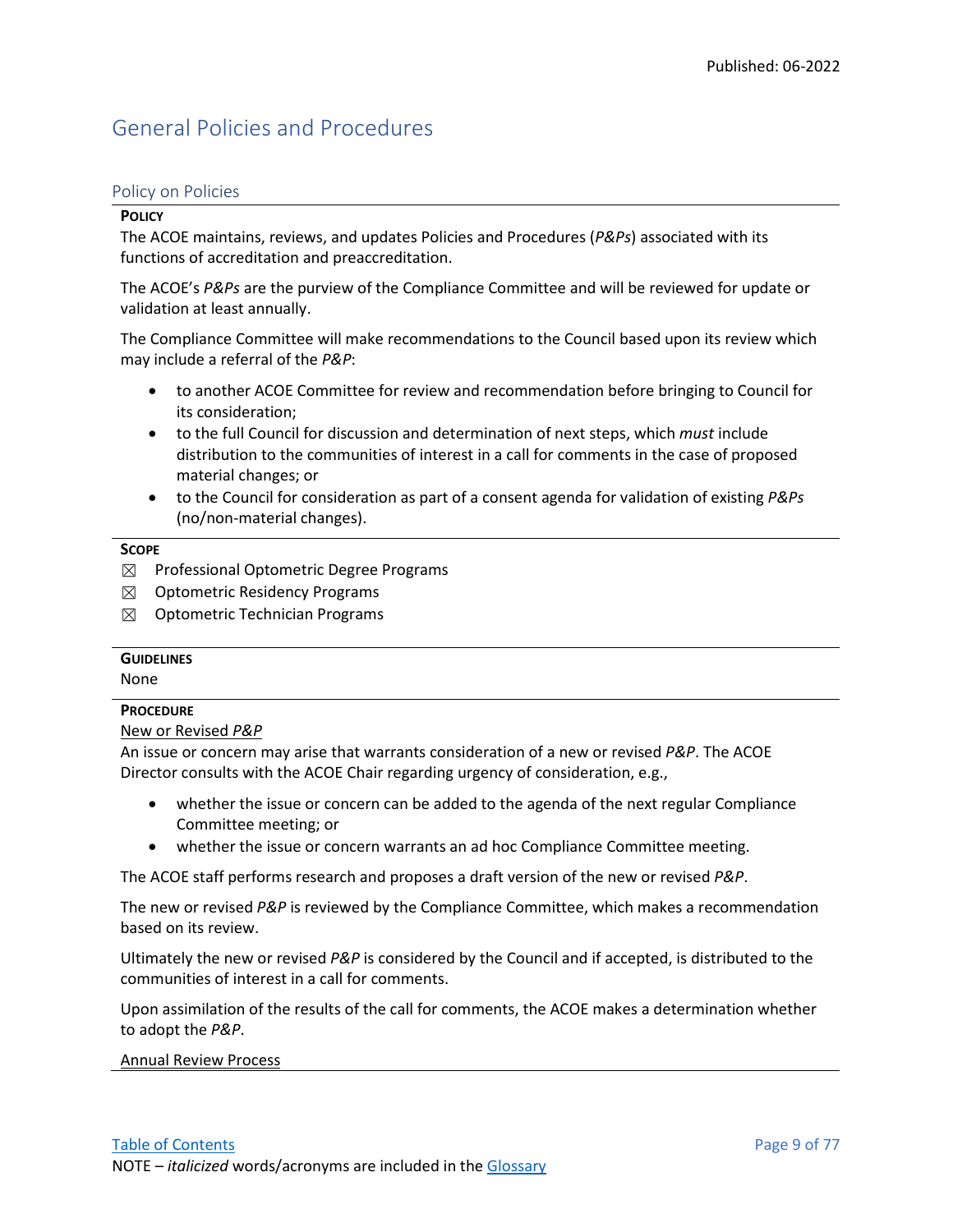The Compliance Committee reviews the full contents of the "ACOE Policy and Procedure Manual" and makes recommendations associated with proposed revisions and/or revalidation of content.

Committee recommendations are considered by Council in its next regularly scheduled meeting. For any proposed revisions of a material nature, if accepted by Council, revisions are distributed to the communities of interest in a call for comments.

For *P&Ps* recommended for validation (no changes/non-material changes), the Council makes its determination as to whether to accept the validated *P&Ps*.

Upon assimilation of results from the call for comments, the ACOE makes a determination whether to adopt the revised *P&P*.

| <b>FORMS/ATTACHMENTS</b>            |  |
|-------------------------------------|--|
| None                                |  |
| <b>DATES OF REVISION/VALIDATION</b> |  |

06/26/2021 (initial approval); 02/27/2022 (no/non-substantive changes)

#### <span id="page-10-0"></span>Ethics and Integrity

#### **POLICY**

The ACOE recognizes that the public has entrusted educational programs, as well as accrediting bodies, with the critical responsibilities of upholding the values of higher education and contributing to the public good. Ethics and integrity are central, indispensable, and defining hallmarks of effective optometric education programs. The basic covenants of ethics and integrity serve as the foundation of a relationship in which all parties agree to deal honestly, ethically, and openly with their constituencies and one another.

The ACOE expects programs to operate with integrity in all matters, and to provide accurate, unambiguous information to the Council and to stakeholders. Plagiarism and failure to report honestly by presenting false information or by omission of essential information, whether by intention or not, constitutes a breach of integrity. Violation of principles of integrity and other forms of ethical misconduct may negatively affect an educational program's *accreditation*, *preaccreditation*, or other application *status*.

#### **SCOPE**

- ☒ Professional Optometric Degree Programs
- $\boxtimes$  Optometric Residency Programs
- $\boxtimes$  Optometric Technician Programs

#### **GUIDELINES**

References ACOE Policies & Procedures "Reconsiderations" and "Appeals"

#### **PROCEDURE**

Upon identification of a potential violation of this Policy, the ACOE documents its concerns in a letter to the applicable program and offers the program the opportunity to provide its response. The response will generally be due to be submitted no less than 60 days in advance of the Council's next regularly scheduled meeting.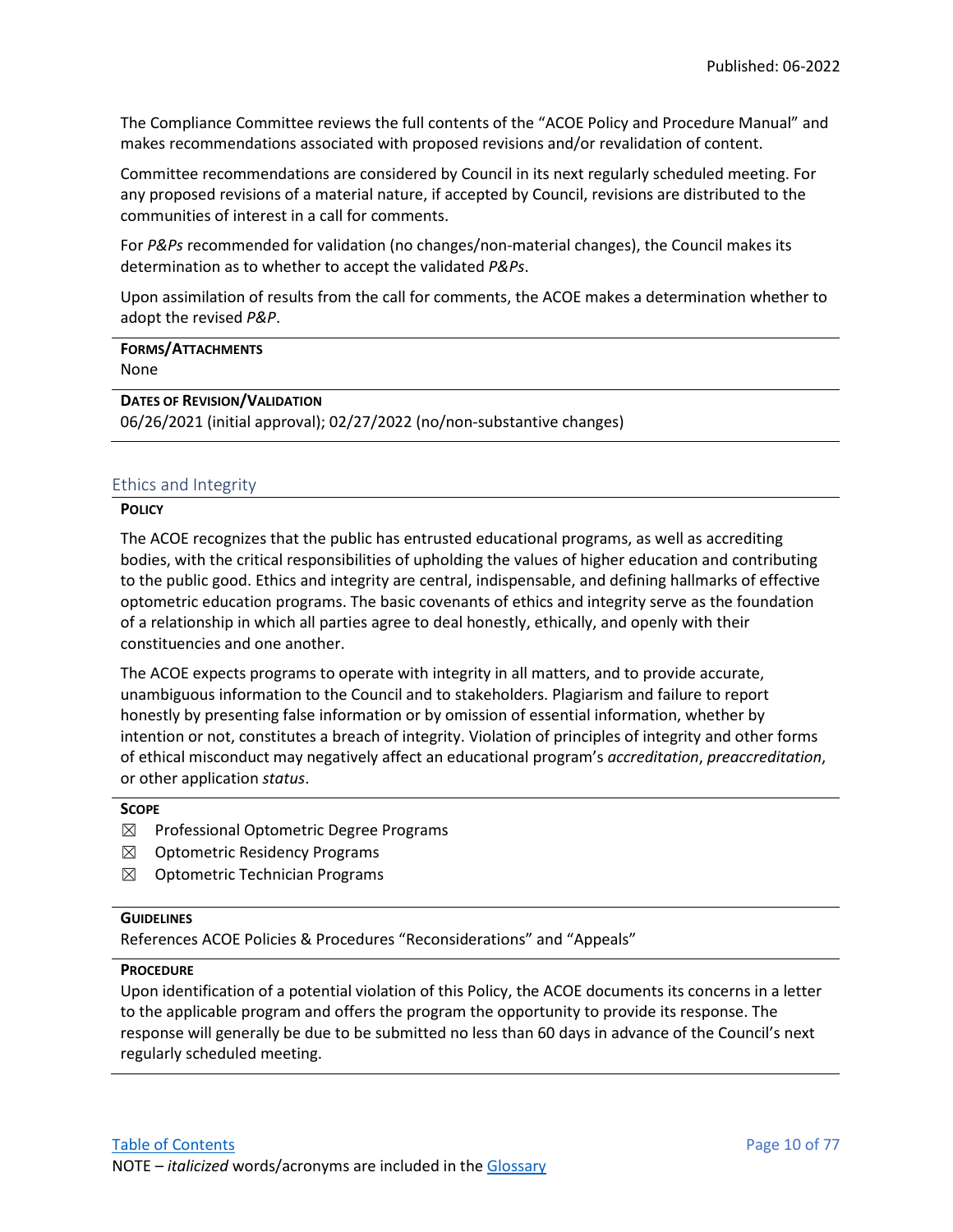The program may request to appear in front of Council to provide its response verbally and address any questions Council may have.

The program may also be requested by Council to attend an upcoming meeting to respond to any questions that Council may have.

Following review of the program's responses, both written and verbal (if applicable), Council will make its determination as to whether the program has violated this Policy and whether *adverse action* or the lowering of its accreditation status to *Accredited with Conditions* is warranted. For programs that have not yet attained a *preaccreditation or accreditation status*, the Council will determine whether and for how long the program's application will be withdrawn.

The Council will provide notification to the program of its determination within 30 days of its meeting.

If a negative decision results from a violation of this Policy, the program will have the opportunity to petition for reconsideration or file an appeal (reference ACOE Policies and Procedures "Reconsiderations" and "Appeals").

| <b>FORMS/ATTACHMENTS</b> |  |
|--------------------------|--|
| None                     |  |
|                          |  |

**DATES OF REVISION/VALIDATION** 06/26/2021 (initial approval); 06/18/2022

#### <span id="page-11-0"></span>Conflicts of Interest

#### **POLICY**

Each member or representative of the ACOE *must* be free to take actions and make decisions without undue pressure from any program that the Council recognizes or to any other entity within the optometric profession.

The ACOE's Policy on Conflicts of Interest ensures the integrity of its accreditation-related decisionmaking processes, including but not limited to decisions regarding *accreditation status*, *preaccreditation status*, and those associated with newly developing programs prior to *preaccreditation status*.

No member or representative of the ACOE shall participate in accreditation-related decisions in which the member has a pecuniary, professional, or personal interest that may be impacted by the outcome of the decision.

No ACOE member shall act as a paid or unpaid external consultant on ACOE accreditation matters to any program accredited by or seeking accreditation from the ACOE. This prohibition of serving as a paid or unpaid external consultant will extend for a period of two years after completing service on ACOE.

The actions and decisions of individuals subject to this policy *must* be free from the appearance of impropriety.

#### **SCOPE**

Applies to ACOE members, *consultants*, evaluation team members, volunteers participating on one or more of ACOE's standing Committees, and members of the administrative staff.

- ☒ Professional Optometric Degree Programs
- ☒ Optometric Residency Programs

#### [Table of Contents](#page-0-0) **Page 11** of 77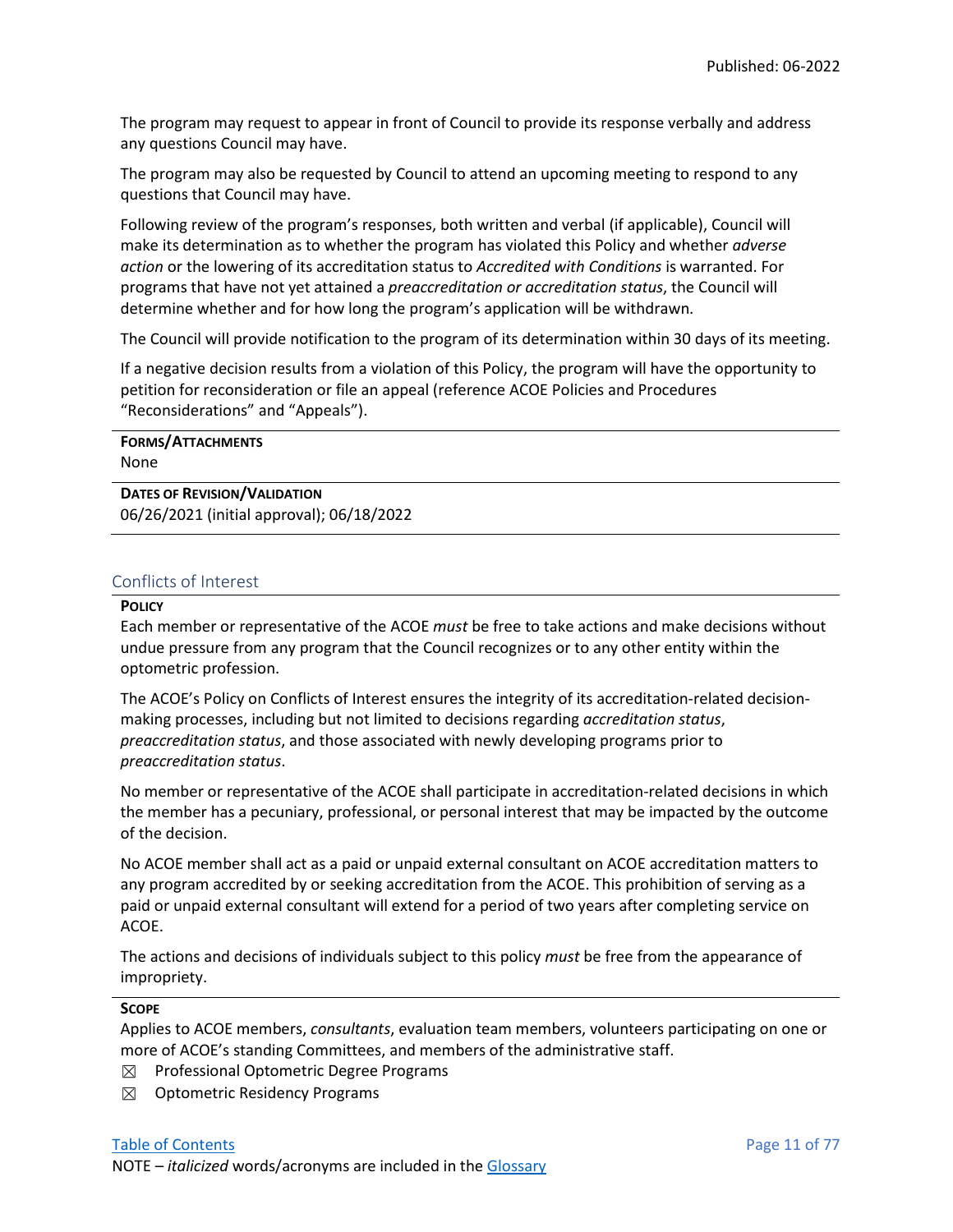#### $\boxtimes$  Optometric Technician Programs

#### **GUIDELINES**

The following are examples indicating the potential for a conflict of interest, but are not all-inclusive:

- 1. a close personal, professional or financial interest, or other special relationship (including those of a negative nature), in any program or sponsoring institution in question;
- 2. an employee or consultant to an entity, other than the sponsoring institution of the program under review or other consideration, which provides all or a significant portion of the institution's funding (e.g., a state department of education or a federal or private agency providing significant grants or research funding);
- 3. a current or former student or graduate, or parent, child, spouse, or sibling of a current or former student or graduate of the sponsoring institution in question;
- 4. a current or former candidate for a paid position within the past five years with the entity in question;
- 5. a position, whether paid or voluntary, current or former, with or relating to the sponsoring institution or program in question; this includes positions as a consultant, advisor, or faculty member (including clinical or adjunct) (the likelihood of conflict should be carefully examined in relation to the duration and nature of the relationship); and/or
- 6. a residence and/or place of employment in the same state or in close proximity to the sponsoring institution or program in question should be carefully examined for the likelihood of conflict.

The following additional guidance is applicable to optometric residency programs

- 1. If the program being discussed is one that is directly sponsored by or affiliated with the Committee/Council member's employer, that member must declare a conflict of interest and exit the meeting. (For example, the director of residencies at Acme College of Optometry should leave the room for discussion of any residency programs affiliated with Acme College of Optometry. However, the supervisor at Anytown VA would not have to leave the room for discussion of any VA program, just for discussion of the Anytown program and any other program with the same affiliate.)
- 2. If it has been three (3) or more years since the Committee/Council member was an adjunct faculty member, that member is no longer required to declare a conflict of interest.

#### **PROCEDURE**

#### Prevention

Council members.

- On an annual basis, Council members disclose potential conflicts of interest and sign an attestation affirming their understanding of and willingness to comply with ACOE's Policy on Conflicts of Interest. For new Council members, this disclosure/attestation is completed prior to members' participation in accreditation-related decisions.
- By signing the attestation, Council members are committing to notify the Council should additional possible conflicts arise during their term of service.
- During each Council meeting, the Chair reminds members of ACOE's Policy on Conflicts of Interest and the policy statement is included on the agenda itself.
- Council members *must* recuse themselves from discussion and decision-making associated with accreditation-related decisions for which a potential conflict of interest exists.

#### Committee members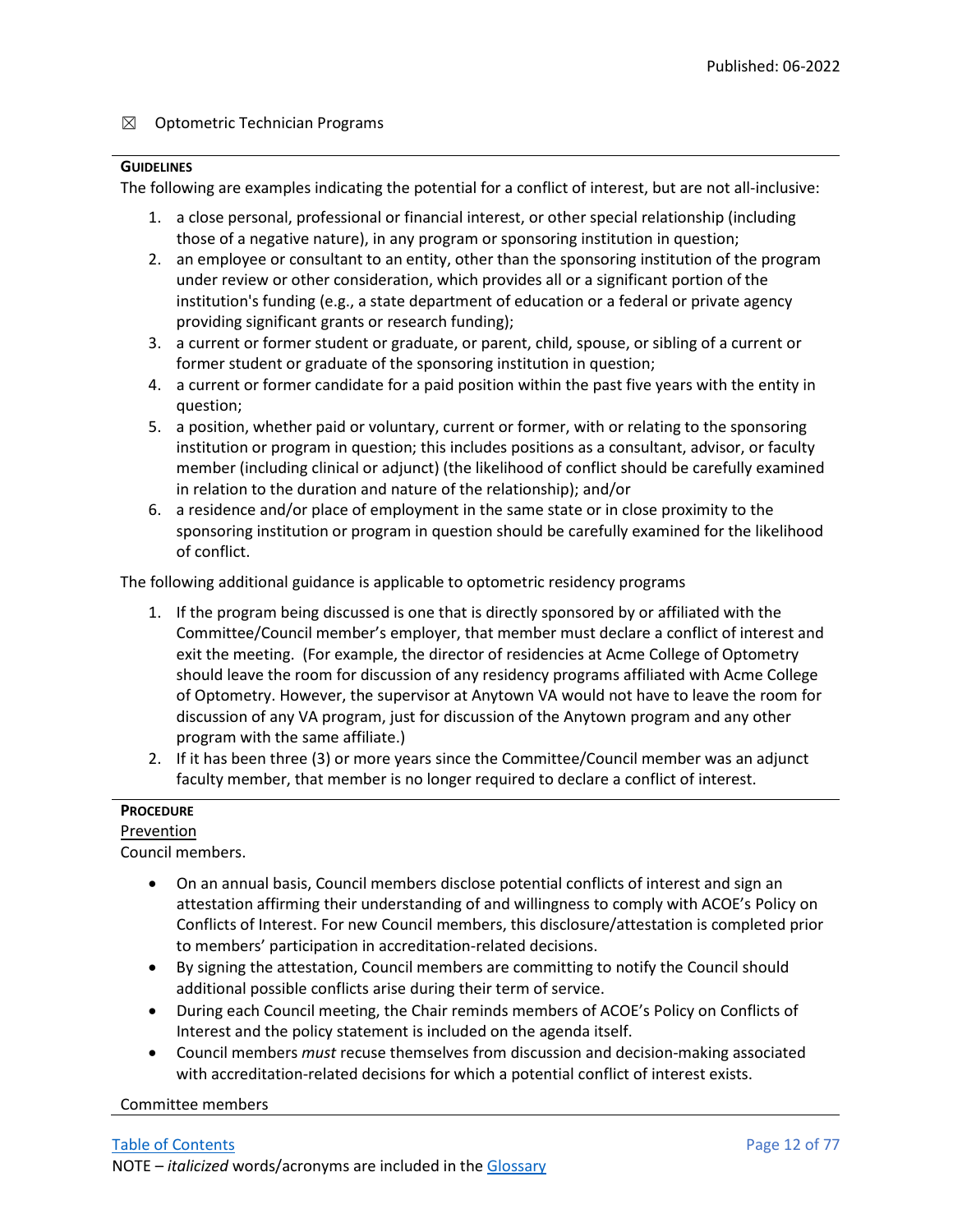- On an annual basis, Committee members serving on Committees that include the evaluation of individual programs in their scope disclose potential conflicts of interest and sign an attestation affirming their understanding of and willingness to comply with ACOE's Policy on Conflict of Interest. For new Committee members, this disclosure/attestation is completed prior to members' participation in review of individual programs.
- By signing the attestation, Committee members are committing to notify the Council should additional possible conflicts arise during their term of service.
- During each Committee meeting where individual programs are being discussed, the Chair reminds members of ACOE's Policy on Conflicts of Interest and the policy statement is included on the agenda itself.
- Committee members *must* recuse themselves from discussion and decision-making associated with accreditation-related decisions for which a potential conflict of interest exists.

#### Staff members

- On an annual basis, staff members disclose potential conflicts of interest and sign an attestation affirming their understanding of and willingness to comply with ACOE's Policy on Conflicts of Interest.
- By signing the attestation, staff members are committing to notify the Council should additional possible conflicts arise during their term of service.

#### *Consultants*

- Upon completion of ACOE's *Consultant* Training Program, *consultants* disclose potential conflicts of interest and sign an attestation affirming their understanding of and willingness to comply with ACOE's Policy on Conflicts of Interest.
- By signing the attestation, *consultants* are committing to notify the Council should additional possible conflicts arise during their term of service.

#### Evaluation Team members

- As *consultants* are being considered for assignment on an evaluation team, both the *consultant* and the program are asked whether a potential conflict of interest exists. Only upon confirmation of absence of conflict of interest is a *consultant* assigned to a given evaluation team.
- In addition, when the *consultant's* signed disclosure/attestation form was completed two or more years prior to the date of the planned *evaluation visit*, the *consultant* is asked to update and execute a new form.

#### Resolution

The ACOE Director *must* be notified when there is reason to believe a person representing the Council might not objectively evaluate the program or there is uncertainty as to whether a situation may represent a possible conflict of interest.

The Director will advise as to whether the situation legitimately constitutes real or perceived conflict of interest based on review of the Policy Guidelines.

In cases where interpretation of the Policy Guidelines is not sufficiently clear, the Director will engage the Chair of the Council (or Vice Chair if the potential conflict of interest involves the Chair) in the decision.

The Chair of the Council (or Vice Chair if the potential conflict of interest involves the Chair) may choose to engage other members of the Council in making a determination and is ultimately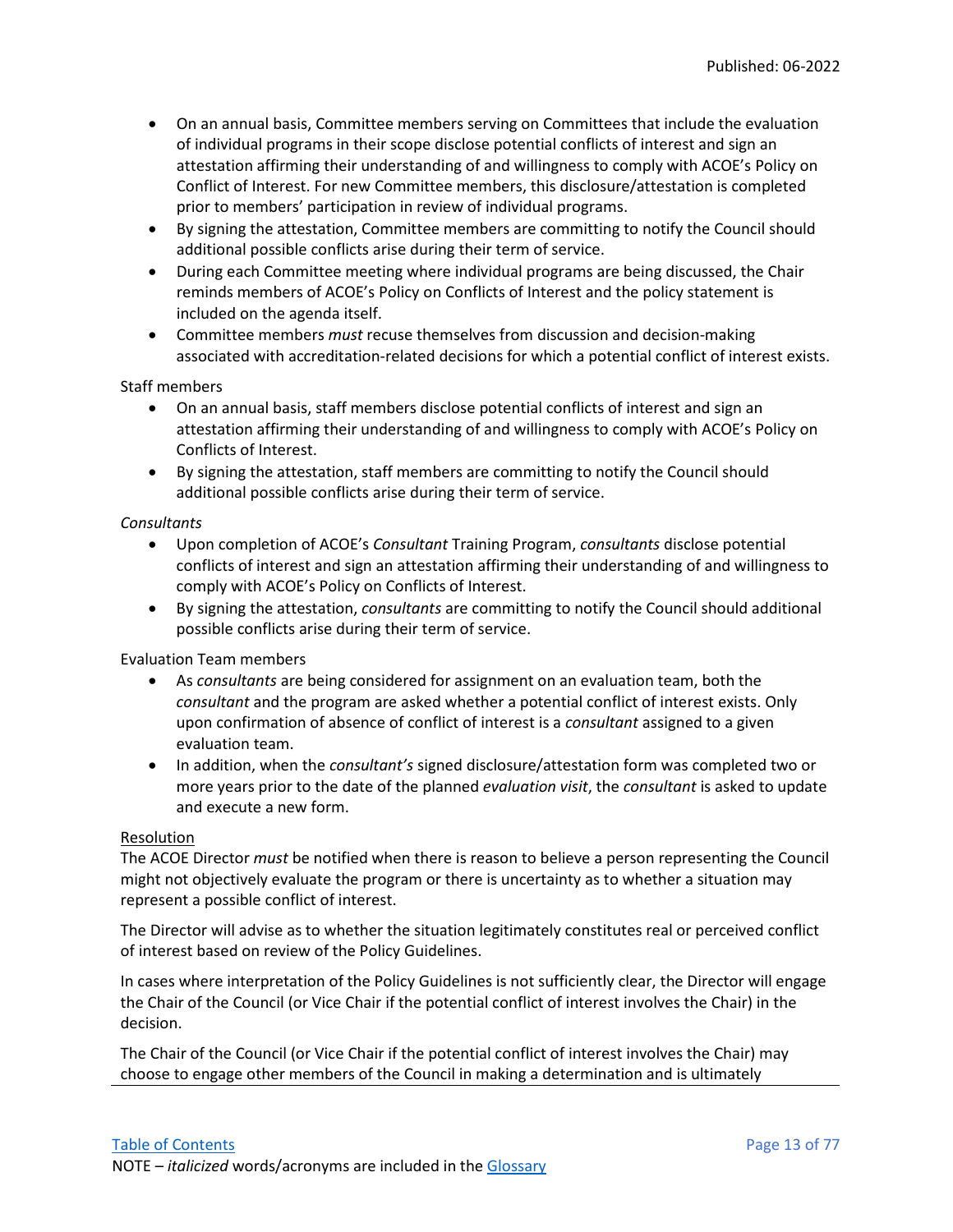empowered to make the final determination to resolve any questions regarding real or perceived conflicts.

#### **FORMS/ATTACHMENTS**

Certification of Adherence to Conflict of Interest and Confidentiality Policies

#### **DATES OF REVISION/VALIDATION**

See Historical Revision History; 06/26/2021; 06/18/2022

#### <span id="page-14-0"></span>Non-Discrimination

#### **POLICY**

The ACOE does not practice, condone, or perpetuate discrimination on the basis of age, gender identity, religion, race, creed, national origin, or disability.

The Council urges each program to pursue policies encouraging the inclusion of underrepresented and disadvantaged students/residents, faculty, staff, and administrators.

#### **SCOPE**

- $\boxtimes$  Professional Optometric Degree Programs
- ☒ Optometric Residency Programs
- ☒ Optometric Technician Programs

#### **GUIDELINES**

References ACOE Policies and Procedures "Complaints Against Programs Related to ACOE Standards and/or Procedures" and "Complaints Not Related to Accreditation or Preaccreditation Decisions"

#### **PROCEDURE**

None

#### **FORMS/ATTACHMENTS**

None

#### **DATES OF REVISION/VALIDATION**

See Historical Revision History; 06/26/2021; 02/27/2022 (no/non-substantive changes)

#### <span id="page-14-1"></span>Document Retention

#### **POLICY**

The ACOE maintains complete and accurate records including, but not limited to the following:

- its last two full accreditation or preaccreditation reviews of each program, including on-site *evaluation visit* team reports, the program's responses to evaluation reports, progress reports, if any, reports of interim or focus reviews conducted by the ACOE between and since the last two full accreditation or preaccreditation reviews, and copies of the program's last two self-studies associated with full accreditation or preaccreditation reviews;
- all decision letters issued by the ACOE regarding the *accreditation* and *preaccreditation status* of any program and any *substantive changes*;
- records of any complaints received regarding the program filed in accordance with ACOE Policy and Procedures "Complaints Against Programs Related to ACOE *Standards* and/or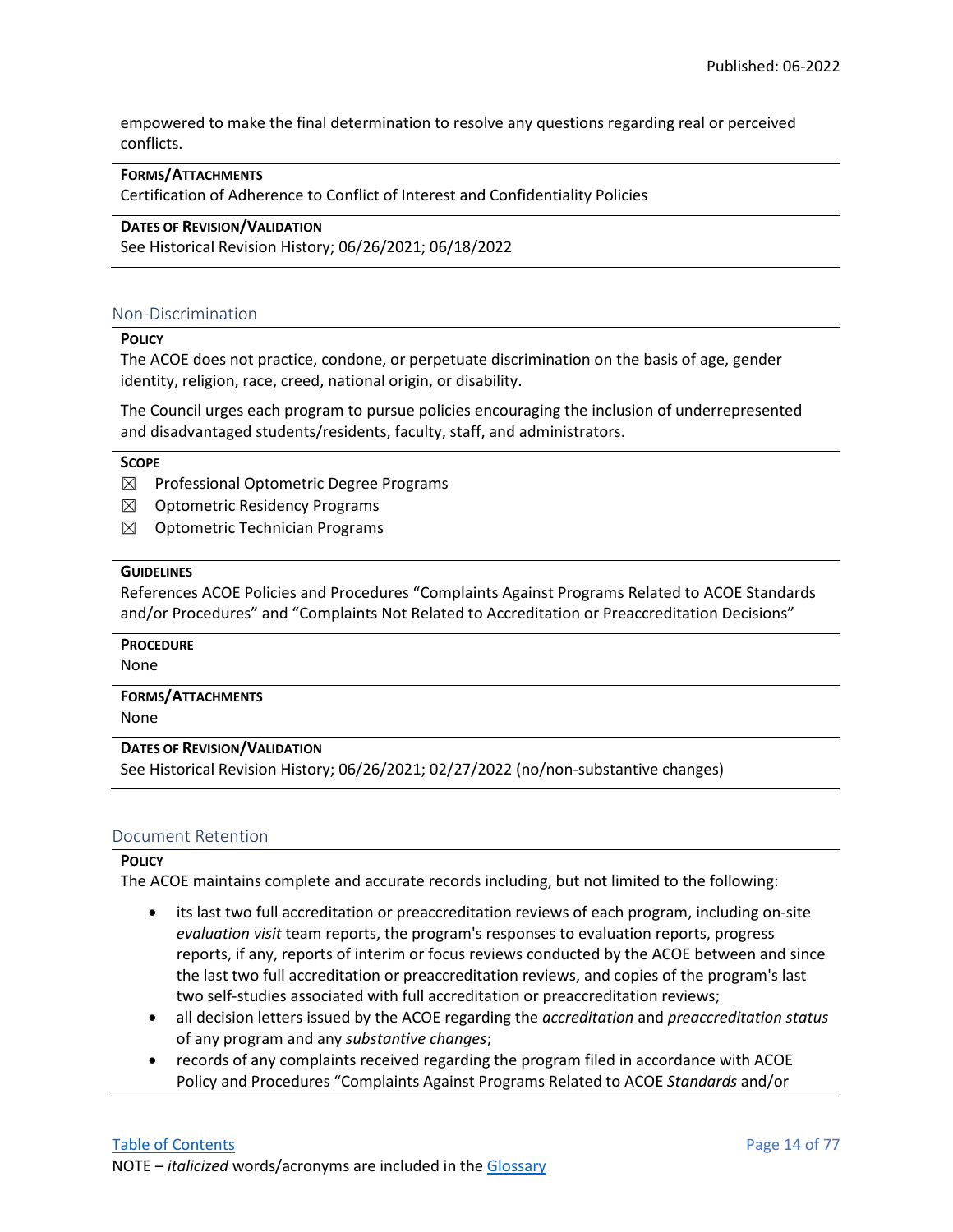Procedures" and "Complaints Not Related to Accreditation or Preaccreditation Decisions" as well as the resolution of the complaints;

- minutes of ACOE meetings that contain records of all ACOE actions; and
- correspondence from the ACOE regarding ACOE actions.

All electronic records are stored on a secured server protected by firewall and accessible only to the ACOE staff. The electronic records are backed up daily and with the back-ups stored in a secure offsite location.

All hardcopy records are stored in its access-controlled office under lock and key.

| <b>SCOPE</b>                                                                               |  |
|--------------------------------------------------------------------------------------------|--|
| ⊠<br>Professional Optometric Degree Programs                                               |  |
| <b>Optometric Residency Programs</b><br>⊠                                                  |  |
| <b>Optometric Technician Programs</b><br>⊠                                                 |  |
|                                                                                            |  |
| <b>GUIDELINES</b>                                                                          |  |
| None                                                                                       |  |
| <b>PROCEDURE</b>                                                                           |  |
| None                                                                                       |  |
| <b>FORMS/ATTACHMENTS</b>                                                                   |  |
| <b>None</b>                                                                                |  |
| <b>DATES OF REVISION/VALIDATION</b>                                                        |  |
| Adopted June 9, 1997; Updated 2001, 2006, 2012; 06/26/2021; 02/27/2022 (no/non-substantive |  |
| changes)                                                                                   |  |
|                                                                                            |  |

### <span id="page-15-0"></span>Confidentiality of Accreditation Reports and Council/Committee Proceedings

#### **POLICY**

Evaluation reports are confidential and are not disclosed except to the program involved.

- Premature and/or unauthorized disclosure of information reflecting the evaluation team's or Council's conclusions and *recommendations* concerning *accreditation* or *preaccreditation status* of a program may seriously jeopardize the Council's position as an accrediting agency, and adversely affect the program.
- The Council expects the chief executive officers of optometric educational programs to make Council evaluation reports available to faculty members, members of the governing board, and others directly concerned.

Council members, Committee members, evaluation team members, and *consultants* are not authorized under any circumstances to disclose information obtained during *evaluation visits* or during Council or Committee meetings or activities.

- Records associated with Council/Committee meetings or activities, including meeting materials and results of deliberations, are considered confidential and may be shared only with Council members and staff.
- The extent to which publicity is given to evaluation reports is determined by the chief executive officer of the educational program.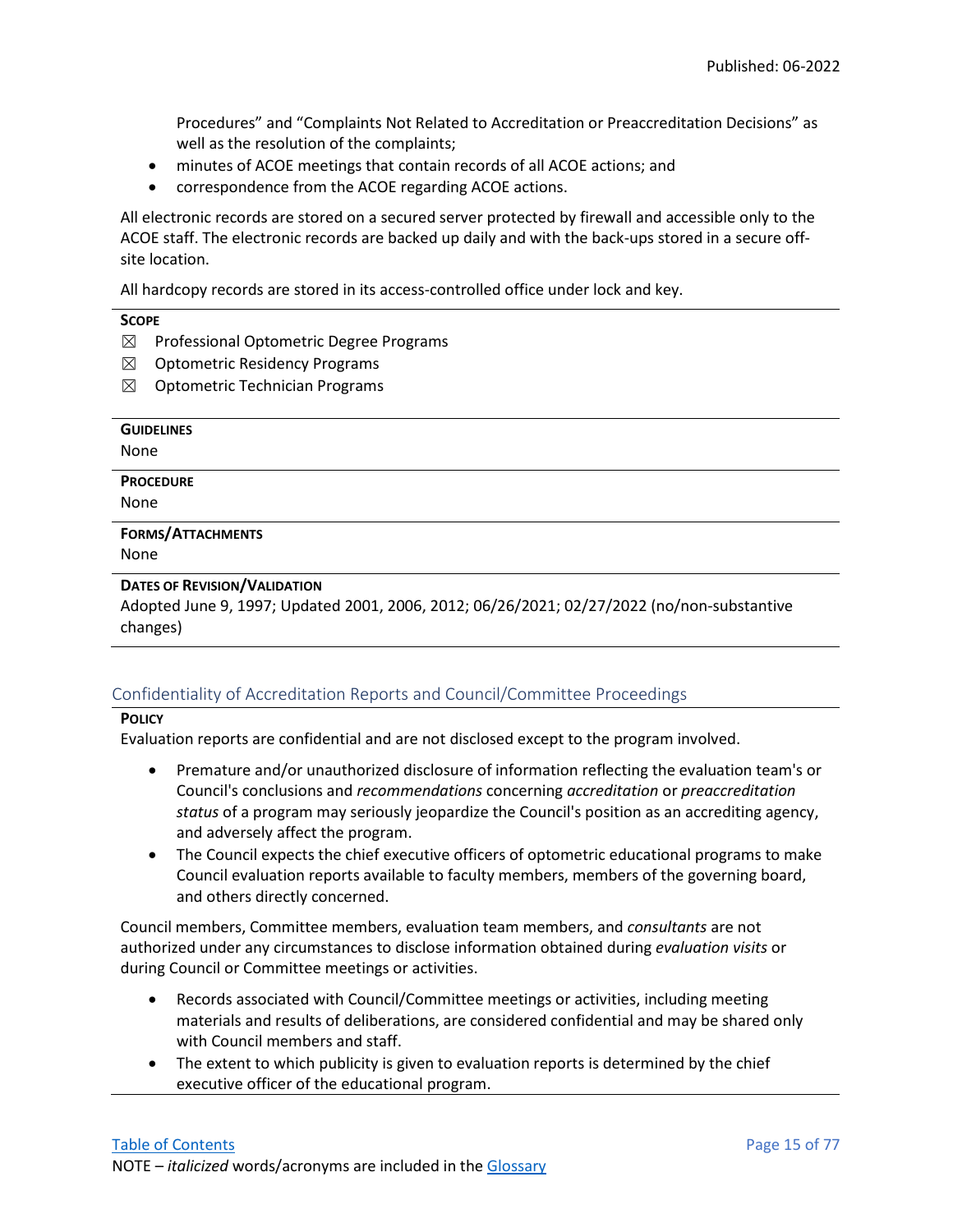• Following the Council's approval of the formal accreditation report, evaluation team members are expected to destroy their copy of the pre-evaluation materials and other documents relating to the evaluation visit.

However, when a program so conducts its affairs that they may become a matter of public concern, the Council may find it necessary to issue public comments to correct inaccurate or misleading information. Such inaccurate or misleading information may pertain to the *accreditation* or *preaccreditation status* of the program, the contents of reports of an evaluation review, and/or the ACOE's accrediting or preaccrediting actions with respect to the program. Moreover, when the Council is thus forced to make its actions public, it cannot avoid the necessity of explaining, to whatever extent it deems necessary and appropriate, the basis for its action. This may result in some departure from the usual confidential character of the Council's relations with a program.

#### **SCOPE**

- ☒ Professional Optometric Degree Programs
- $\boxtimes$  Optometric Residency Programs
- $\boxtimes$  Optometric Technician Programs

| <b>GUIDELINES</b>                   |  |
|-------------------------------------|--|
| None                                |  |
| <b>PROCEDURE</b>                    |  |
| None                                |  |
| <b>FORMS/ATTACHMENTS</b>            |  |
| None                                |  |
| <b>DATES OF REVISION/VALIDATION</b> |  |

See Historical Revision History; 06/26/2021; 06/18/2022

#### <span id="page-16-0"></span>Confidentiality of *Protected Health Information (PHI)*

#### **POLICY**

*Protected Health Information (PHI)* may not be used by the Council or members of *evaluation visit*  teams for any purpose other than for evaluation of the program for accreditation or preaccreditation.

If requested by a program that is a *HIPAA* Covered Entity undergoing the accreditation or preaccreditation process, then the Council shall enter into the ACOE form of Business Associate Agreement ("*BAA*") or its equivalent, permitting the Council to receive *PHI* from the program in the course of evaluating the program for accreditation.

Programs may not include any *PHI* in any correspondence or materials submitted to the ACOE, including but not limited to self-study materials.

- *PHI* that is included in any materials submitted to the Council will be destroyed.
- Programs may be required to resubmit materials when the originally submitted materials are destroyed because they contain *PHI*.
- The program is responsible for any resulting missed deadlines.

*Evaluation visitors* may be exposed to *PHI* during *evaluation visits* to programs, for example during a visit to a clinic where patients are receiving care.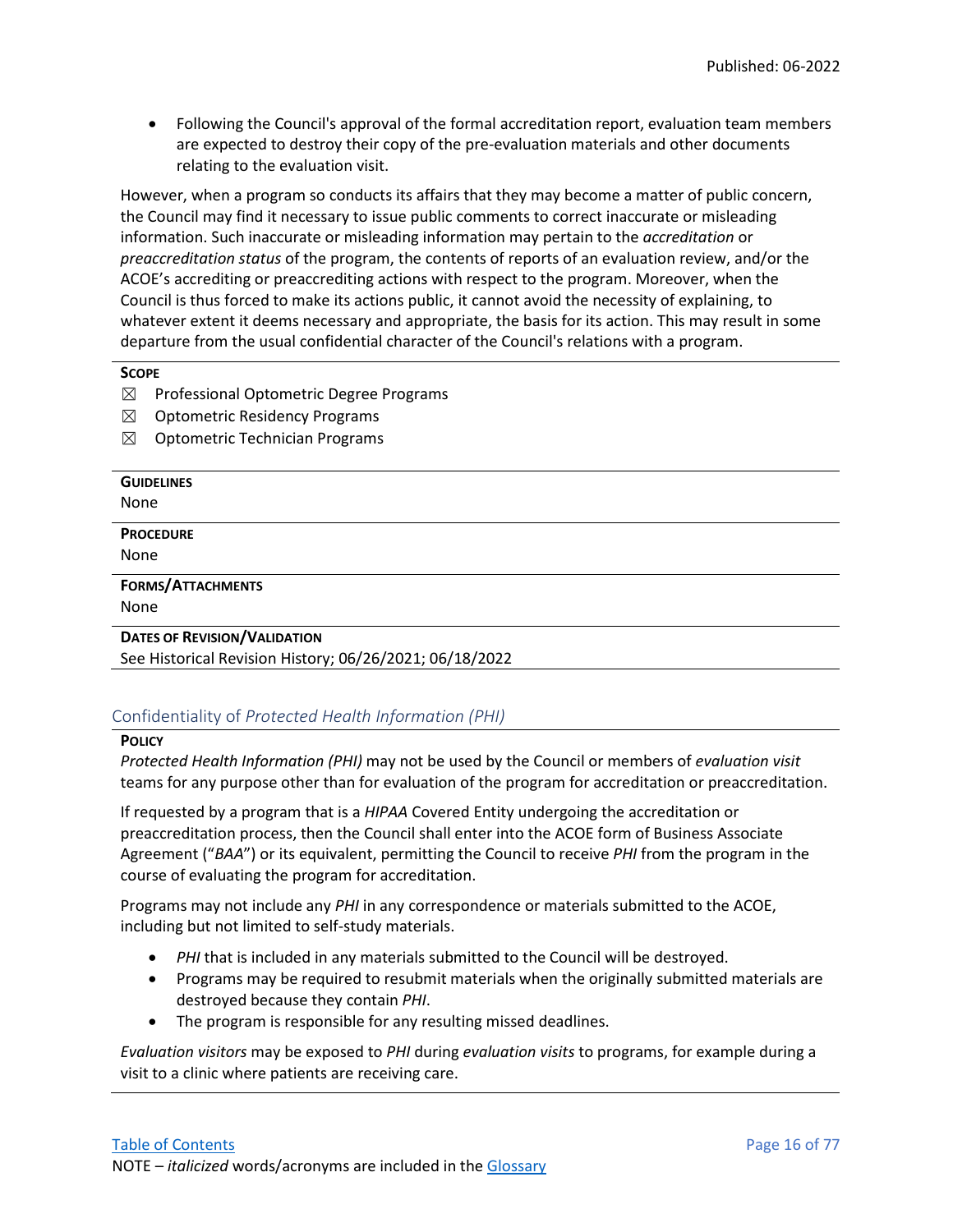- *Evaluation visitors* may not take copies of any *PHI* with them from the *evaluation visit* and *must* maintain the confidentiality of all *PHI* to which they are exposed during the *evaluation visit.*
- *PHI* shall not be shared with any individuals other than Council members, *evaluation visitors,* and Council staff that have a need to know the information to fulfill their official duties in connection with evaluating the program for accreditation.

Individual *evaluation visitors* will not sign separate confidentiality forms associated with an *evaluation visit*.

- Confidentiality obligations exist between the Council and the program with *evaluation visitors* acting as agents for the limited purpose of conducting the *evaluation visit*.
- These obligations are covered by this Policy and the terms of the *BAA* or other confidentiality agreement entered into between the Council and the program, if any.

#### **SCOPE**

- $\boxtimes$  Professional Optometric Degree Programs
- ☒ Optometric Residency Programs
- $\boxtimes$  Optometric Technician Programs

#### **GUIDELINES**

#### None

#### **PROCEDURE**

Council Members and Staff

- At least annually, all Council members and staff sign a form certifying adherence to the Council's policies on confidentiality of *PHI.*
- At least annually, all Council members and staff complete the ACOE *HIPAA* Compliance Training.

#### Evaluation Team Members

- At the time of assignment of evaluation team members, ACOE staff review records to assess whether *HIPAA* training and attestation certifying adherence to the Council's policies on confidentiality of *PHI* have been completed within two years in advance of the projected *evaluation visit* date.
	- o If so, then no other action is taken.
	- o If not, then the attestation and/or *HIPAA* training module is provided to and collected from the relevant team member(s).

#### **FORMS/ATTACHMENTS**

Certification of Adherence to Conflict of Interest and Confidentiality Policies

#### **DATES OF REVISION/VALIDATION**

See Historical Revision History; 06/26/2021; 02/27/2022 (no/non-substantive changes)

#### <span id="page-17-0"></span>Public Disclosure of Accreditation Information

#### **POLICY**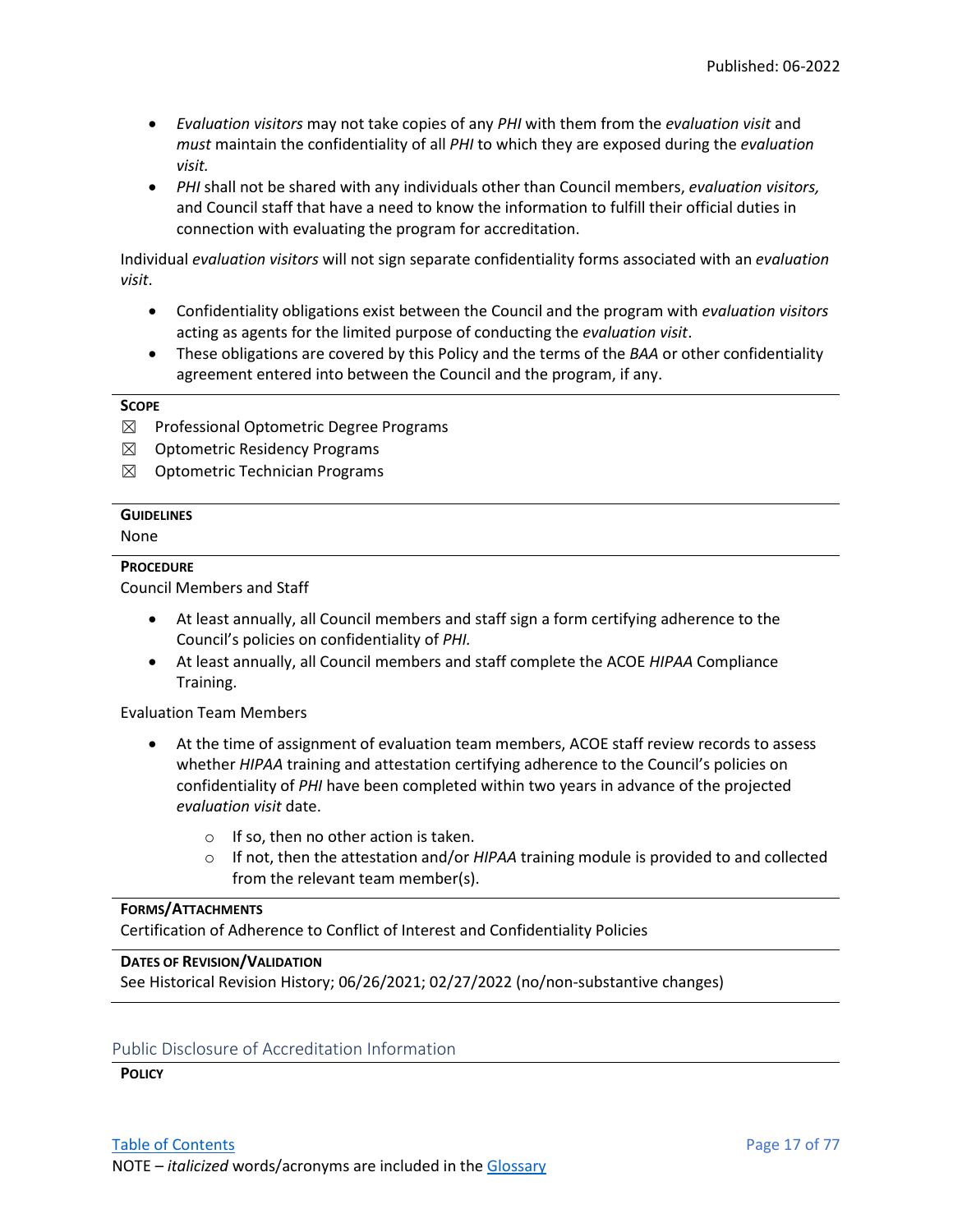The ACOE *publishes* and posts on its public website [\(www.theACOE.org](http://www.theacoe.org/) ) written information providing transparency to its accreditation *Standards*, policies, procedures, information about programs' *accreditation* or *preaccreditation status* and *outcomes*, as applicable, decision-makers, and principal administrative staff.

The following sets of accreditation *Standards* are posted on the ACOE's public website and include dates of most recent review/revision.

- Professional Optometric Degree *Standards*;
- *Standards* for professional optometric degree programs seeking *Preliminary Approval preaccreditation status*;
- Optometric Residency *Standards*; and
- Optometric Technician *Standards*.

The ACOE *publishes* a comprehensive Policy and Procedure (*P&P*) Manual on its public website. *P&Ps* include records of review/revision history.

*Directories of accredited programs* are posted on the ACOE's public website. For each program, the applicable *accreditation* or *preaccreditation status* and the year the ACOE will next review or reconsider it for accreditation or preaccreditation is listed. The list is updated following each ACOE meeting, and when major changes occur.

On its public website, the ACOE *publishes* a series of hyperlinks associated with professional optometric degree programs holding an *accreditation status*; these hyperlinks provide direct access to each program's *published* information regarding student achievement. The ACOE also provides hyperlinks to documents *published* by the *ASCO* for all professional optometric degree programs including the profiles of applicants, entering classes, prerequisites, and National Board passage rates.

The ACOE posts notice of programs with *Accredited with Conditions* status or withdrawal of accreditation on its public website.

The ACOE *publishes* its accreditation decisions, including the basis for any final decisions, on its web site within thirty (30) days of the decision. The information to be *published* includes:

- the type of program (professional optometric degree, optometric residency, or optometric technician);
- the program's *sponsor*, and in the case of an optometric residency not sponsored by a school or college of optometry, the name of the *affiliated optometric school or college*;
- *preaccreditation* or *accreditation status* or action;
- the year of the next currently scheduled *evaluation visit*; and
- the Council's summary of compliance with the *Standards*, which specifies the Council's basis for any final decision.
	- o Updates to the summary of compliance are *published* when the ACOE determines that the program has come into compliance with the *Standards*.

A list of the names, academic credentials, member type, and current term expiration of each member of ACOE's policy and decision-making body is available on the ACOE website. ACOE staff and member resumes or curriculum vitae (CV) are on file with the ACOE Director and summaries of academic and professional qualifications, and relevant employment and organizational affiliations of its members may be obtained upon request. ACOE's principal administrative staff is listed on the ACOE website.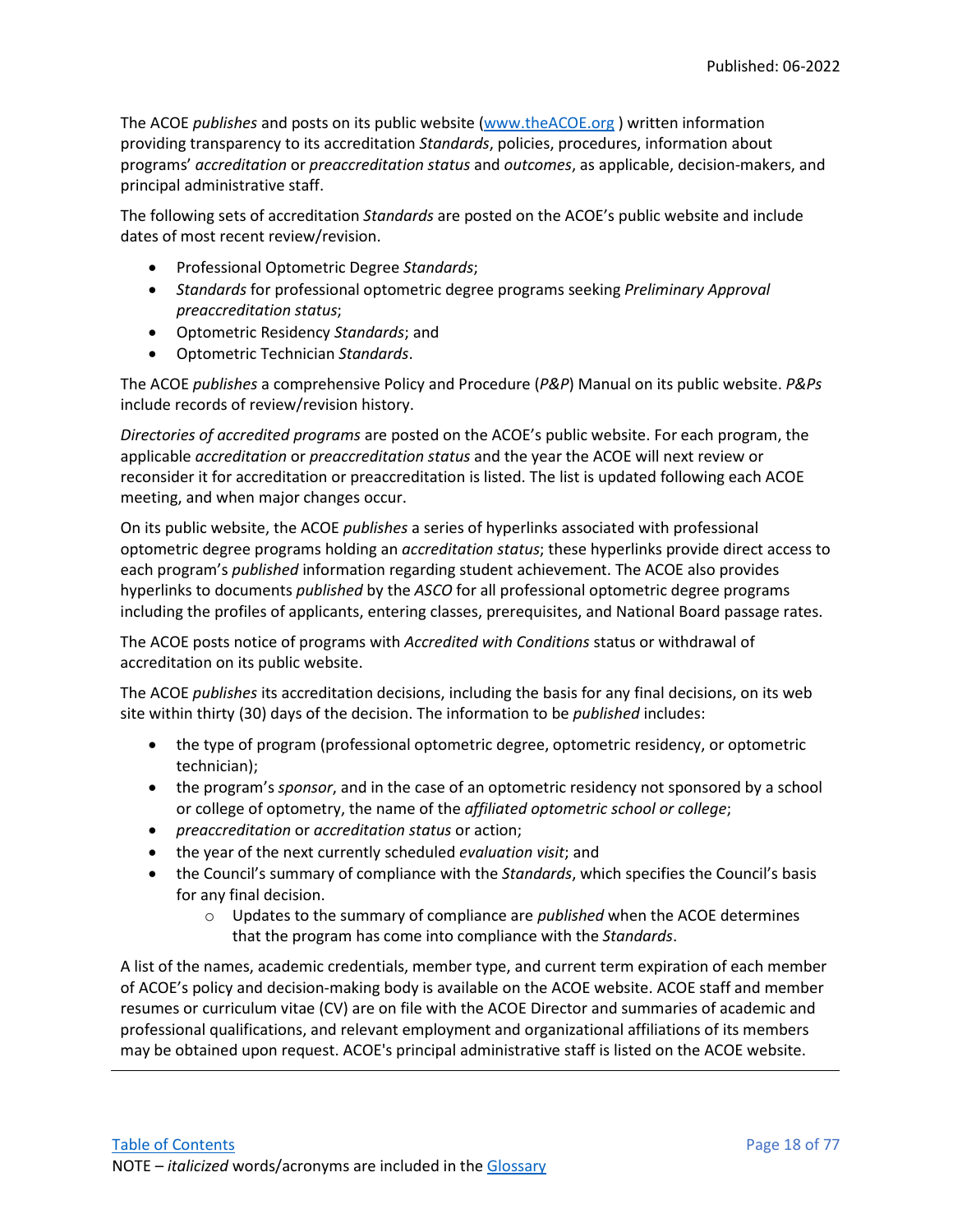The Council also produces an annual report which it submits to the *AOA* House of Delegates listing its accreditation decisions, the names of the programs which are removed from the *directory of accredited programs*, and reasons for removal.

Any inquires to ACOE can be submitted via email to [accredit@aoa.org.](mailto:accredit@aoa.org)

#### **SCOPE**

- ☒ Professional Optometric Degree Programs
- $\boxtimes$  Optometric Residency Programs
- $\boxtimes$  Optometric Technician Programs

#### <span id="page-19-0"></span>Complaints Not Related to *Accreditation* or *Preaccreditation Status* Decisions

#### **POLICY**

The ACOE ensures an unbiased, timely, and equitable review of any complaints against itself not related to *accreditation* or *preaccreditation status* decisions and takes follow-up action, as appropriate, based on the results of its review.

Complaints must be submitted in writing. The event(s) being complained about must have occurred at least in part within one (1) year of the date the complaint is filed. An exception to the one (1) year limitation may be made, at the discretion of the designated Council members performing initial evaluation of the complaint.

The complaint must be identified as a complaint and submitted independent of any other documentation submitted to the ACOE.

During the period of the investigation, the ACOE will maintain the confidentiality of the information and documents submitted to it, except to the extent it deems necessary and appropriate to conduct a thorough inquiry.

#### **SCOPE**

- ☒ Professional Optometric Degree Programs
- $\boxtimes$  Optometric Residency Programs
- ☒ Optometric Technician Programs

#### **GUIDELINES**

For disputes related to *accreditation* and/or *preaccreditation status* decisions, refer to ACOE Policies and Procedures "Reconsiderations" and "Appeals of Accreditation Decisions."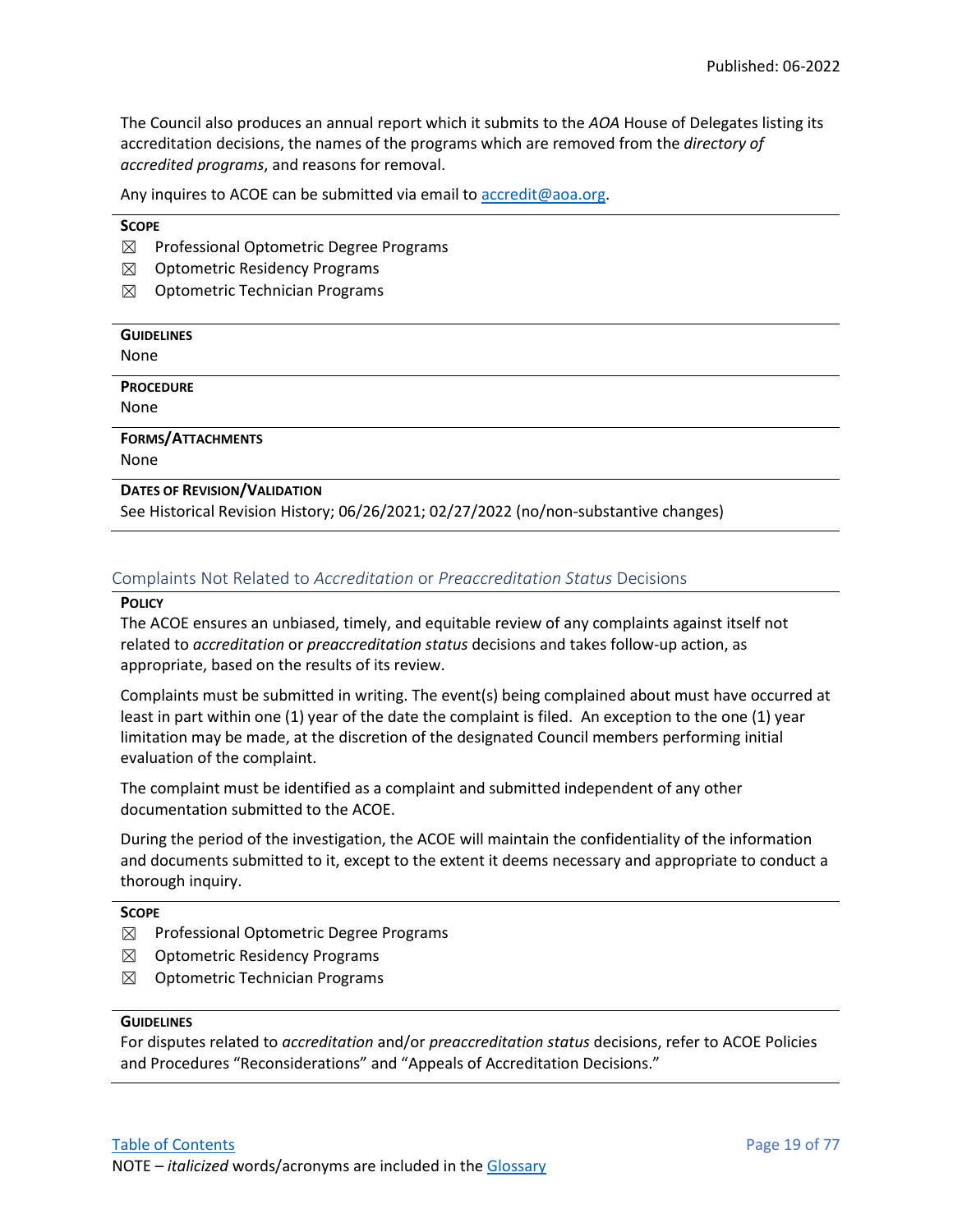For complaints against a program related to ACOE *Standards* or procedures, refer to the ACOE policy "Complaints Against a Program Related to ACOE *Standards* or Procedures."

#### **PROCEDURE**

A complaint may be initiated by filing a signed written complaint with the ACOE. The complaint *must* be submitted as an attachment to an email addressed t[o accredit@aoa.org.](mailto:accredit@aoa.org)

The complaint *must* identify the specific matters complained of, set forth in detail the facts and reasons claimed to support the allegations and *must* include pertinent documents in possession of complainant relating to the complaint.

Upon receipt of a written complaint, the ACOE Chair and one public member who is not implicated in the complaint shall evaluate the validity of the complaint as well as its applicability to this Policy. When the complaint involves the Chair, the Vice Chair will replace the Chair in the evaluation. In the case of disagreement regarding the validity and/or applicability of the complaint, the ACOE Director will engage another member of Council in the evaluation process. This determination shall be made within thirty (30) days of receipt of the written complaint. In cases where it is determined that no investigation is warranted, the complainant(s) shall be so informed.

Once the written complaint is determined to be in scope of this Policy, the ACOE shall have forty-five (45) days to conduct an investigation of the allegation(s) in the complaint where warranted. The investigation may include, without limitation, interviews with person(s) having information regarding the allegation(s) and a review of materials relevant to the complaint. Any individual with information regarding the allegation(s) may also be asked to provide documents and comments relating to the complaint.

The Chair of the ACOE may appoint an individual or a committee to conduct the inquiry into the allegation(s) of the complaint. If the complaint concerns the Chair, the Vice Chair may appoint an individual or committee to conduct the investigation.

Following the investigation, the individual or committee shall prepare a written report to the ACOE stating the findings of the investigation. The person(s) filing the complaint will be provided with a copy of the written report and will be provided with an opportunity to submit written comments to the ACOE on the investigation report. Any written comments shall be submitted to the ACOE within thirty (30) days following receipt of the report.

Following review of the findings and additional written comments, if any, the Council at a duly scheduled meeting shall make a determination with respect to the allegations of the complaint.

Within fifteen (15) business days following the decision, a written report shall be prepared specifying factual findings of the ACOE and the actions, if any, that the ACOE will take with respect to the complaint, including but not limited to dismissing the complaint, making modifications to comply with its established accreditation policies and/or procedures, revising/developing policies and/or procedures appropriate to reflect accepted accreditation practice, or performing other remedial action. The complainant(s) will be provided with a copy of the ACOE's decision.

The person(s) filing the original complaint may appeal the decision of the Council by filing the appeal, in writing and stating specific reason(s) for the appeal, with the Secretary-Treasurer of the Board of Trustees of the *AOA*, within thirty (30) days following notification of the decision of the Council.

Within fifteen (15) days of receipt of the Appeal, the President of the *AOA* shall name three (3) persons to an ad hoc Appeals Panel, and three alternates, not one of whom shall be a member of the ACOE or a member of the Board of Trustees of the *AOA*, or have had affiliation with the sponsoring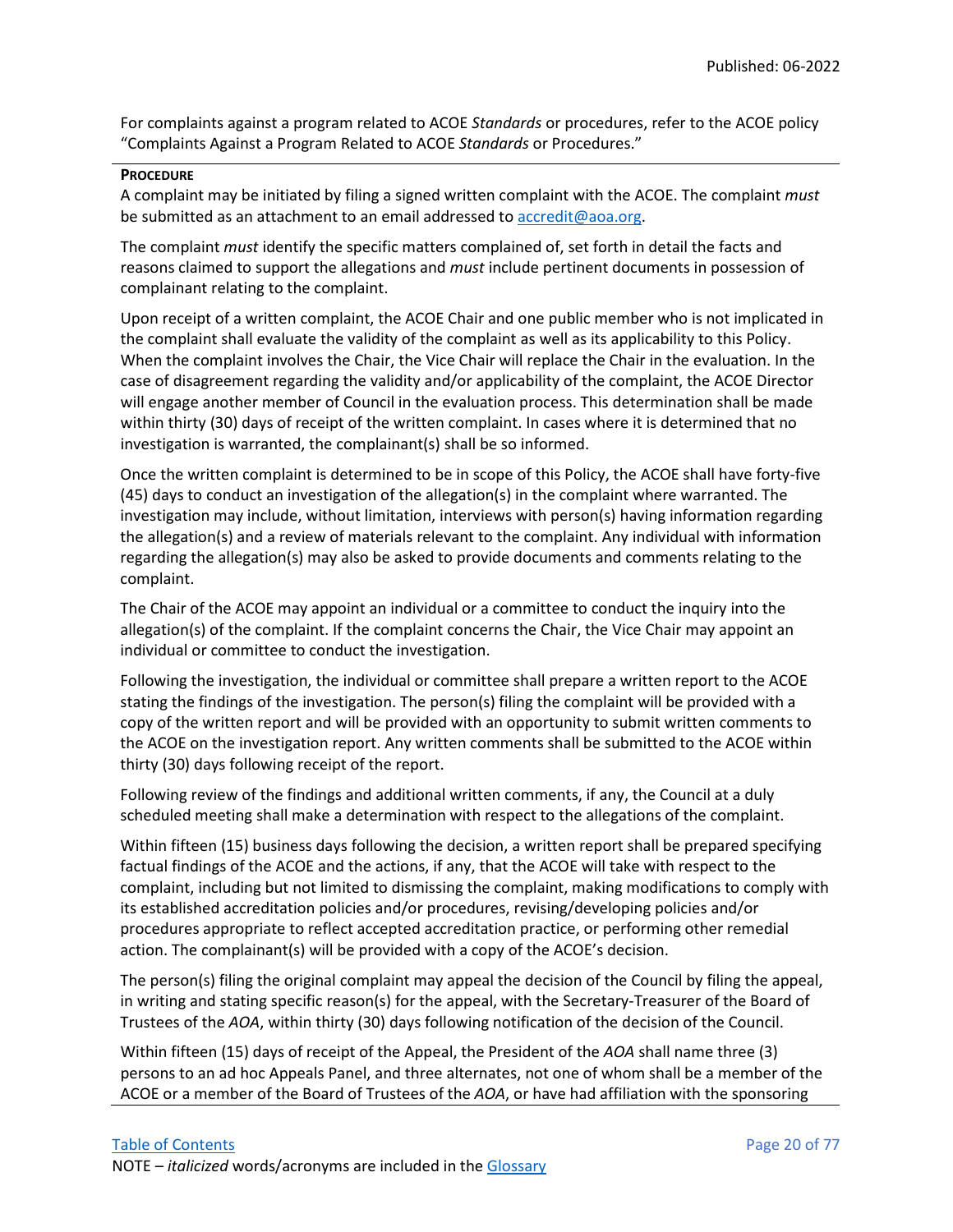institution, program, or person(s) filing the appeal or with the accreditation process relating to a program. No additional fact finding may be undertaken regarding the initial complaint, unless requested by the Appeals Panel.

Within sixty (60) days after appointment, the Appeals Panel shall schedule and convene a meeting to hear or receive presentations from the complainant and the Council or their respective representatives. The complainant(s) will have an opportunity to have one (1) representative appear before the Appeal Panel to make oral and/or written presentations and to respond to questions from the Panel. The ACOE will designate a representative to appear before the Panel to support the decision of the Council and to respond to questions of the Panel. Either party may be represented by counsel; however, the proceeding shall be conducted on an informal basis.

The Appeals Panel shall review the materials presented and shall reach a decision within fifteen (15) days of the meeting. The Appeals Panel decision may be to sustain, modify or reverse the decision of the Council or to remand the matter to the Council for reconsideration with recommendations.

The decision of the Appeals Panel shall be in writing, shall state the pertinent finding of facts and conclusions, and the actions approved by the Panel. The Appeals Panel shall forward its findings and conclusions to the Council for action and shall provide the complainant(s) with a copy of the Appeals Panel decision.

#### **FORMS/ATTACHMENTS** None

#### **DATES OF REVISION/VALIDATION**

See Historical Revision History; 06/26/2021; 06/18/2022

#### <span id="page-21-0"></span>**Training**

#### **POLICY**

The Leadership and Professional Development (*LPD*) *Committee* is charged with ensuring current and relevant training materials are in place for ACOE members, staff, *consultants*, and appeals panel members and that training is delivered timely and as needed.

#### **SCOPE**

- $\boxtimes$  Professional Optometric Degree Programs
- $\boxtimes$  Optometric Residency Programs
- $\boxtimes$  Optometric Technician Programs

#### **GUIDELINES**

None

#### **PROCEDURE**

Annual Orientation for ACOE Members and Staff

ACOE members and staff receive annual orientation training on the *Standards*, policies, and procedures of ACOE, hosted by the *LPD Committee*.

The orientation session is held in conjunction with ACOE member appointments/reappointments, and all ACOE members and staff participate in each session. Experienced ACOE members share insights with new members and review *Standards* and procedures. If a staff or Council member is unable to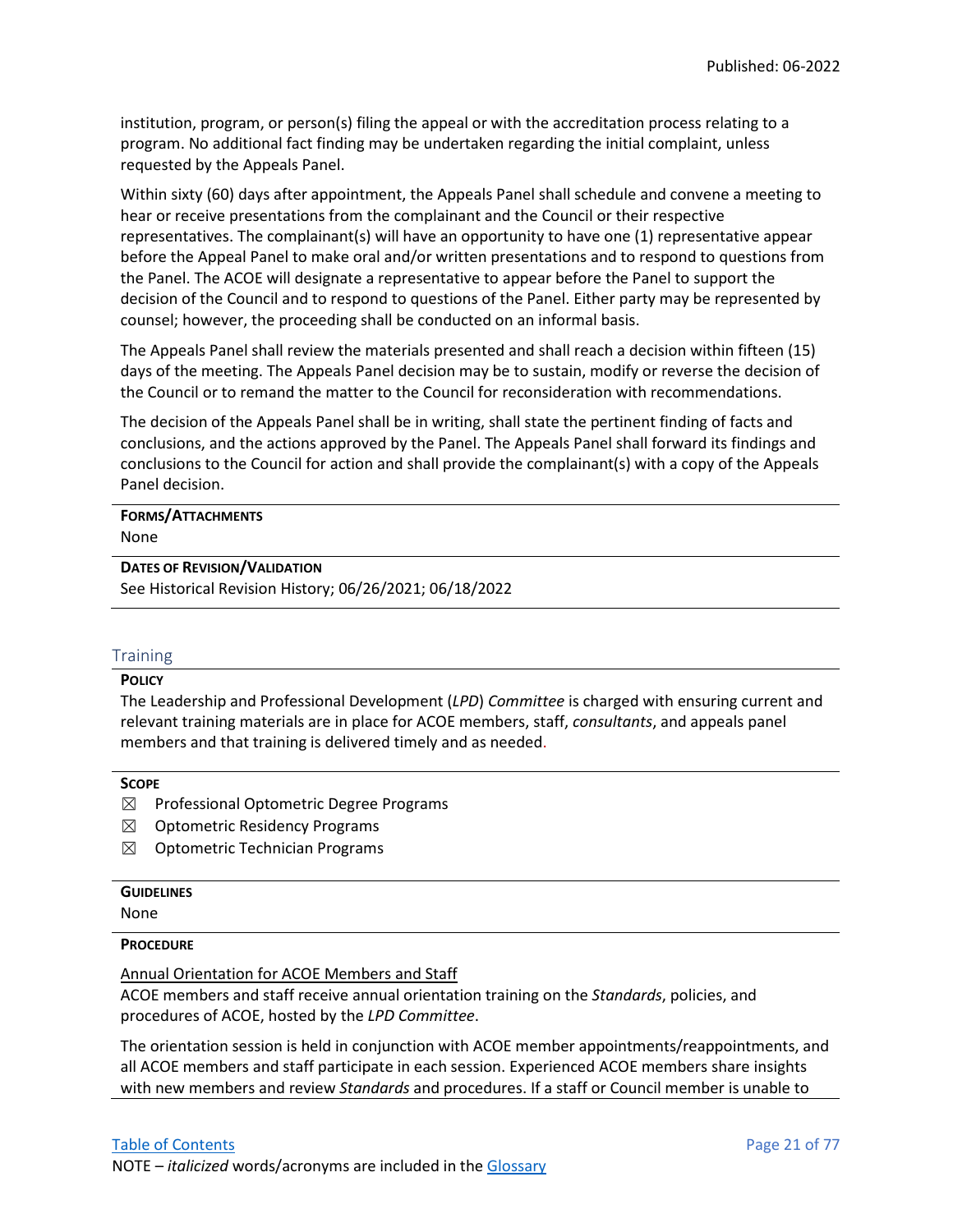attend all or some of the annual orientation, review of a recorded version of the training is acceptable.

Feedback is solicited from training session participants and reviewed for continuous process improvement.

#### Evaluation Team Members

The Council seeks nominations of qualified individuals from administrators and faculty at the programs holding an *accreditation* or *preaccreditation status*, Council members, and other *consultants*. Nominated individuals are contacted and requested to submit their curriculum vitae (CV). Upon review, acceptable nominees are invited to undergo the training.

The ACOE conducts a formal training program to prepare its prospective *consultants* to serve as evaluation team members.

The *consultant* training program curriculum includes a seminar hosted by the *LPD Committee* and training materials provide links to documents on the ACOE website as well as other resources to assist *consultants* in learning the basics of accreditation and the *evaluation visit* process.

The Council continually recruits and trains *consultants* to allow for attrition and to keep the *consultant* pool current.

The ACOE maintains a list of non-optometric *consultants* from the higher education community who meet the definition of *public members* and who may be asked to participate with optometric educators and practitioners as evaluation team members. ACOE training resources are provided to non-optometric team members for professional optometric degree program *evaluation visits*. In addition, the team chair, an ACOE member, provides mentorship to not only non-optometric team members, but to all team members.

For *evaluation visits* where an ACOE member is assigned to serve as *liaison* to the *evaluation visit* team, this individual provides mentorship as needed to evaluation team members.

Feedback is solicited from training session participants and reviewed for continuous process improvement.

#### Evaluation Team Chairs

*Consultants* must undergo additional training before serving in the role of team chair for residency program *evaluation visits*. These individuals are recruited from the pool of trained *consultants* and are nominated by the Council and other team chairs.

The ACOE and its *LPD Committee* conduct a workshop to train *consultants* to serve as team chairs for residency program *evaluation visits*. Training materials for the team chair provide a more in-depth focus on the attributes needed to effectively chair a residency site visit, such as leading the visit, timelines for the site visit process, and analysis of the self-study.

Feedback is solicited from workshop participants and reviewed for continuous process improvement.

#### Appeals Panel Members

As Appeals Panel members and alternates are selected, their ACOE training status is evaluated. When needed, the *LPD Committee* ensures ad hoc and/or refresher training is provided prior to Appeals Panel decision-making.

| <b>FORMS/ATTACHMENTS</b> |
|--------------------------|
| None                     |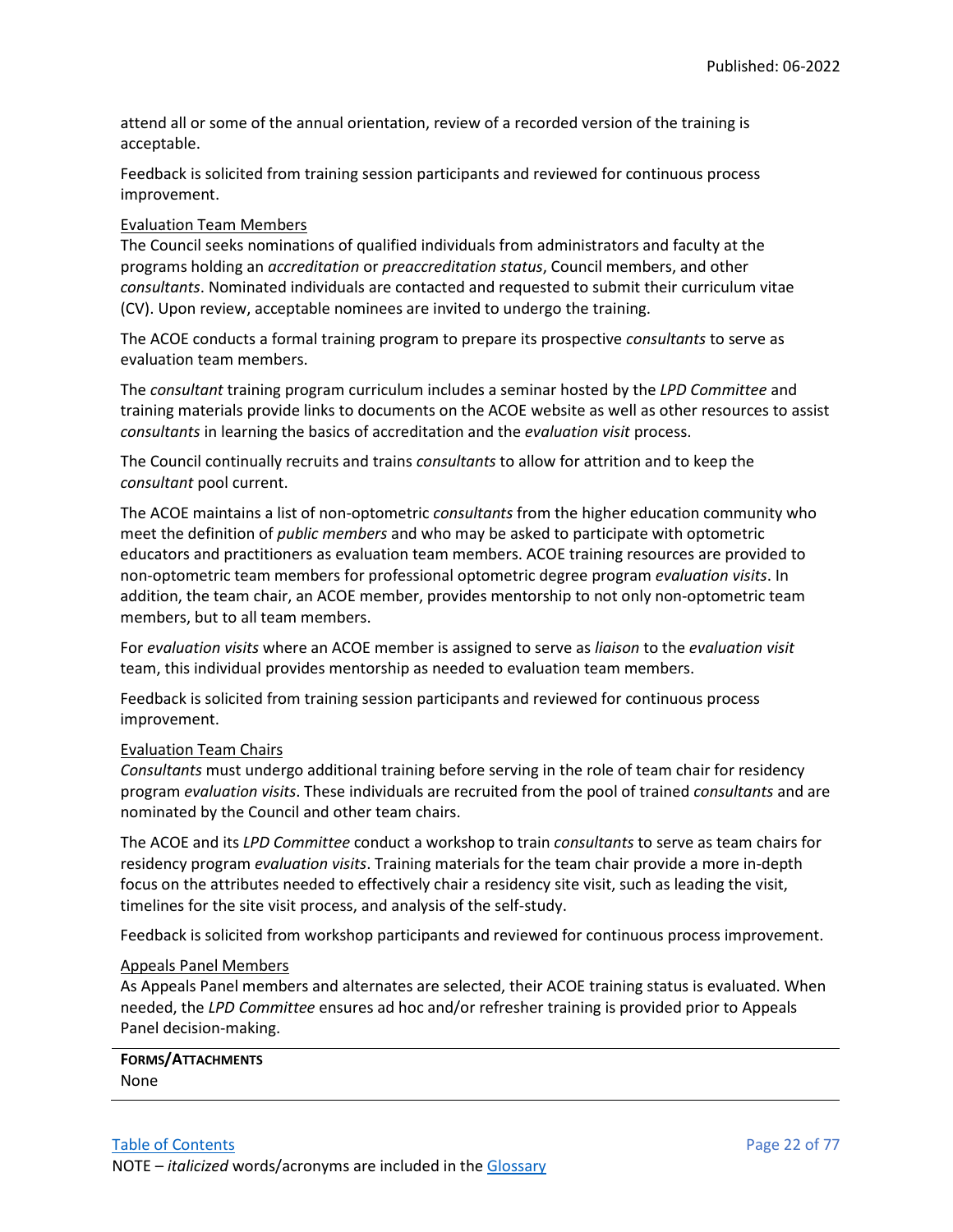**DATES OF REVISION/VALIDATION** See Historical Revision History; 06/26/2021; 02/27/2022 (no/non-substantive changes); 06/18/2022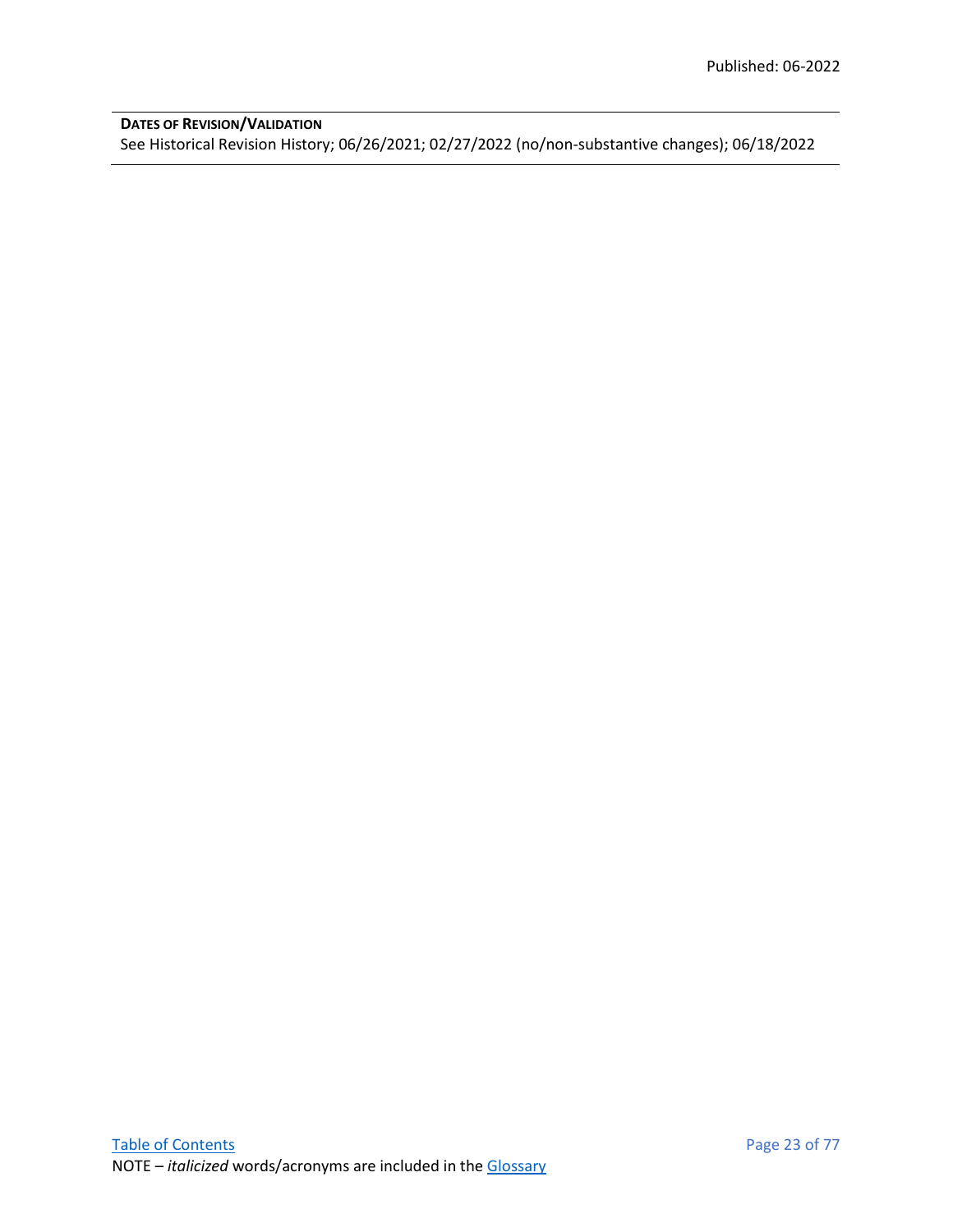## <span id="page-24-0"></span>Policies Related to Accreditation of Programs

#### <span id="page-24-1"></span>Accreditation and Preaccreditation *Standards*

#### **POLICY**

The ACOE relies upon clear *standards* for accreditation and preaccreditation that are sufficiently rigorous to ensure that an award of an *accreditation* or *preaccreditation status* by the ACOE is a reliable indicator of the quality of education provided by the programs it accredits. The ACOE bases its accreditation and preaccreditation status decisions on compliance to its *Standards*.

The ACOE's *Standards* respect the stated *mission* of the program and its sponsoring institution, including *religious mission*, and ensure that the education or training offered by the program, including any offered through *distance education,* correspondence courses, or direct assessment education is of sufficient quality to achieve its stated objective for the duration of any accreditation or preaccreditation period.

The ACOE's *Standards* for accreditation and preaccreditation set forth clear expectations for the programs it accredits with respect to:

- Success with respect to student achievement in relation to the program's *mission*, including, as appropriate, consideration of State licensing examinations, course completion, and job placement rates;
- *Curricula*;
- Faculty;
- Facilities, equipment, and supplies;
- Fiscal and administrative capacity as appropriate to the specified scale of operations;
- Student support services;
- Recruiting and admissions practices, academic calendars, catalogs, publications, grading, and advertising; and
- Record of student complaints received by, or available to, the ACOE.

The ACOE's preaccreditation *Standards* are appropriately related to the ACOE's accreditation *Standards*.

#### **SCOPE**

- $\boxtimes$  Professional Optometric Degree Programs
- $\boxtimes$  Optometric Residency Programs
- ☒ Optometric Technician Programs

#### **GUIDELINES**

None

#### **PROCEDURE**

As the ACOE considers additions to and/or revisions of accreditation and preaccreditation *Standards*, the review will include validation of continued compliance with this Policy (reference ACOE Policy and Procedure "Revision of Accreditation and Preaccreditation *Standards*").

#### **FORMS/ATTACHMENTS**

ACOE *Standards* of Accreditation are posted on its website [\(www.theACOE.org](http://www.theacoe.org/) )

#### **DATES OF REVISION/VALIDATION**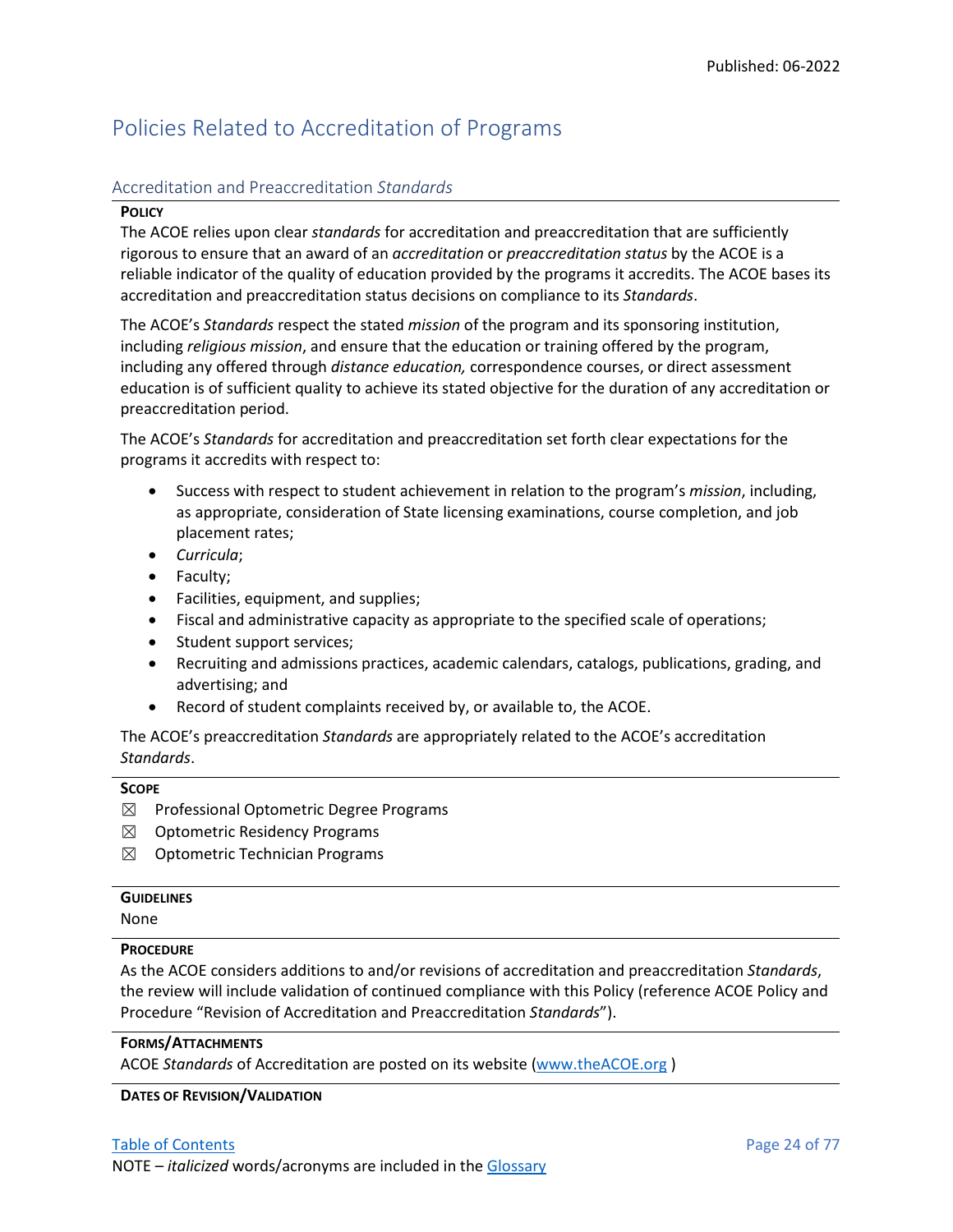06/26/2021 (initial approval) ; 02/27/2022 (no/non-substantive changes)

#### <span id="page-25-0"></span>Self-Studies

#### **POLICY**

The self-study is a required component in the ACOE accreditation process.

The primary purpose of the self-study is for the program to assess the quality of its education and its success in meeting its *mission* and *objectives*, highlight opportunities for improvement, and delineate a plan for making those improvements.

The self-study *must* ensure a focus on *outcomes* related to the program's efforts in pursuit of its *mission* and *goals*. While *mission* and *goal* statements articulate the desired *outcomes*, statements of *objectives* should serve as specific means to accomplish its desired *outcomes* as well as criteria by which to assess the degree to which the *mission* has been achieved.

Finally, the self-study orients the *evaluation visit* team to the program. The self-study describes the entity that is being evaluated as to its resources, the constituencies whom it serves and who serve it, its *mission*, *goals*, *objectives*, and the degree to which they are being met, its physical plant, and other factors. The team member comes to the *evaluation visit* with substantial knowledge of the backgrounds of the involved faculty, administrators, and students, the financial integrity of the program being evaluated, and the intricacies of *governance*.

#### **SCOPE**

- $\boxtimes$  Professional Optometric Degree Programs
- $\boxtimes$  Optometric Residency Programs
- $\boxtimes$  Optometric Technician Programs

#### **GUIDELINES**

The following guidelines are provided to help programs foster the constructive attitudes and participation essential for a productive self-study. Programs are encouraged to:

- 1. leverage the self-study process as a means to foster a culture of self-assessment and continuous improvement - the self-study process should be an ongoing activity;
- 2. ensure adequate human, technical and financial resources are allocated to the self-study process - allow plenty of time for self-study completion;
- 3. promote engagement in the self-study process such that all appropriate constituencies are involved - the quality of the self-study will be improved by focusing on the inter-relationships between various activities to the stated *goals* and *objectives*;
- 4. undertake the self-study process with an openness and willingness to identify opportunities for improvement rather than a means to assign blame - where opportunities for improvement are identified, clearly articulate corrective and preventive actions; and
- 5. identify and celebrate the accomplishments and positive elements of the program relating to its *mission*, *goals*, and *objectives*.

#### **PROCEDURE**

The program should adopt a timetable for the self-study that starts with the appointment of a selfstudy committee, includes each step in the process, and ends with the date the self-study is to be sent to the ACOE. In most cases, the self-study is due at least two (2) months in advance of the scheduled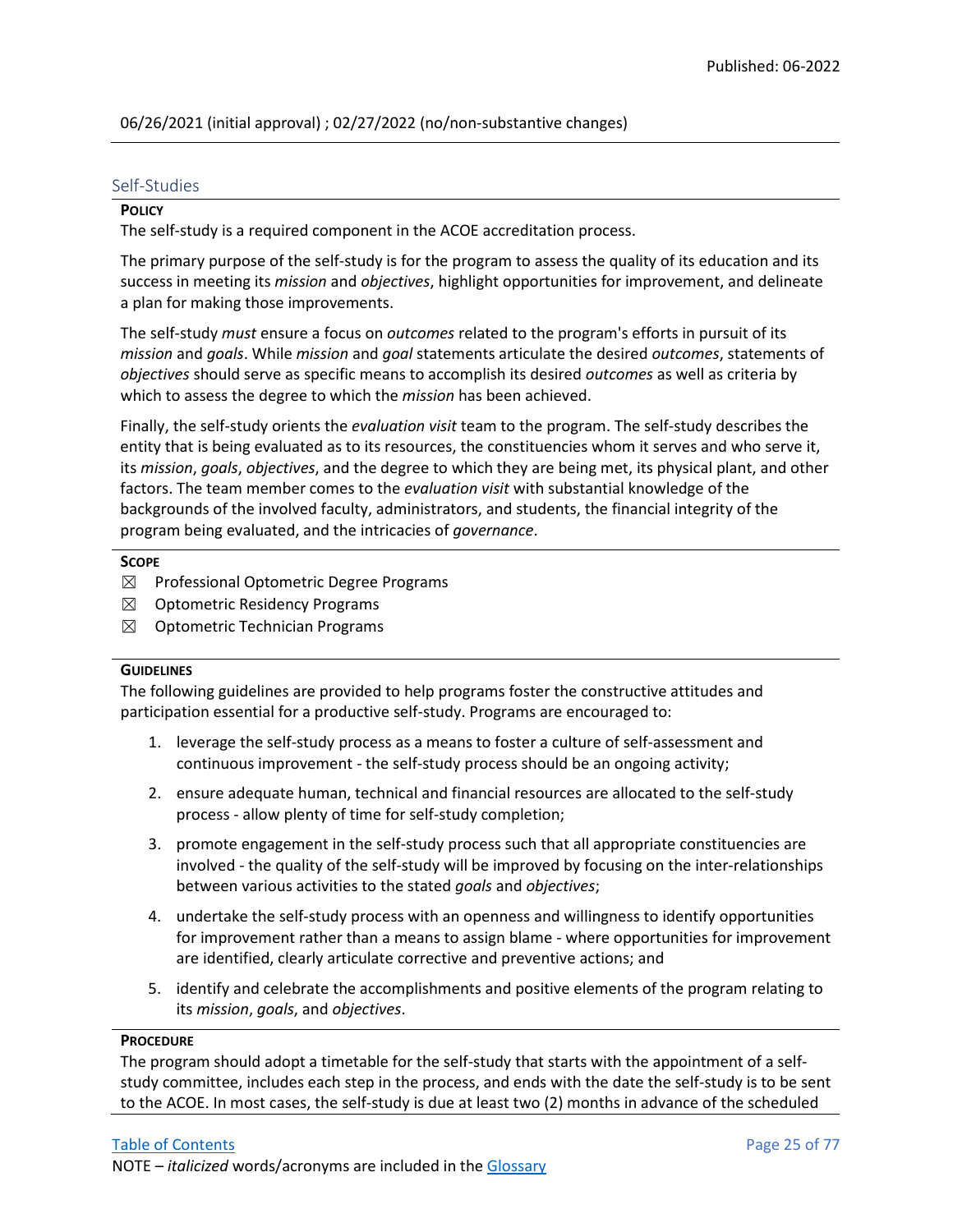*evaluation visit*. For Interim visits, the self-study is due at least one (1) month in advance of the scheduled *evaluation visit*.

Programs should initiate the self-study process at least twelve (12) months before the scheduled *evaluation visit*.

The format of the self-study *must* be a report presented on a *Standard*-by-*Standard* basis*.* Through narrative, the program *must* provide both a written description of how it complies with each *Standard* and supplement the narrative with submission of exhibits/*examples of evidence*.

A program may choose to provide some, all, or none of the *examples of evidence* as long as it provides evidence to demonstrate compliance. Any required and/or supporting documentation listed after each of the *Standards* may be submitted within or as appendices to the self-study.

The self-study *must* also state areas of concern and areas of strength. The Council expects that a program has developed plans to address specific areas of concern or weakness.

Specific to optometric residency programs, the Council has created a template which provides programs a format for the self-study. The final self-study with appendices should be submitted using the ACOE template.

#### **FORMS/ATTACHMENTS**

ACOE Residency Self-Study Working DRAFT Template 2017 Standards

ACOE Residency FINAL Version Self-Study 2017 Standards

#### **DATES OF REVISION/VALIDATION**

See Historical Revision History; 06/26/2021; 02/27/2022 (no/non-substantive changes)

#### <span id="page-26-0"></span>Composition and Selection of the *Evaluation Visit* Team

#### **POLICY**

*Evaluation visit* team members are selected from a pool of trained *consultants* and Council members. ACOE *evaluation visit* teams include at least one *educator* and one *practitioner*.

- An *evaluation visit* team for a professional optometric degree program normally consists of four-five (4-5) team members, at least one (1) of whom is a Council member. A member of Council staff typically accompanies the team to serve as a resource and provide support to the team.
- An *evaluation visit* team which visits an optometric residency program normally consists of two (2) team members and is supported by a Council member *liaison*. Typically, both team members are *consultants*.
- An *evaluation visit* team which visits an optometric technician program normally consists of two-three (2-3) team members, at least one of whom is a Council member (a Council member *liaison* may be assigned when an appropriately qualified Council member is not available).

The presence of one (1) or more Council member(s) as either *evaluation visit* team member(s) or as a *liaison* assigned to an *evaluation visit* team serves as a control against inconsistent application of the ACOE's *Standards*.

#### **SCOPE**

- ☒ Professional Optometric Degree Programs
- $\boxtimes$  Optometric Residency Programs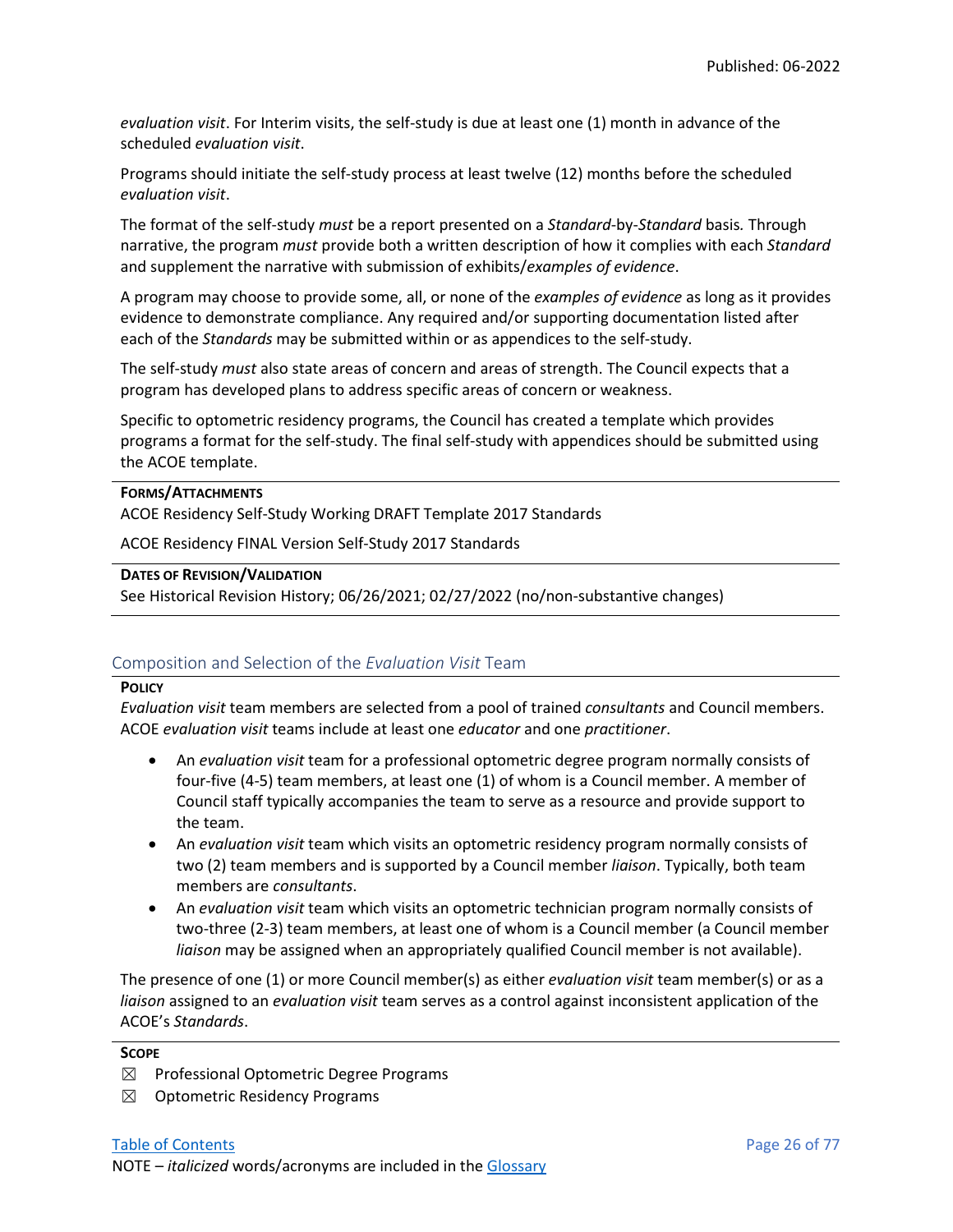#### $\boxtimes$  Optometric Technician Programs

#### **GUIDELINES** None

#### **PROCEDURE**

In conjunction with the ACOE *Consultant* Training Program and at least once per year thereafter, *consultants* are requested to complete a *consultant* update form. Information/Updates requested include the *consultant's* classification of *educator* or *practitioner,* education, employment, areas of expertise, and contact information.

Information is entered/updated by ACOE staff into the ACOE database.

Using the *educator* or *practitioner* classification listed in the ACOE database, the ACOE staff ensures that each team meets *evaluation visit* team composition requirements.

When developing proposed *evaluation visit* teams, the ACOE staff may consult with program leadership to obtain advice concerning perceived needs.

ACOE staff also evaluates areas of expertise when recommending *consultants* and/or Council members for *evaluation visit* team participation.

Summary biographical information related to each of the proposed team members is forwarded to the program being evaluated. The program is requested to confirm whether it perceives any conflicts of interest with any members of the team. If any conflicts or concerns are identified, then the ACOE staff forwards alternate potential team member(s) ensuring compliance with *evaluation visit* team composition requirements. The process repeats until a slate of potential team members is identified.

#### **FORMS/ATTACHMENTS**

ACOE *Consultant* Information Update Form

#### **DATES OF REVISION/VALIDATION**

See Historical Revision History; 06/26/2021; 02/27/2022 (no/non-substantive changes)

#### <span id="page-27-0"></span>The Role of the *Liaison* Associated with Review of Programs

#### **POLICY**

For each residency *evaluation visit* where a member of the Council is not on the team, a member of the Council is designated as a "*liaison*" to the team.

A *liaison* may be assigned in the case of an *evaluation visit* to an optometric technician program in cases where the ACOE member is unable to participate.

#### **SCOPE**

- ☐ Professional Optometric Degree Programs
- $\boxtimes$  Optometric Residency Programs
- ☒ Optometric Technician Programs

#### **GUIDELINES**

The *liaison* Council member serves as an advisor to the team chair and communicates the team's findings and presents the team's evaluation report to the Council.

#### **PROCEDURE**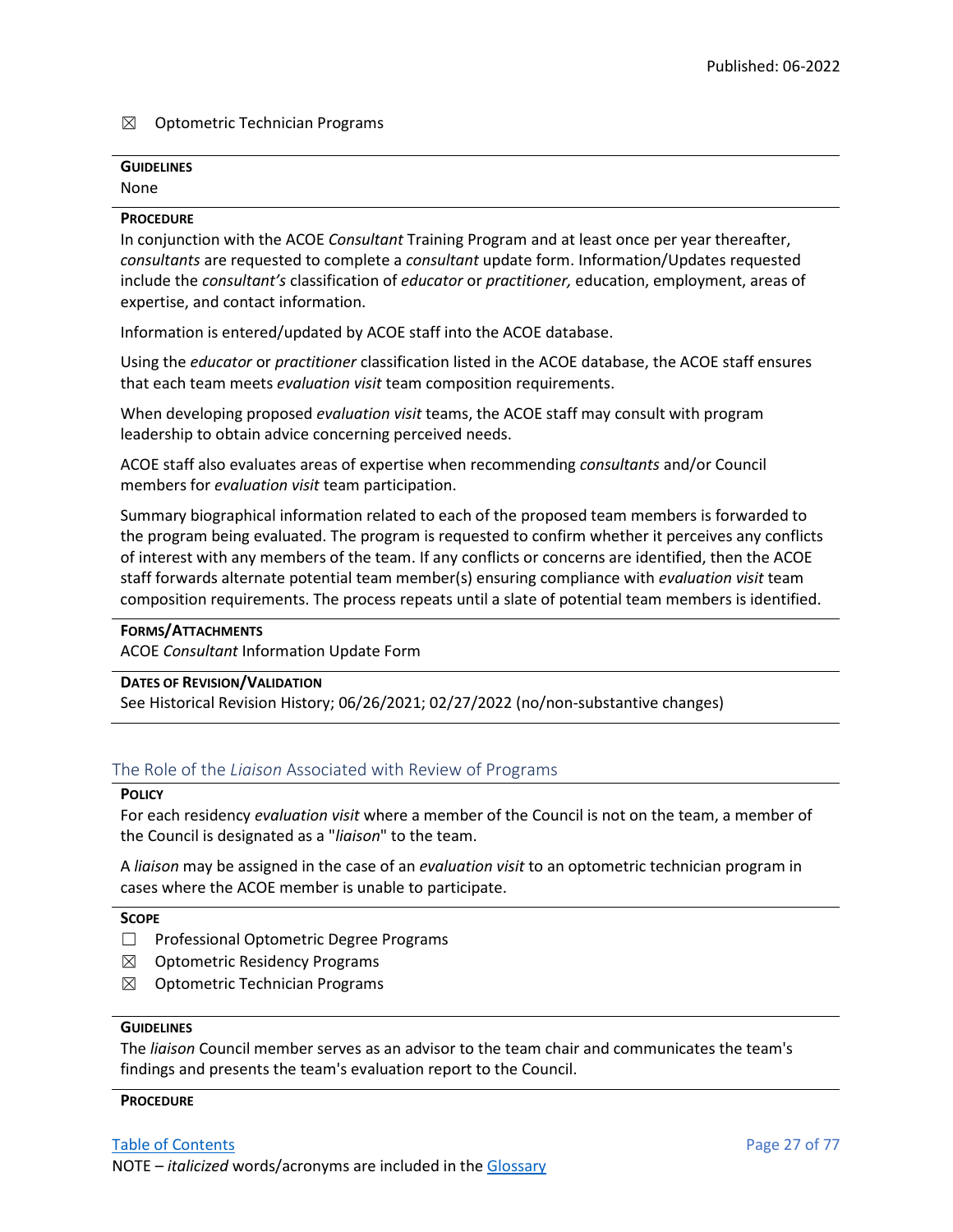Prior to the *evaluation visit*, the *liaison* Council member

- reads the self-study and associated attachments and consults with the team chair;
- responds to questions/emails from team, with support from the ACOE staff, as needed; and
- provides contact information for the team to ensure team access the day before and during the *evaluation visit*.

During the *evaluation visit*, the *liaison* Council member

• remains accessible to the team to address any concerns or questions.

Following the *evaluation visit*, the *liaison* Council member

- serves as the initial reviewer of the team's draft report; this includes additional review of the self-study, team report, and all pertinent correspondence;
- ensures the team sufficiently addresses all *Standards*;
- strives to ensure consistency in treatment across programs;
- following receipt of the response to factual accuracy from the program, consults with the team chair to make the appropriate changes to the report after discussing the suggested edits with ACOE staff; and
- presents the team's report to the Council.

## **FORMS/ATTACHMENTS**

None

#### **DATES OF REVISION/VALIDATION**

See Historical Revision History; 06/26/2021; 02/27/2022 (no/non-substantive changes)

#### <span id="page-28-0"></span>Professional Optometric Degree Programs Seeking Accreditation

#### **POLICY**

The ACOE provides a pathway for developing programs to achieve accreditation.

The pathway requires developing programs to meet specified requirements to achieve each of four main milestones, culminating in an *accreditation status*.

- Stage One designation
- Stage Two designation
- *Preliminary Approval* (a formal *preaccreditation status*)
- Designation of an *accreditation status*

Council evaluation and approval is required for each program to be granted each of the designations on the pathway to accreditation.

Neither Stage One nor Stage Two designation provides any rights or privileges of accreditation, and neither is a formal *preaccreditation status*. The purpose of evaluating programs via the Stage One and Stage Two designations is to ensure only programs with a high likelihood of successfully attaining accreditation are granted *preaccreditation status* and allowed to enroll students. This process ensures developing programs assess the feasibility and potential viability of a new program, it enables developing programs to receive feedback and information from the Council regarding requirements for compliance with *Standards*, and it ensures programs fully understand the ACOE *Standards* and are prepared to take steps necessary to comply.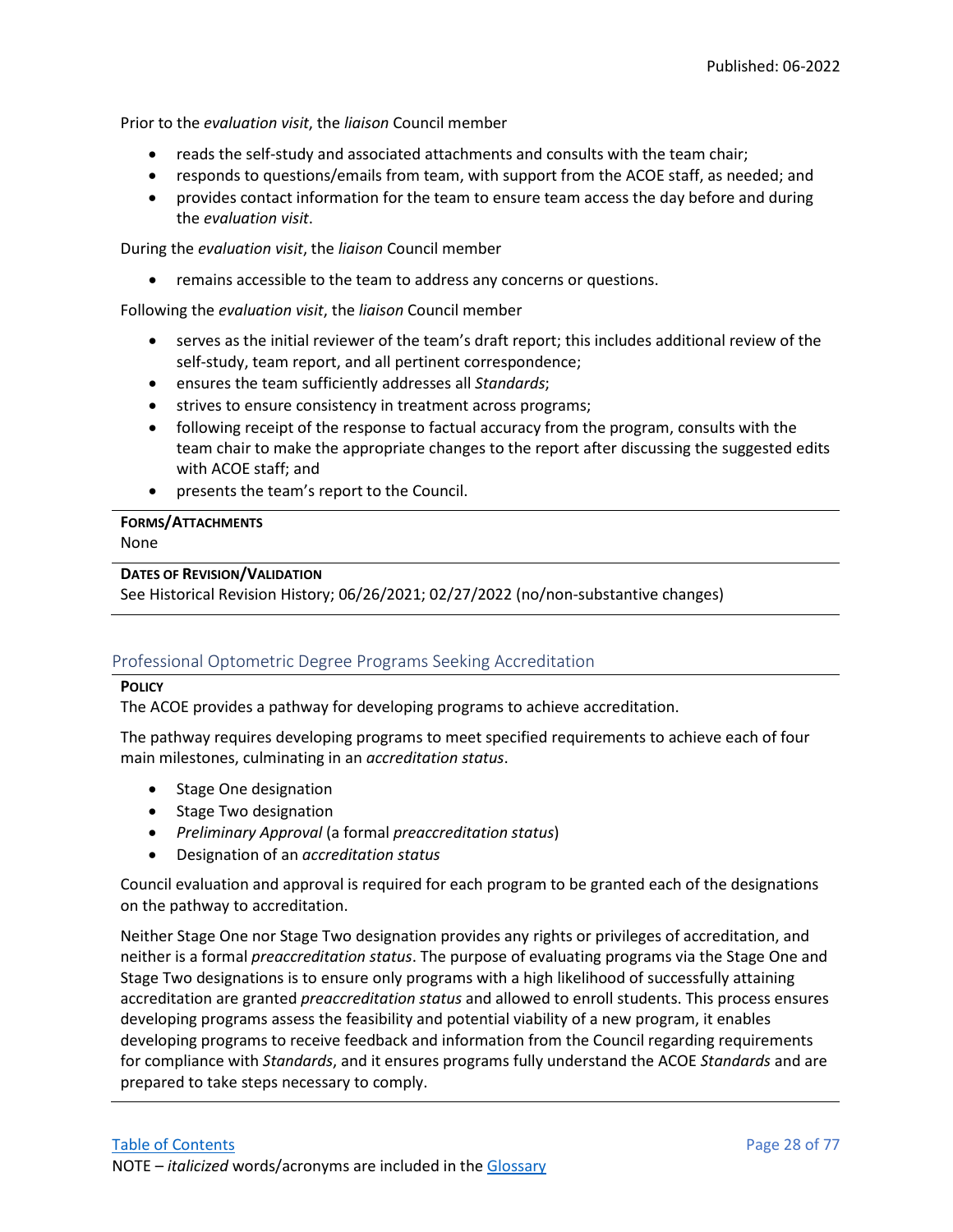In the event a program's application for either Stage One or Stage Two designation is not granted by the Council, any subsequent application for either Stage One or Stage Two designation will not be considered by the Council until at least six (6) months have elapsed following the meeting at which the prior application was considered.

A program that does not achieve Stage One designation within two (2) years of submission of its application/feasibility study will have its application status rescinded. Programs may remain in Stage One designation for up to (3) three years while working on the requirements for Stage Two designation. Programs may remain in Stage Two designation for up to (2) two years. Programs may voluntarily withdraw from Stage One or Stage Two designation at any time. If the program withdraws or if its status expires, it may not reapply for Stage One designation for at least (2) two years from the date of the withdrawal or expiration.

Prior to being granted a *preaccreditation status*, programs *must* demonstrate a sufficiently robust *teach-out plan* is drafted which includes a list of academic programs offered by the institution and the names of other institutions that offer similar programs and that could potentially enter into a *teachout agreement* with the institution on behalf of the program.

Programs *must* not recruit or enroll students until the *preaccreditation status* of *Preliminary Approval* has been awarded. If a program recruits students prior to achievement of *preaccreditation status,*  application status may be rescinded*.* If a program enrolls students before being granted *Preliminary Approval* status, the Council will not accept the program's application for accreditation until after the first enrolled class is graduated, and the program will be evaluated using the ACOE's *Standards* for professional optometric degree programs.

The ACOE re-evaluates programs in *Preliminary Approval* status annually during the first three academic years of the program.

Programs may remain in *Preliminary Approval* status for no more than five (5) years before a final accrediting action is made.

When the ACOE denies accreditation to a program it has preaccredited or when it withdraws a program's *preaccreditation status* of *Preliminary Approval*, it may maintain the program's *preaccreditation status* for currently enrolled students until the program has had a reasonable time to complete the activities in its *teach-out plan* to assist students in transferring or completing their programs, but for no more than 120 days unless approved by the ACOE for good cause (refer to ACOE Policy and Procedure "*Teach-out* Process").

#### **SCOPE**

- ☒ Professional Optometric Degree Programs
- ☐ Optometric Residency Programs
- ☐ Optometric Technician Programs

#### **GUIDELINES**

Inquiries about the potential accreditation of a proposed professional optometric degree program should be directed to the ACOE staff at [accredit@aoa.org.](mailto:accredit@aoa.org)

In response to an inquiry, the ACOE Policies and Procedures Manual and applicable accreditation *Standards* will be provided to the inquiring institution. In addition, the ACOE staff is available to interested programs to advise on basic information regarding procedures and *Standards*.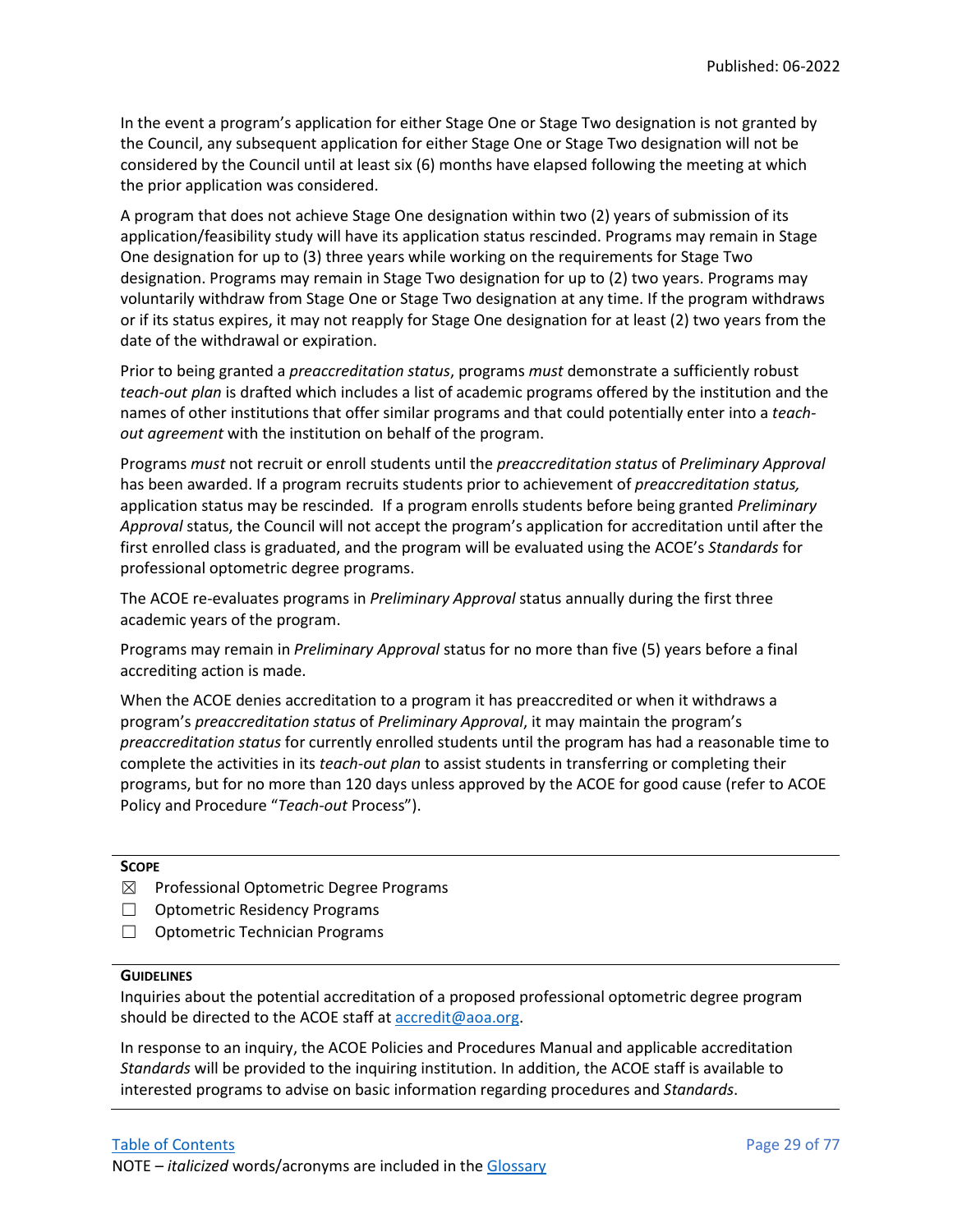Programs which have not yet earned the *preaccreditation status* of *Preliminary Approval must* avoid making any statements implying achievement of *preaccreditation status*.

Programs on the pathway to accreditation *must* avoid making any statements implying earning an *accreditation* or *preaccreditation status* is a certainty.

#### **PROCEDURE**

#### Process to Achieve Stage One Designation

The process to achieve Stage One designation is the first step toward potential accreditation. This initial phase is designed to provide programs with input from the ACOE as the program works toward the development of a new professional optometric degree program.

For a potential professional optometric degree program to be considered for Stage One designation, the sponsoring institution *must*:

- 1. Submit a formal letter of intent from the chief executive officer of the sponsoring institution and demonstrate that the institution that would be sponsoring the program is devoted primarily to education.
- 2. Complete and submit a feasibility study of the proposed professional optometric degree program in terms of:
	- a. Needs Assessment

Documentation of the rationale for starting a new program and the public need for a new school or college of optometry;

b. Students

Documentation of class size and total enrollment projections based upon resources available to the educational program, which takes into account information collected during the needs assessment;

c. Resources

Evidence supporting the existence of an appropriate patient base, financial resources, available faculty, technological resources, and physical facilities; and

- d. Career opportunities for graduates.
- 3. Submit the initial application fee, which is non-refundable. The current application fees are listed on the ACOE website or may be obtained by contacting the ACOE Director.

At its next duly scheduled meeting that occurs at least 60 days following receipt of the above submissions, the ACOE will review the program's application for Stage One designation.

If the feasibility study is determined to be complete and adequate, then the program will be granted Stage One designation.

If the feasibility study is incomplete or inadequate, then the ACOE may return it to the program for additional development.

Process to Achieve Stage Two Designation

Following the granting of Stage One designation, the program develops a self-study and other documentation. To be considered for Stage Two designation, the program *must*:

1. Demonstrate that it is part of an institution that possesses or is actively seeking *regional institutional accreditation*;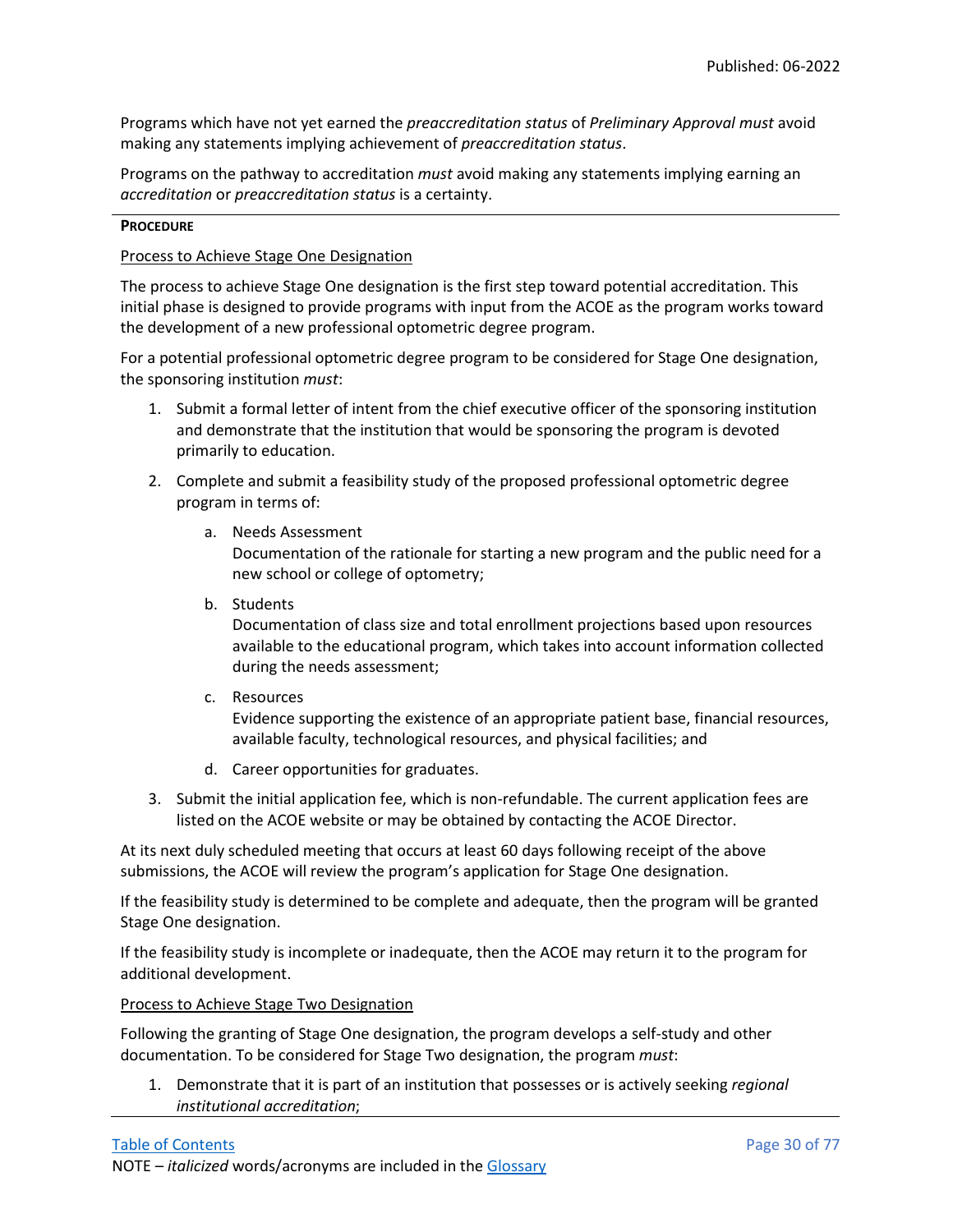- 2. Have employed a chief executive officer and chief academic officer of the program at least six months prior to submitting the self-study;
- 3. Provide evidence that it is authorized by applicable law to confer the doctor of optometry degree upon its graduates in recognition of their successful completion of a four academic year or equivalent professional program of study in optometry; and
- 4. Have completed and submitted a self-study report according to the requirements outlined in ACOE's "Self-Study" Policy and Procedure and the ACOE *Standards* for Initial Preaccreditation of a New Professional Optometric Degree Programs, published on the ACOE's website [\(www.theACOE.org](http://www.theacoe.org/) )

The program *must* submit the above documentation, which will be reviewed by the ACOE at its next duly scheduled meeting that occurs at least 60 days following receipt of the program's information to determine whether basic planning and development have progressed to a degree that would warrant an on-site *evaluation visit* as required prior to the consideration of a *preaccreditation status.*

If the program's planning and development is determined to be complete and adequate, then the program will be granted Stage Two designation.

If the ACOE in its review of the self-study report discerns deficiencies or weaknesses in the program that make it clearly out of compliance with the *Standards* for new professional optometric degree programs, then the Council may postpone an on-site *evaluation visitation* until the self-study has been further developed, and the deficiencies have been corrected.

#### Process to Achieve *Preliminary Approval* (*Preaccreditation Status*)

Following the granting of Stage Two designation, the ACOE will schedule an on-site *evaluation visit* to the program. This visit will normally take place approximately six months after Stage Two designation is granted.

At least two (2) months prior to the scheduled *evaluation visit*, the program will need to submit an updated self-study along with its *teach-out plan*.

The program's *teach-out plan* must include:

- 1. plans to ensure that all students enrolled at the time the decision to close is made (either by the program or the ACOE) will be afforded the opportunity to complete an ACOE-accredited doctor of optometry program;
- 2. a list of other institutions that offer similar programs accredited by the ACOE that could potentially enter into a teach-out agreement with the program, should the program be unable to ensure all enrolled students can complete the course of study by the time of closure;
- 3. general description of the resources (faculty, advising, physical facilities, etc.) that will be available to enrolled students during the teach-out period;
- 4. whether enrolled students will incur additional charges due to the teach-out plan and if so, how students will be notified as soon as practicable of these charges;
- 5. how prospective and enrolled students will be informed as soon as practicable of the program's closing and any implications (including, but not limited to, those pertaining to students' prospects for employment or eligibility to sit for exams) of the closure. The program must make reasonable best efforts to ensure its students and prospective students receive and acknowledge receipt of this information;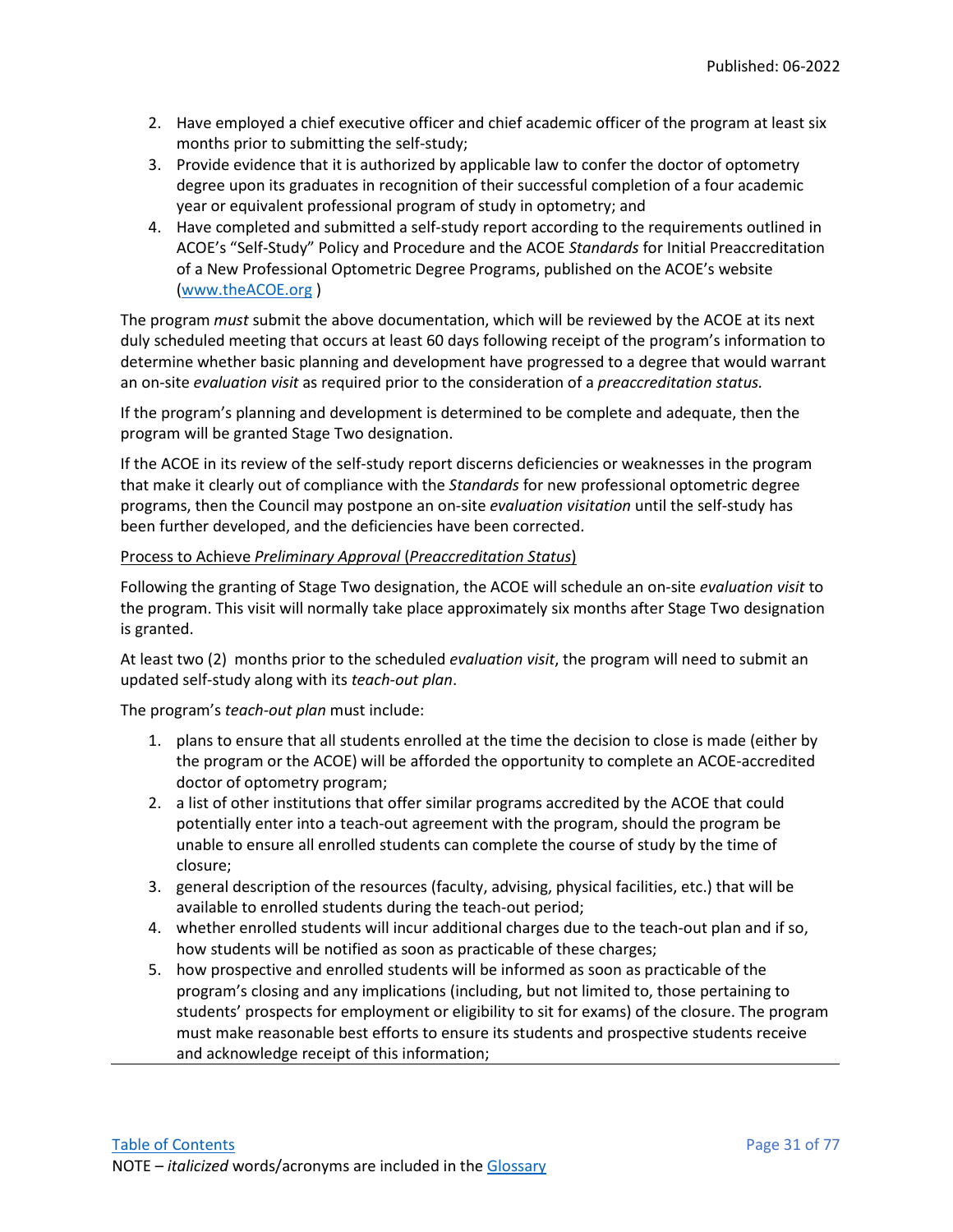- 6. how program stakeholders, including faculty and affiliated clinical patient care programs, will be informed as soon as practicable of the program's closure and its implications for stakeholders; and
- 7. plans to ensure retention of and former student access to student records.

An *evaluation visit* team conducts a formal on-site *evaluation visit* and completes its report. Report completion typically takes approximately two (2) or more months following the on-site visit and includes the opportunity for the program to perform its factual accuracy review (see Policy and Procedure "Factual Accuracy Review"). Upon completion, the team's evaluation report is submitted to the Council for its review at its next regularly scheduled meeting.

If the Stage Two program is found to meet the Council's *Standards*, then the Council will grant the *preaccreditation status* of *Preliminary Approval.*

#### Process to Achieve an *Accreditation Status*

Once a program has been granted the *preaccreditation status* of *Preliminary Approval*, the program has approval to begin student recruitment, selection and admissions, and to begin offering the program.

The Council shall review the *Preliminary Approval* classification annually during each academic year of the program through written reports and/or *evaluation visits* as deemed necessary by the Council.

The Council will conduct a final on-site *evaluation visit* to the program for the consideration of an *accreditation status* during the academic year in which the first class is expected to graduate.

When the Council awards *Preliminary Approval* to a program or at any time during the Council's monitoring of a program holding *Preliminary Approval* status, the ACOE may issue *recommendations* or specify conditions for monitoring which *must* be attained to maintain the *preaccreditation status*.

After an *evaluation visit* team conducts a formal on-site *evaluation visitation*, the team's evaluation report is submitted to the Council for its review.

If the program is found to meet the Council's *Standards*, then the Council will grant an appropriate *accreditation status*.

If the program is denied an *accreditation status* or if its *preaccreditation status* is withdrawn or expires, it must submit an updated *teach-out plan* (refer to ACOE Policy and Procedure "*Teach-Out* Process").

#### **FORMS/ATTACHMENTS**

ACOE *Standards* for professional optometric degree programs and professional optometric degree programs seeking *Preliminary Approval preaccreditation status* are posted on its website [\(www.theACOE.org](http://www.theacoe.org/) )

#### **DATES OF REVISION/VALIDATION**

See Historical Revision History; 06/26/2021; 06/18/2022

#### <span id="page-32-0"></span>Optometric Residency Programs Seeking Accreditation

#### **POLICY**

The ACOE provides a pathway for unaccredited programs to achieve accreditation.

Council evaluation and approval is required for each program to be granted an *accreditation status*.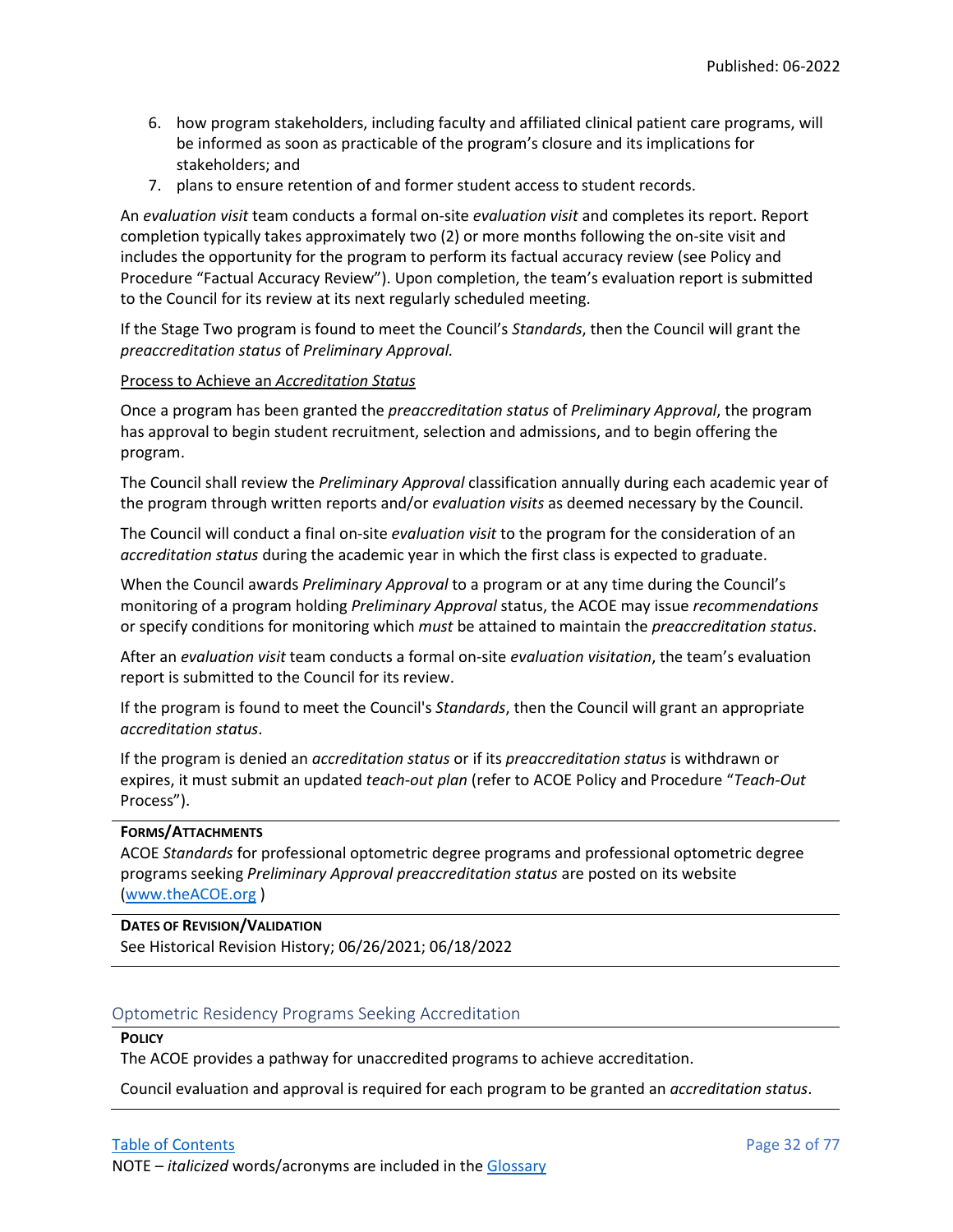#### **SCOPE**

- ☐ Professional Optometric Degree Programs
- ☒ Optometric Residency Programs
- □ Optometric Technician Programs

#### **GUIDELINES**

Inquiries about the potential accreditation of a proposed optometric residency program should be directed to a member of the ACOE staff at [accredit@aoa.org.](mailto:accredit@aoa.org)

In response to an inquiry, the ACOE's "Policies and Procedures Manual" and applicable accreditation *Standards* will be provided to the inquiring program. In addition, the ACOE staff is available to interested programs to advise on basic information regarding procedures and *Standards*.

#### **PROCEDURE**

For an optometric residency program to be eligible for review for initial accreditation by the ACOE, a program *must*:

- 1. Be *sponsored* by or *affiliated* with an accredited school or college of optometry.
- 2. Have appointed a program *supervisor*;
- 3. Have completed and submitted a self-study report according to the requirements outlined the ACOE Policy and Procedure "Self-Studies"; and
- 4. Submit a formal letter of application from the chief executive officer of the *affiliated school or college of optometry.*

The program must submit the formal letter of application and pay the accreditation application fee within thirty (30) days of application submission. Applications will be considered closed when payment is not received within sixty (60) days of application submission. The current accreditation fees are listed on the ACOE website or may be obtained by contacting the ACOE Director or Manager.

The self-study report *must* be submitted two (2) months prior to the scheduled on-site *evaluation visit* and will be reviewed by the team chair, team member, ACOE *liaison* and ACOE manager.

If the self-study report is deemed unacceptable or indicates significant deficiencies or weaknesses in the program, then the Council may postpone an on-site *evaluation visit* until the problems have been corrected.

After an *evaluation visit* team conducts a formal on-site *evaluation visit*, the team's evaluation report is submitted to the Council for its review.

If the program is found to meet the Council's *Standards*, then the Council will grant an appropriate *accreditation status*.

#### **FORMS/ATTACHMENTS**

ACOE *Standards* for optometric residency programs are posted on its website ( [www.theACOE.org](http://www.theacoe.org/) )

#### **DATES OF REVISION/VALIDATION**

See Historical Revision History; 06/26/2021; 02/27/2022 (no/non-substantive changes)

#### <span id="page-33-0"></span>Optometric Technician Programs Seeking Accreditation

#### **POLICY**

The ACOE provides a pathway for unaccredited programs to achieve full accreditation.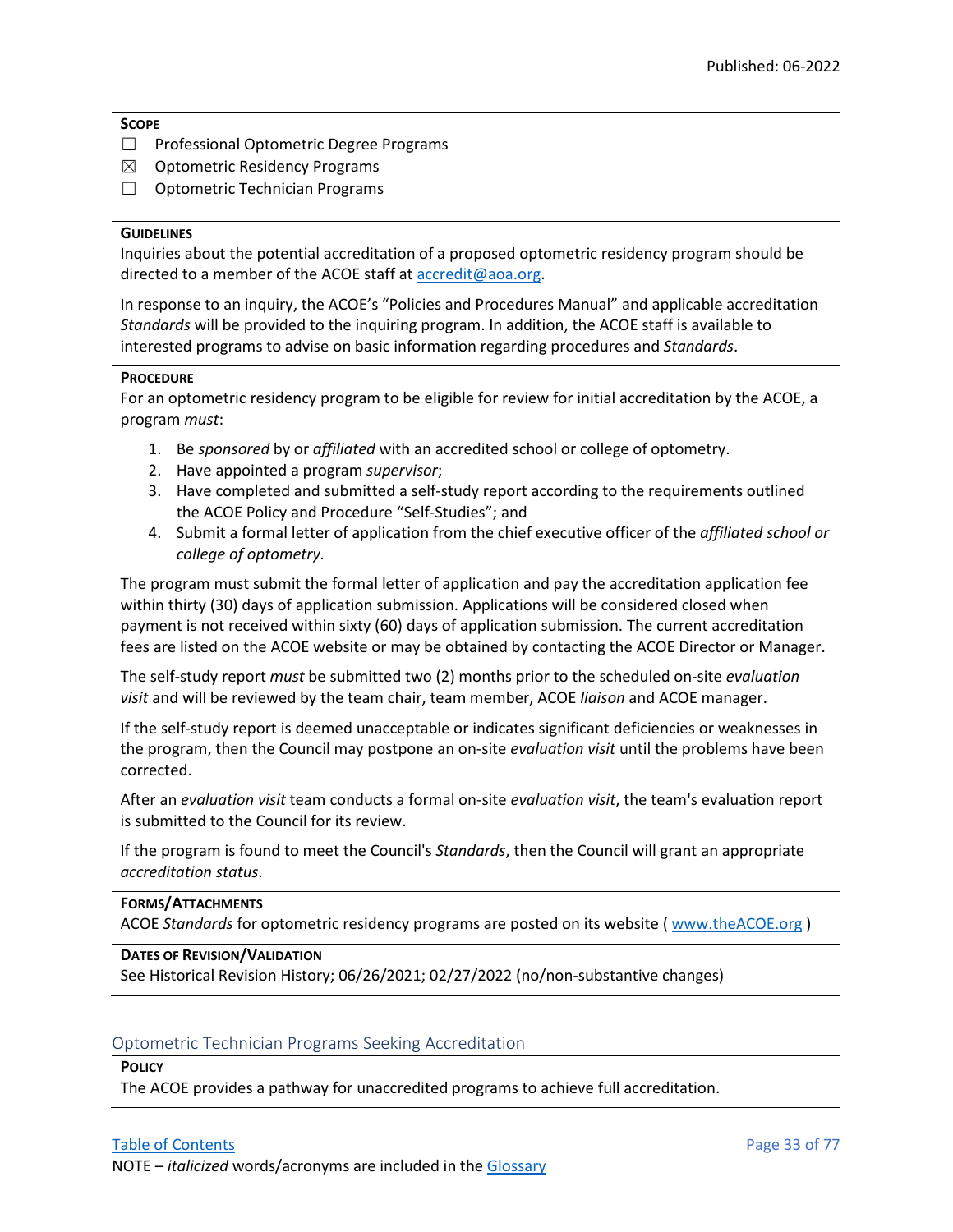Council evaluation and approval is required for each program to be granted an *accreditation status*.

#### **SCOPE**

- ☐ Professional Optometric Degree Programs
- ☐ Optometric Residency Programs
- $\boxtimes$  Optometric Technician Programs

#### **GUIDELINES**

Inquiries about the potential accreditation of a proposed optometric technician program should be directed to the ACOE staff at  $\frac{accredit@}{a}$ oa.org.

In response to an inquiry, the ACOE's "Policies and Procedures Manual" along with applicable *Standards* will be provided to the inquiring program. In addition, the ACOE staff is available to interested programs to advise on basic information regarding procedures and *Standards*.

#### **PROCEDURE**

For an optometric technician program to be eligible for accreditation by the ACOE, the program *must* be part of an institution that is:

- 1. accredited by a *USDE* recognized *regional* or national institutional accrediting body; and
- 2. *legally authorized* to confer either the associate degree or a diploma/certificate of completion in recognition of the successful completion of the optometric technician program. (The optometric technician program *must* be a minimum of one academic year or its equivalent.)

In addition, the program *must*:

- 1. have employed a director or other chief administrative officer;
- 2. have completed and submitted a self-study report according to the requirements outlined ACOE's "Self-Study" Policy and Procedure; and
- 3. submit a formal letter of application from the chief executive officer of the sponsoring institution.

The program *must* submit the self-study and formal letter of application with the accreditation application fee. The current accreditation fees are listed on the ACOE website or may be obtained by contacting the ACOE Director.

The self-study report will be reviewed by the Chair of the ACOE (or the Chair may delegate to one or more Council members) to determine whether basic planning and development have progressed to a degree that would warrant an on-site *evaluation visit* as required prior to the consideration of an *accreditation status*.

If the self-study report is deemed unacceptable or indicates significant deficiencies or weaknesses in the program, then the Council may postpone an on-site *evaluation visit* until the problems have been corrected.

After an *evaluation visit* team conducts a formal on-site *evaluation visitation*, the team's evaluation report is submitted to the Council for its review.

If the program is found to meet the Council's *Standards*, then the Council will grant an appropriate *accreditation status*.

#### **FORMS/ATTACHMENTS**

ACOE *Standards* for optometric technician programs are posted on its website ( [www.theACOE.org](http://www.theacoe.org/) )

#### **DATES OF REVISION/VALIDATION**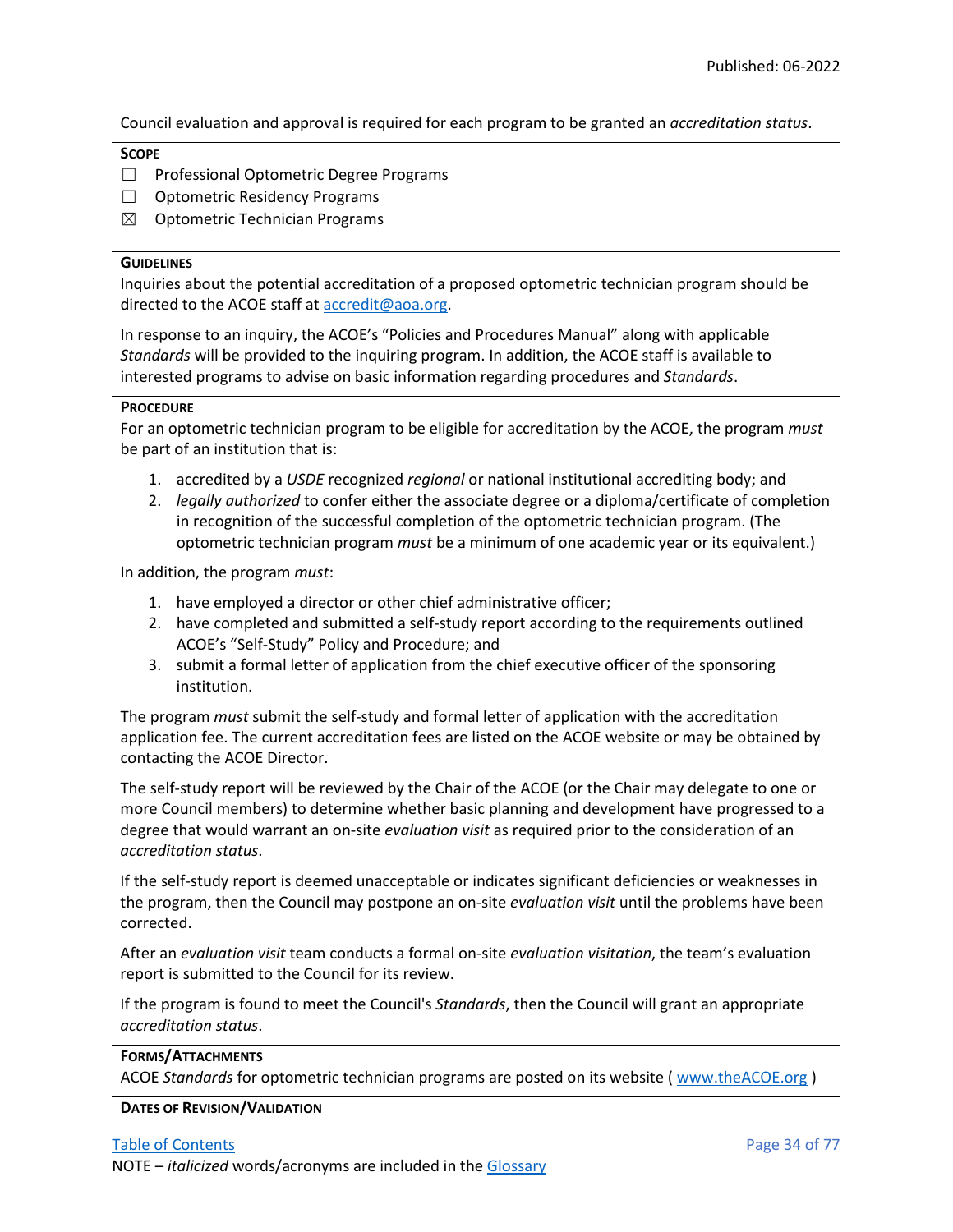See Historical Revision History; 06/26/2021; 02/27/2022 (no/non-substantive changes)

#### <span id="page-35-0"></span>Third-Party Comments

#### **POLICY**

The ACOE provides the opportunity for submission and consideration of third-party comments concerning a program's qualifications for accreditation or preaccreditation.

Third party comments *must* address substantive matters relating to the ACOE *Standards* and policies.

Comments *must* be received thirty (30) days prior to the program's scheduled *evaluation visit* date. In cases where the exact date is not yet determined when the listing is published, the month and year of the visit will be listed, and the comments *must* be received by not later than the first day of the month preceding the *evaluation visit*.

All third-party comments *must* be signed.

#### **SCOPE**

- ☒ Professional Optometric Degree Programs
- $\boxtimes$  Optometric Residency Programs
- ☒ Optometric Technician Programs

#### **GUIDELINES**

None

#### **PROCEDURE**

The Council *publishes* the dates of upcoming *evaluation visits* on its public website [\(www.theACOE.org](http://www.theacoe.org/) ).

Parties interested in submitting comments should address them to the Director of the Council at ACOE, via email to [accredit@aoa.org](mailto:accredit@aoa.org) or to 243 N. Lindbergh Blvd., St. Louis, MO 63141.

Comments are forwarded to the *evaluation visit* team and to the appropriate program director for response during the *evaluation visit* process.

#### **FORMS/ATTACHMENTS**

None

#### **DATES OF REVISION/VALIDATION**

See Historical Revision History; 06/26/2021; 02/27/2022 (no/non-substantive changes)

#### <span id="page-35-1"></span>Complaints Against Programs Related to ACOE *Standards* and/or Procedures

#### **POLICY**

The ACOE accepts and reviews in a timely, fair, and equitable manner any complaint it receives against a program holding an *accreditation status* that is related to the *ACOE's Standards* and/or procedures.

Each program holding an ACOE *accreditation status* shall inform its students or residents of the Council's email address, mailing address, and/or telephone number, the procedures for filing complaints, and that only complaints relating directly to the alleged lack of compliance with *Standards* and procedures of accreditation will be considered by the Council.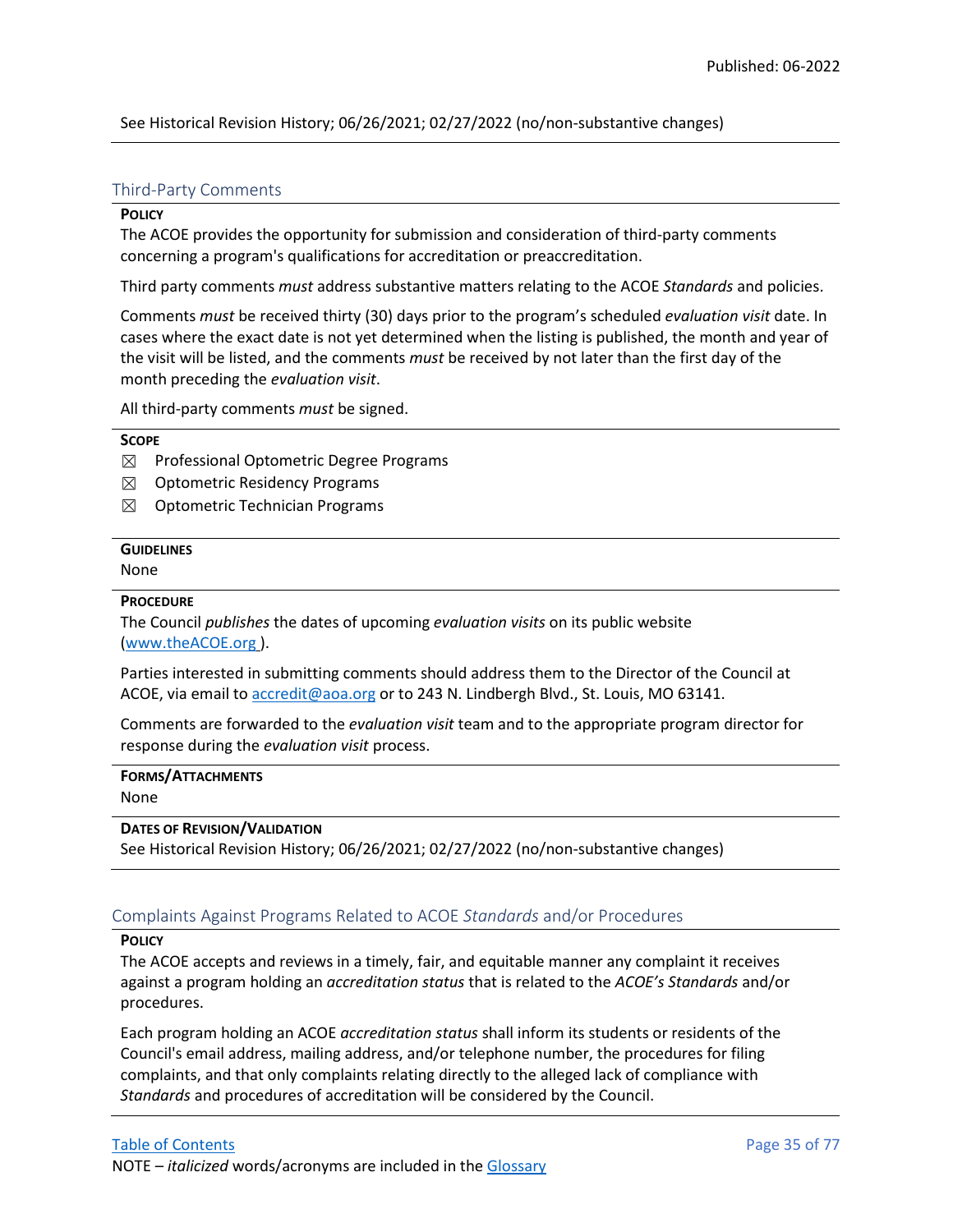The Council will not intervene on behalf of individuals or act as a court of appeal for individuals in any matters.

The Council will only consider concerns related to matters that are allegations of noncompliance to the *Standards* of accreditation or to the ACOE procedures as complaints where the alleged event(s) must have occurred within no more than one (1) year prior to the date of submission of the complaint. Concerns received that do not relate to ACOE's *Standards* of accreditation or procedures, do not relate to event(s) within the past one (1) year, or that do not have sufficient documentation to warrant an investigation will be disposed of in an appropriate manner at the discretion of the ACOE Executive Committee. An exception to the one (1) year limitation may be made, at the discretion of the Executive Committee. When it is determined that no investigation is warranted, the complainant shall be so informed.

The ACOE provides the program sufficient opportunity to respond to the complaint prior to making a decision regarding a complaint.

The ACOE takes follow-up action, as necessary, including enforcement action, if necessary, based on the results of its review.

Pursuant to *USDE* requirements, *evaluation visit* teams will receive records of any complaints pertaining to a program being reviewed that have been received since the program's previous *evaluation visit*.

The costs related to the complaint process will be divided equally between the Council and the program.

## **SCOPE**

- $\boxtimes$  Professional Optometric Degree Programs
- ☒ Optometric Residency Programs
- $\boxtimes$  Optometric Technician Programs

## **GUIDELINES**

None

## **PROCEDURE**

An individual or group desiring to file a complaint with the ACOE shall submit the written complaint in signed by the complainant(s) via emailed attachment to the Director or the Chair of the Council.

The complaint *must* be specific in detail and include all information the complainant wishes considered. Upon request and if possible, the Council may withhold or protect the identity of the complainant(s).

The ACOE Executive Committee convenes to evaluate the submitted complaint and determines whether it is relevant to the ACOE *Standards* and/or procedures, in alignment with this Policy.

Upon receipt of a relevant complaint, the Council will forward within twenty (20) business-days a copy to the chief executive officer of the program for response. When the name of the complainant is being withheld/protected, the Director shall summarize the complaint or redact identifying information prior to forwarding to the program.

The program will have twenty (20) business-days to respond to the complaint and to provide all information it would like considered. The Chair of the Council may grant an extension of time to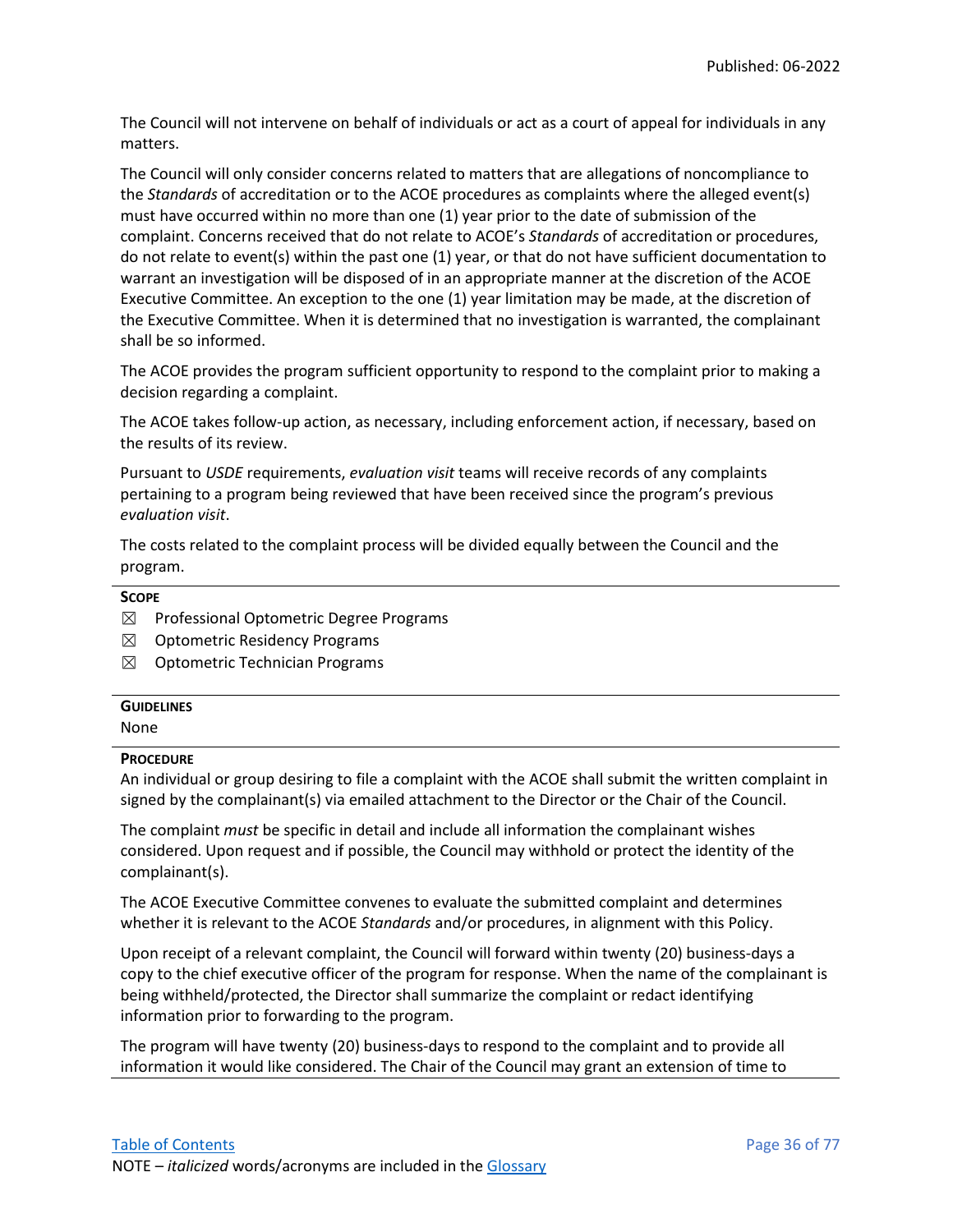respond to the complaint if warranted. A request for delay *must* be submitted in writing within the twenty (20) business-day period referenced above.

If an *evaluation visit* is scheduled to begin within ninety (90) days of the receipt of the complaint, then the Council will also refer the complaint to the chair of the *evaluation visit* team visiting the program for investigation and action during the regular course of the *evaluation visit* process.

When the complaint is not referred to the chair of the next *evaluation visit* team, the chief executive officer of the program, or other appropriate person, will be asked to provide the Council with a written summary of actions that led to the complaint and any actions taken as a result of the complaint, including appropriate documentation available to support the summary.

If the response received from the program satisfactorily demonstrates that the program is in compliance with the ACOE *Standards*, then the ACOE Executive Committee may dispose of the complaint in a manner it deems appropriate or opt to refer the matter to the Council as a whole for further consideration.

If the complaint's allegations appear to be substantial and tend to suggest lack of compliance with one or more *Standards* and requirements of accreditation, then the Chair of the Council will appoint two (2) members of the Council who have no conflicting relationship with the program in question, including one *public member*, who will investigate the complaint. The *public member* will preside and direct the investigation.

The investigation may, but need not necessarily, include a visit to the program against which the complaint was filed and may involve such hearings as deemed appropriate. This two-member investigative team shall have access to any and all information relevant to its inquiry.

Upon completion of the investigation, the chair of the team shall report to the Council at its next regularly scheduled meeting.

The Council shall take appropriate action, including but not limited to dismissing the complaint, requiring an interim visit, scheduling a full *evaluation visit*, or other appropriate corrective action to bring the program into compliance with the accreditation *Standard(s)* in question.

The complainant and the program will be informed of the results of the investigation within thirty (30) business days of a decision.

## **FORMS/ATTACHMENTS**

None

## **DATES OF REVISION/VALIDATION**

See Historical Revision History; 06/26/2021; 06/18/2022

## Site *Evaluation Visit*

### **POLICY**

The *ACOE* conducts at least one (1) on-site review of the program during which it obtains sufficient information to determine whether the program complies with the ACOE's *Standards*.

The *evaluation visit* team conducts its own analysis of the self-study and supporting documentation furnished by the program, and any other information substantiated by the team from other sources to determine whether the program complies with the ACOE's *Standards*. In addition to the self-study and supporting documentation, team members are provided the previous evaluation report, the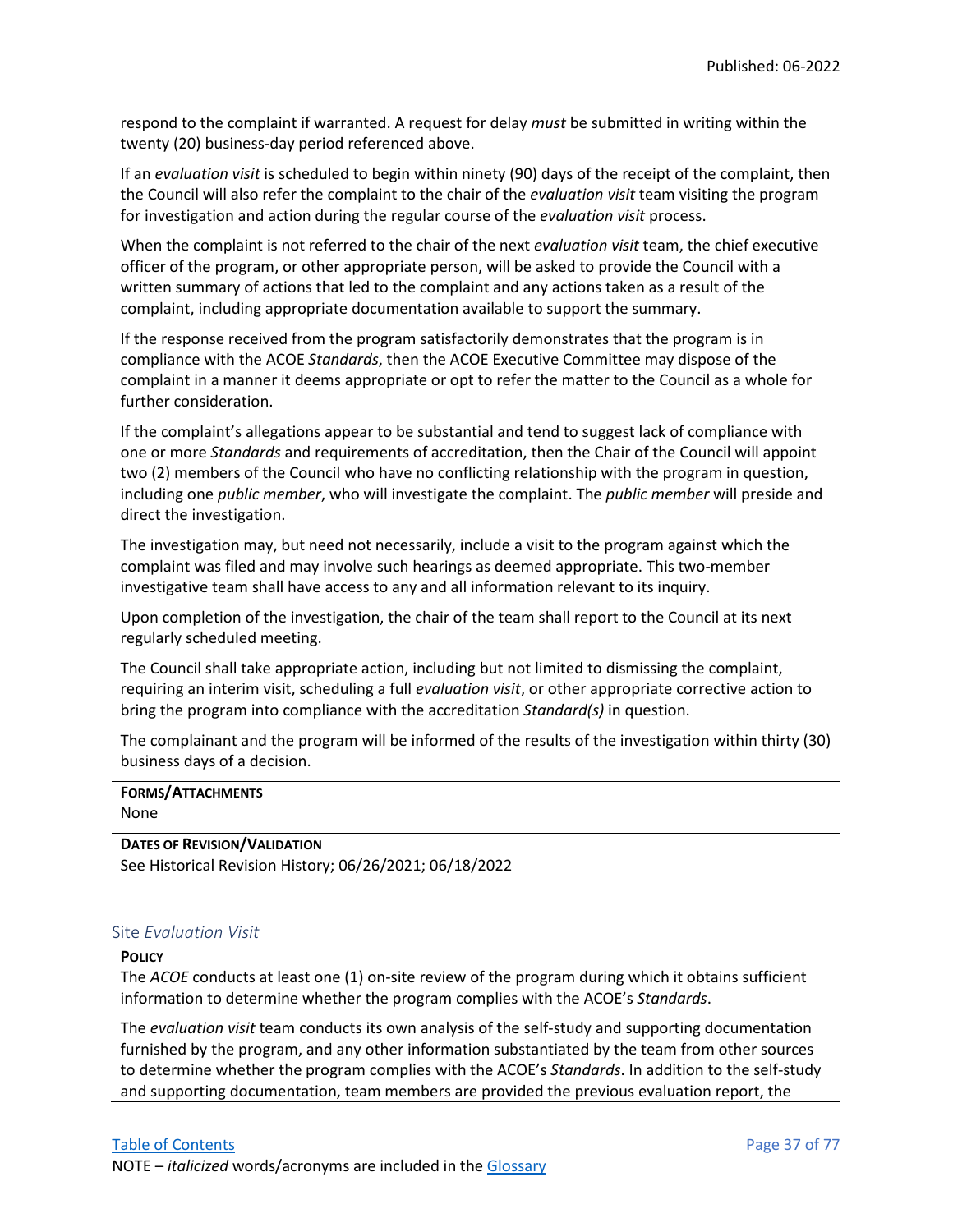program's most recent annual report and the Council's response, and a record of any complaints or third-party comments received by the ACOE (refer to ACOE Policies and Procedures "Complaints Against Programs Related to ACOE *Standards* or Procedures" and "Third-Party Comments") since the most recent *evaluation visit*, along with the resolution of the complaint(s). Team members are expected to familiarize themselves with these materials prior to the visit, and to request any additional needed materials as soon as the need is identified.

Programs are expected to cooperate with the team before and during the *evaluation visit* by providing them with information and additional background materials when requested.

The program is required to post a notice of the team's open meetings with faculty and students so that those who are interested may attend, if applicable.

During the course of the visit, the program will be expected to provide the team with access to all applicable facilities which may include classrooms, laboratories, clinics and record room.

The output of the *evaluation visit* is the evaluation report. The evaluation report *must* serve not only the Council as an accurate basis upon which to make accreditation decisions, but also serve officials and administrators of educational institutions as an impartial guide to the qualitative aspects of their educational programs.

The ACOE welcomes the participation in *evaluation visits* of *regional accrediting agency*  representatives, as applicable. At the request of the program being evaluated, the Council will invite the *regional accrediting body* to appoint a representative to accompany the team during the entire course of the visit. Representatives of *regional accrediting agencies* advise and consult with the *evaluation visit* team and participate fully in all team activities.

It is also the policy of the Council to welcome interagency cooperation by conducting joint *evaluation visits* with *regional* and other specialized accrediting groups.

At the request of the program being evaluated and when it is deemed advisable by the Council, the Council is willing to conduct a joint evaluation or coordinate the date of the on-site *evaluation visit* with the visitation of the *regional accrediting agency*, or another accrediting agency.

The ACOE also welcomes the participation in *evaluation visits* to professional optometric degree programs by a representative of the applicable state board of examiners in optometry. With the concurrence of the dean or president of the professional optometric degree program being evaluated, the Council may invite one state board of optometry to appoint a representative to serve as an observer with the right to participate in team activities, except closed team sessions.

Staff representatives of the *USDE* may also attend an *evaluation visit* to observe Council *evaluation visit* teams. The *USDE* representatives are present as observers of the process.

### **SCOPE**

- ☒ Professional Optometric Degree Programs
- ☒ Optometric Residency Programs
- $\boxtimes$  Optometric Technician Programs

### **GUIDELINES**

The length of an *evaluation visit* may vary depending on the complexity of the program. *Evaluation visitations* to

• professional optometric degree programs are usually scheduled for 2-1/2 to 3 days.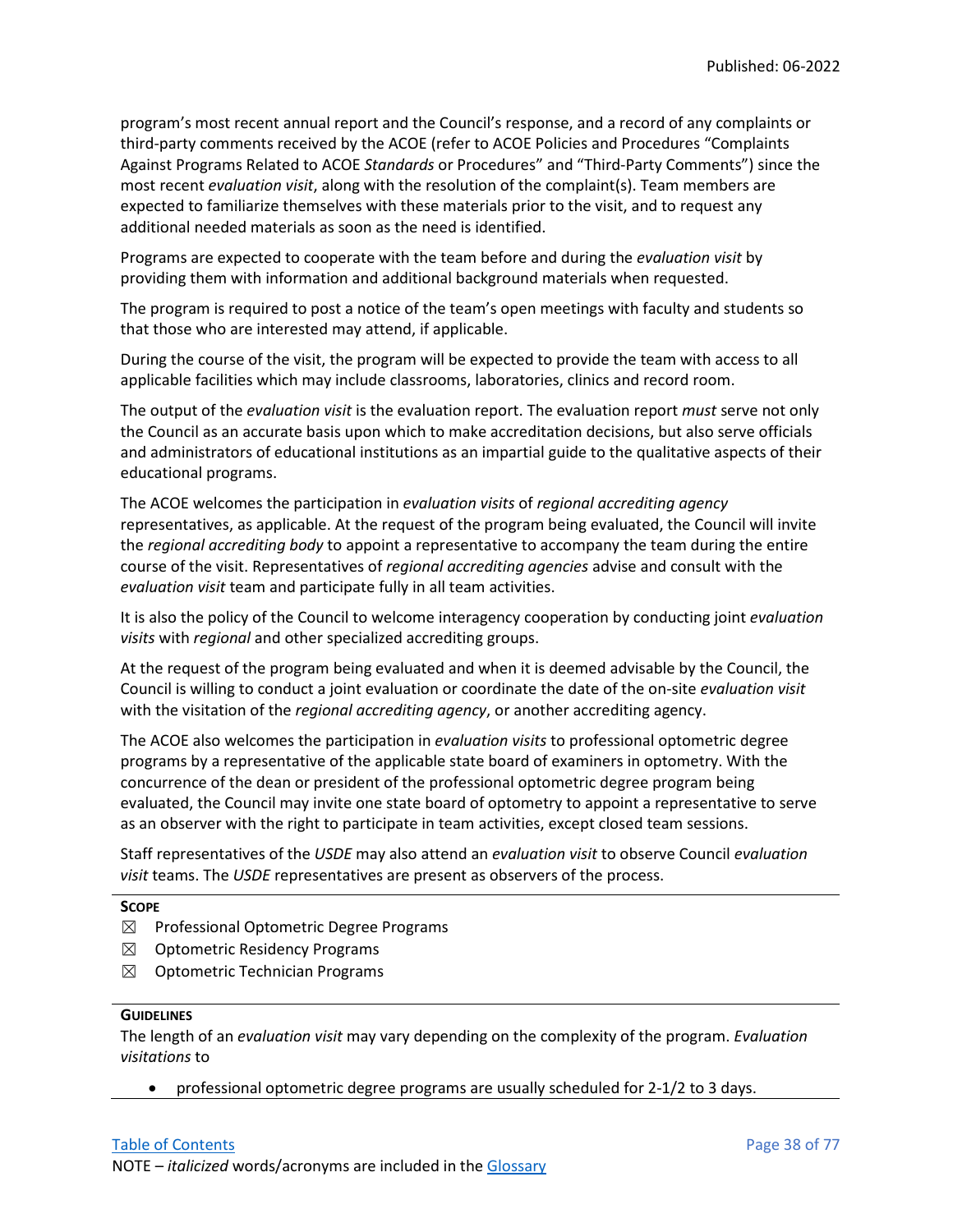- optometric residency programs are usually scheduled for 1 day.
- optometric technician programs are usually scheduled for 1-1/2 to 2 days.

Program administrators are requested to provide the Council Director with suggestions for lodging of the team as well as for necessary ground transportation.

During an on-site *evaluation visit*, the program should provide the team with a secure conference room for team meetings and individual assignments. The team should be able to lock the room since it may contain confidential materials.

The program is asked to have any additional documents referenced but not included within the selfstudy and/or separately requested by the team available and accessible for the team's inspection.

The primary function of an *evaluation visit* team is program analysis. Social engagements may interfere with this function. It is expected that team members are available to interact with the team to share information and observations. Programs should not schedule, and team members should not accept, social invitations from host administrators or faculty.

Team members *must* participate throughout the duration of the visit. Late arrival or early departure is a significant breach of etiquette that adversely affects the rapport and competence of the team and reduces its efficiency and effectiveness.

Team members are expected to participate actively in conference discussions during the *evaluation visit*, but they are cautioned to refrain from expressing their own personal opinions regarding teaching methodology or practice technique. Comparisons to the team member's own or other programs should be avoided.

Although team members may discuss general findings and recommendations with program administrators during the exit interview, team members should not express personal or team opinions regarding the *accreditation status* of the program under evaluation.

## **PROCEDURE**

The chair of the *evaluation visit* team and/or a member of the ACOE staff consults with the program to develop the visitation schedule. Although there is no rigid schedule which the Council requires to be followed during an *evaluation visitation*, the Council considers each of the following elements to be important and will expect all of them to be included at some point in the visitation.

- An *evaluation visit* team meeting to be held prior to the initiation of the visit. Items addressed in this session generally include:
	- o Review of the agenda;
	- o Review of protocols for *evaluation visit* team members;
	- o Identification of areas needing clarification with the program; and
	- o Discussion of the materials provided as they relate to the *Standards* of the ACOE*.*
- An entrance interview with the program leadership and university representatives (as applicable) and others who may be designated by the program:
- A tour of the physical plant which may include:
	- $\circ$  For professional optometric degree programs, extramural teaching facilities and external clinical sites, when feasible;
	- o For optometric residency programs, clinical sites, offices, library, and external clinical sites when feasible; and
	- o For optometric technician programs, extramural teaching facilities and external clinical sites, when feasible.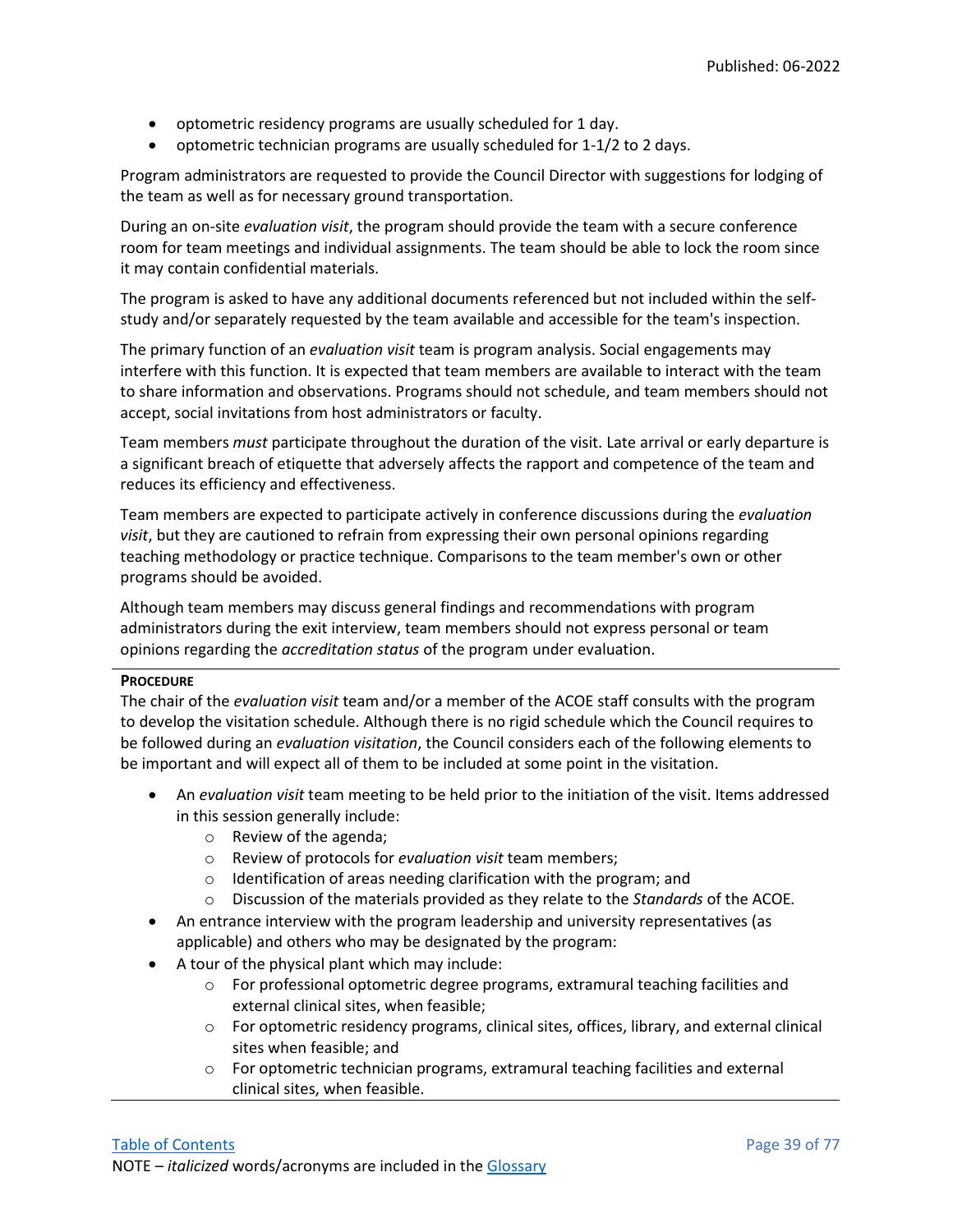- Conferences with the following individuals:
	- $\circ$  For professional optometric degree programs, the president and/or the dean, chief academic officer (if other than the president or dean), admissions officer, student affairs officer, financial officer, department chairs, director of residencies, students, student representatives, faculty, alumni, librarian, selected standing committees, the chief administrative officer of the parent institution or appointed representative;
	- o For optometric residency programs, the residency *supervisor* and *residency director* from the *affiliated school or college,* resident(s), program faculty, and additional program administrators or other individuals associated with the program per request of the team; and
	- $\circ$  For optometric technician programs, the president and/or the dean of the institution sponsoring the program, the program director, admissions and student affairs officer, department chairs, students, faculty, librarian, and selected standing committees.
- An open meeting with students/resident(s) (no faculty or administrators present)
	- $\circ$  to provide the team with input on student/resident perceptions regarding the effectiveness of the program.
- An open meeting with faculty (no administrators present)
	- o to allow the faculty to participate in discussions with the *evaluation visit* team.
- An *evaluation visit* team meeting held near the end of the visit:
	- $\circ$  to allow the team to formulate its impressions and prepare a presentation of its findings for the exit briefing.
- At the discretion of the chair, meetings with individual faculty, students, residents, and administrators may be conducted.
- An exit interview will be held as the final session of the *evaluation visitation* which provides:
	- $\circ$  leaders of the program and others he or she may designate with insight into the findings of the team and
	- o an opportunity for the program to respond or comment.

A primary purpose of the *evaluation visit* is to validate the material contained in the self-study. A valuable approach to obtain this validation is conducting interviews and open meetings with administrators, faculty, staff, and students.

In addition, *evaluation visit* team members review materials including handbooks, websites, brochures, and other publicly available resources to validate the material contained in the self-study and to discern any inconsistencies.

Following the *evaluation visit*, each *evaluation visit* team member prepares a report on the area(s) assigned.

- When possible, it is highly recommended for the team member to submit at least a preliminary draft report to the team chair prior to the conclusion of the *evaluation visit*.
- When there is insufficient time for drafting the report during the visit, the individual team members should prepare their sections of the report and submit no later than two (2) weeks following the visit to the *evaluation visit* team chair for use in preparing the evaluation report.

The *evaluation visit* team chair ensures all sections of the report are assembled and edits the document to support consistency. ACOE staff assists the *evaluation visit* team chair in preparing the report and recommendations and in distributing it to the team members for comment. Prompt response by team members to the draft of the evaluation report is essential to the timely preparation of the final report for the Council.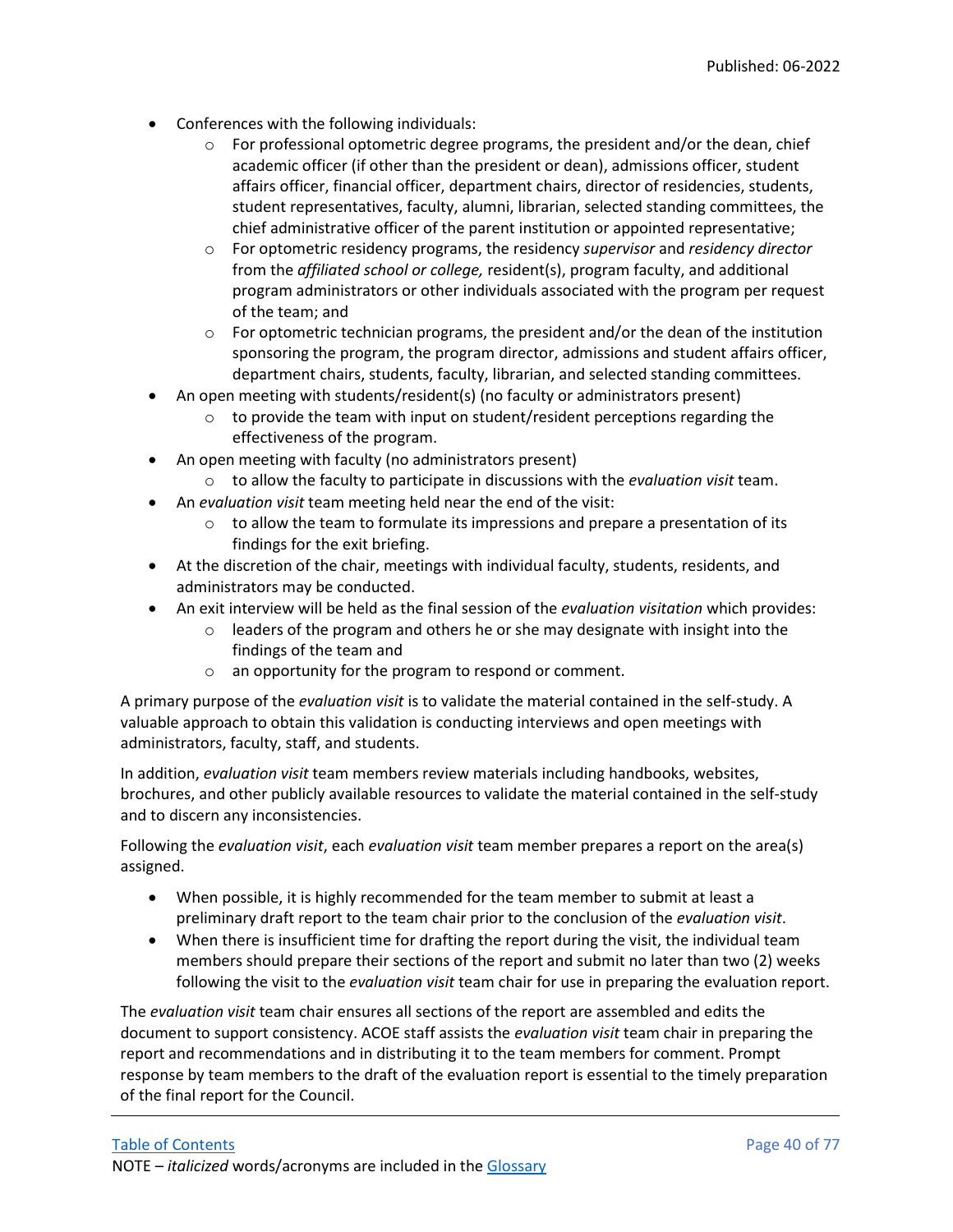Although there is no rigid format for the development of an evaluation report, comments on each of the *Standards* should be included. The comments should address areas of strength, areas of weakness or concern, and findings believed to be noncompliant with the *Standards*.

Based on input from the team, the team chair prepares a summary which highlights the strengths and weaknesses of the program and proposes *suggestions* for program enhancement and *recommendations*.

# **FORMS/ATTACHMENTS**

None

## **DATES OF REVISION/VALIDATION**

See Historical Revision History; 06/26/2021; 02/27/2022 (no/non-substantive changes)

## Factual Accuracy Review

## **POLICY**

The ACOE relies upon the factual accuracy review to support a reasonable basis for determining whether the information the ACOE relies upon for making accrediting decisions is accurate.

The factual accuracy review allows the program the opportunity to respond in writing to the report of the *evaluation visit* review.

The draft report reflects conditions at the time of the *evaluation visit*. Consequently, when the program has made changes since that time, these changes should be reported to the Council in the program's next annual report or in a petition for reconsideration of accreditation (reference ACOE Policy and Procedure "Reconsiderations").

## **SCOPE**

- ☒ Professional Optometric Degree Programs
- ☒ Optometric Residency Programs
- $\boxtimes$  Optometric Technician Programs

## **GUIDELINES**

None

## **PROCEDURE**

The ACOE staff coordinates with the *evaluation visit* team chair and the *liaison* Council member, as applicable, to prepare the draft report for factual accuracy review.

The ACOE staff, on behalf of the *evaluation visit* team chair, transmits the draft report to the program for review of the report for factual accuracy. The draft report submitted to the program does not include the team's proposed *recommendations, suggestions,* or statements regarding *accreditation status*.

In reviewing the draft report, the program is directed to concentrate on issues of fact.

The program may challenge the factual accuracy of any aspect of the evaluation report by submitting additional written information and/or proposing mark-ups to the evaluation report to the *evaluation visit* team chair through the Director of the ACOE.

The *evaluation visit* team chair, in concert with the *liaison* Council member, if applicable, may modify the draft based on information or comments submitted by the program and/or sponsoring institution.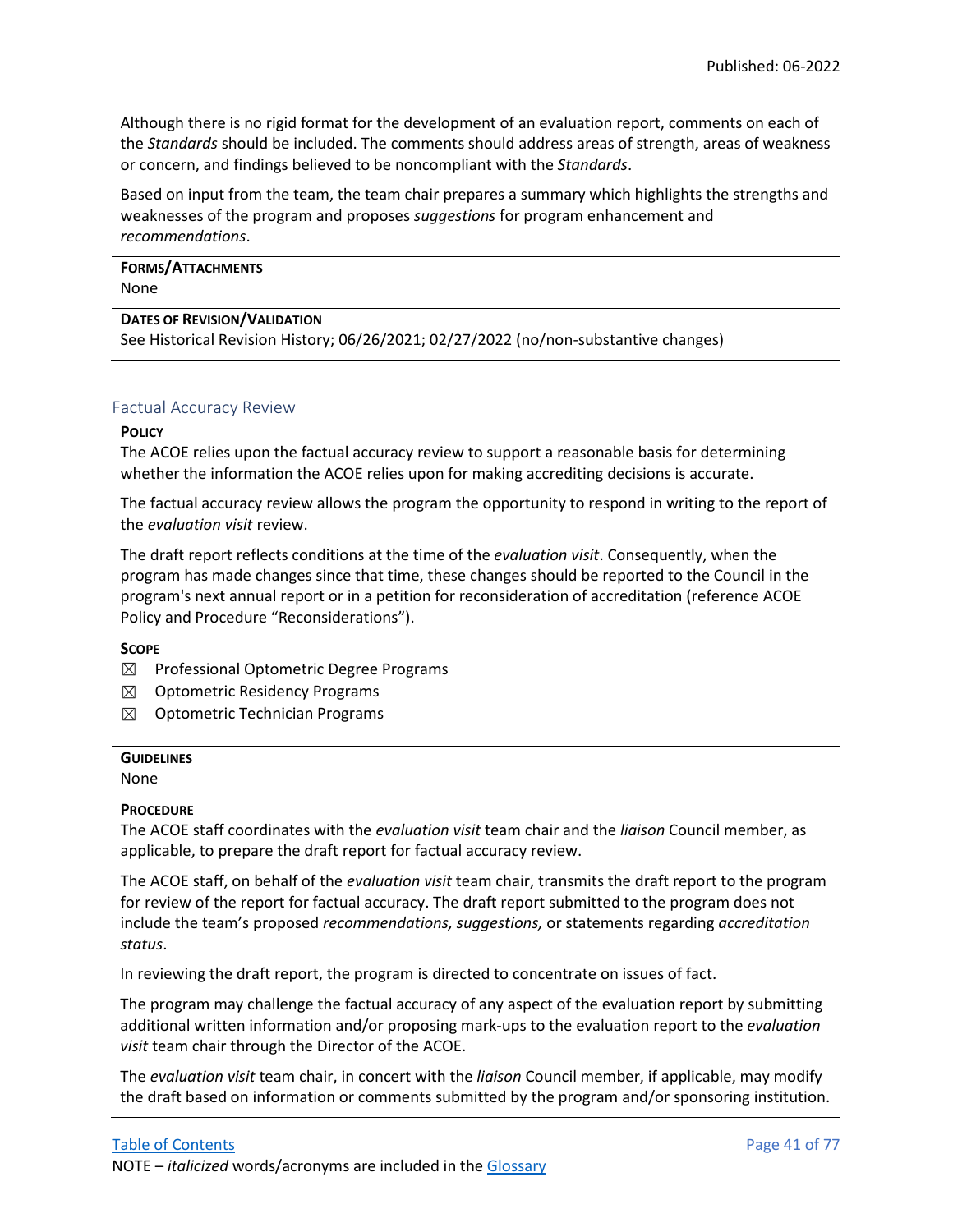**FORMS/ATTACHMENTS** None

## **DATES OF REVISION/VALIDATION**

See Historical Revision History; 06/26/2021; 02/27/2022 (no/non-substantive changes)

## Council Review of Evaluation Reports and Subsequent Decisions

### **POLICY**

The Council conducts its own analysis of the report of the on-site evaluation review, the program's response to the report, and any other information available to the Council from other sources to determine whether the program complies with the Council's *Standards*.

The Council evaluates whether the program:

- Maintains clearly specified educational *objectives* that are consistent with its *mission* and appropriate in light of the degrees or certificates awarded;
- Is successful in achieving its stated *objectives*; and
- Maintains requirements that at least conform to commonly accepted academic *standards*, or the equivalent.

The ACOE may decide to grant one of the following *accreditation* or *preaccreditation statuses* to a program following adoption of the *evaluation visit* team report and *recommendations*. A description of these statuses is posted on ACOE's public website ( [www.theACOE.org](http://www.theacoe.org/) ).

- *Accredited;*
- *Accredited with Conditions;* and
- *Preliminary Approval*

*Accreditation status* may also be lowered or revoked when the Council determines that the program is not making sufficient progress on *recommendations* from the Council.

**SCOPE** *Preaccreditation status* is only applicable to Professional Optometric Degree Programs.

- $\boxtimes$  Professional Optometric Degree Programs
- ☒ Optometric Residency Programs
- $\boxtimes$  Optometric Technician Programs

# **GUIDELINES** None

## **PROCEDURE**

Following receipt of the response to factual accuracy from the program, the evaluation report with draft *recommendations* and *suggestions* is submitted to the Council for consideration at its next regularly scheduled meeting.

The evaluation report is reviewed by all ACOE members prior to the Council's consideration of the report.

If there are any unresolved conflicts with the program on factual accuracy or for other stated reason, then the Council may defer action on the report.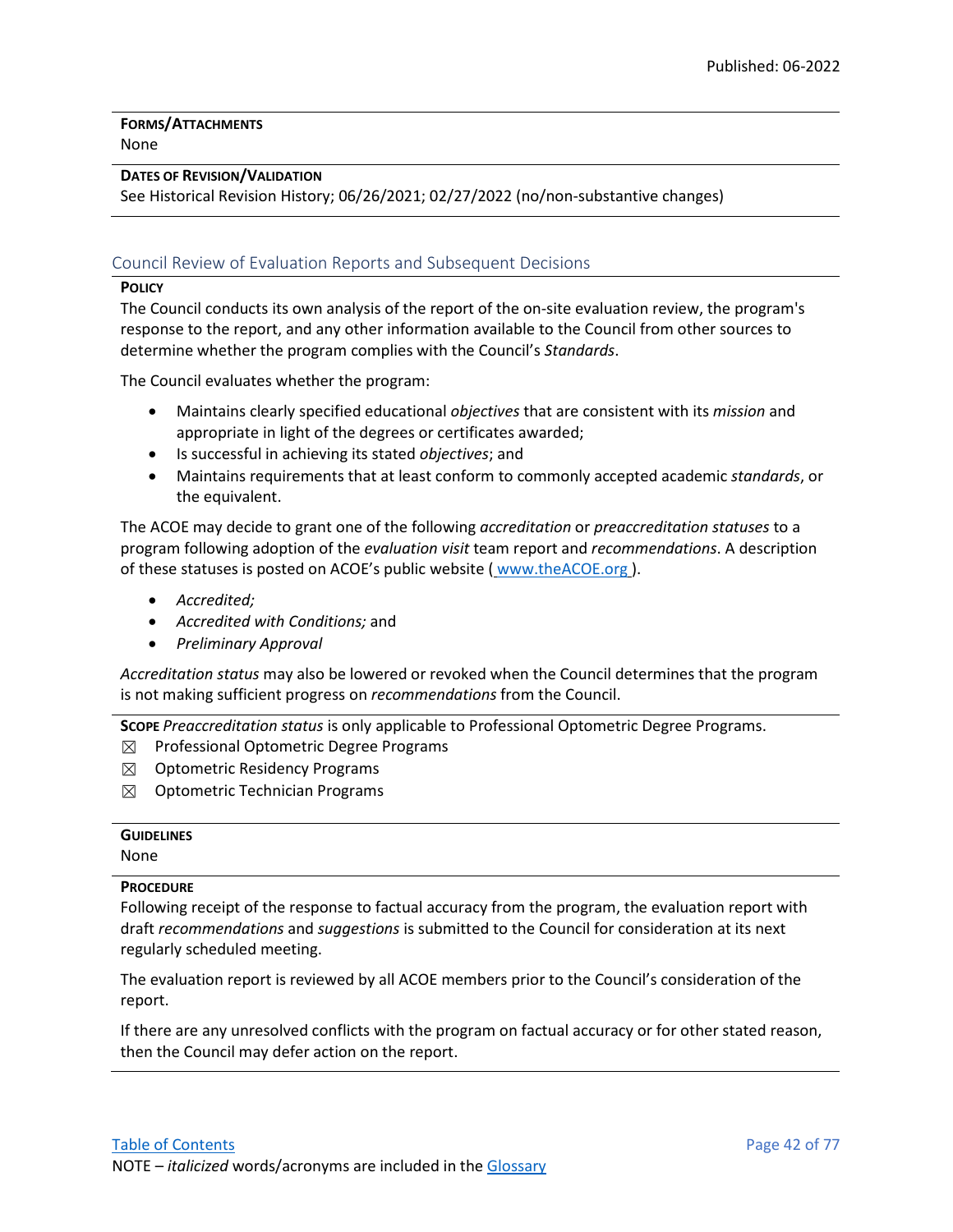All evaluation reports are reviewed by the Council in sessions restricted to Council members, staff, and *consultants* who may be invited by the Council Chair. *Consultants* are not expected to attend Council meetings unless they are specifically invited by the Chair.

At the Council meeting, the *evaluation visit* team chair or *liaison* Council member presents the report to the Council for its action. The Council ensures the report includes commentary regarding the program's compliance with each of the *Standards* as well as discussion of the program's strengths and weaknesses. The Council further assures the evaluation reports address the program's performance with respect to student achievement.

The Council considers the report of the team and takes action on the acceptance of the body of the report, on adoption of *recommendations* that relate to the *Standards,* and on adoption of *suggestions* for program enhancement.

Following adoption of the *recommendations* and *suggestions*, the Council determines the level of compliance to each of the *Standards*—met, met in part, or not met.

For *Standards*, which are not met or met in part, the Council specifies the reason(s) the *Standard* is not considered fully met.

For all areas where a *Standard* is not fully met, a corresponding *recommendation* is provided that *must* be met by the program to address the concern and to come into compliance with the *Standard*.

The Council then takes action on granting, continuing, modifying, or revoking *preaccreditation* or *accreditation status*.

Following action on accreditation, the report is forwarded to the sponsoring institution with a notification letter detailing the Council's actions. (Refer to ACOE Policy and Procedure "Required Notifications and Timing.")

| <b>FORMS/ATTACHMENTS</b> |  |
|--------------------------|--|
| None                     |  |

**DATES OF REVISION/VALIDATION**

See Historical Revision History; 06/26/2021; 02/27/2022 (no/non-substantive changes)

## Length of Accreditation/Preaccreditation

## **POLICY**

The Council generally accredits programs for periods of time no longer than eight (8) years. The Council may deviate from the eight (8) year accreditation cycle under select circumstances (i.e., a residency program does not have an enrolled resident, a program has submitted notification of its withdrawal from accreditation, or availability of Council members to serve as *evaluation visit* team members prohibits timely reaccreditation). The Council strives to minimize these deviations.

The Council will not grant *preaccreditation status* to a program for longer than five (5) years.

ACOE *accreditation status* is subject to continual review. Depending on the *outcomes* of annual reports, progress reports, interim *evaluation visits*, *substantive changes,* and other significant events affecting a program, the Council may decide to schedule a full on-site *evaluation visit* before the original eight (8) year accreditation period is complete.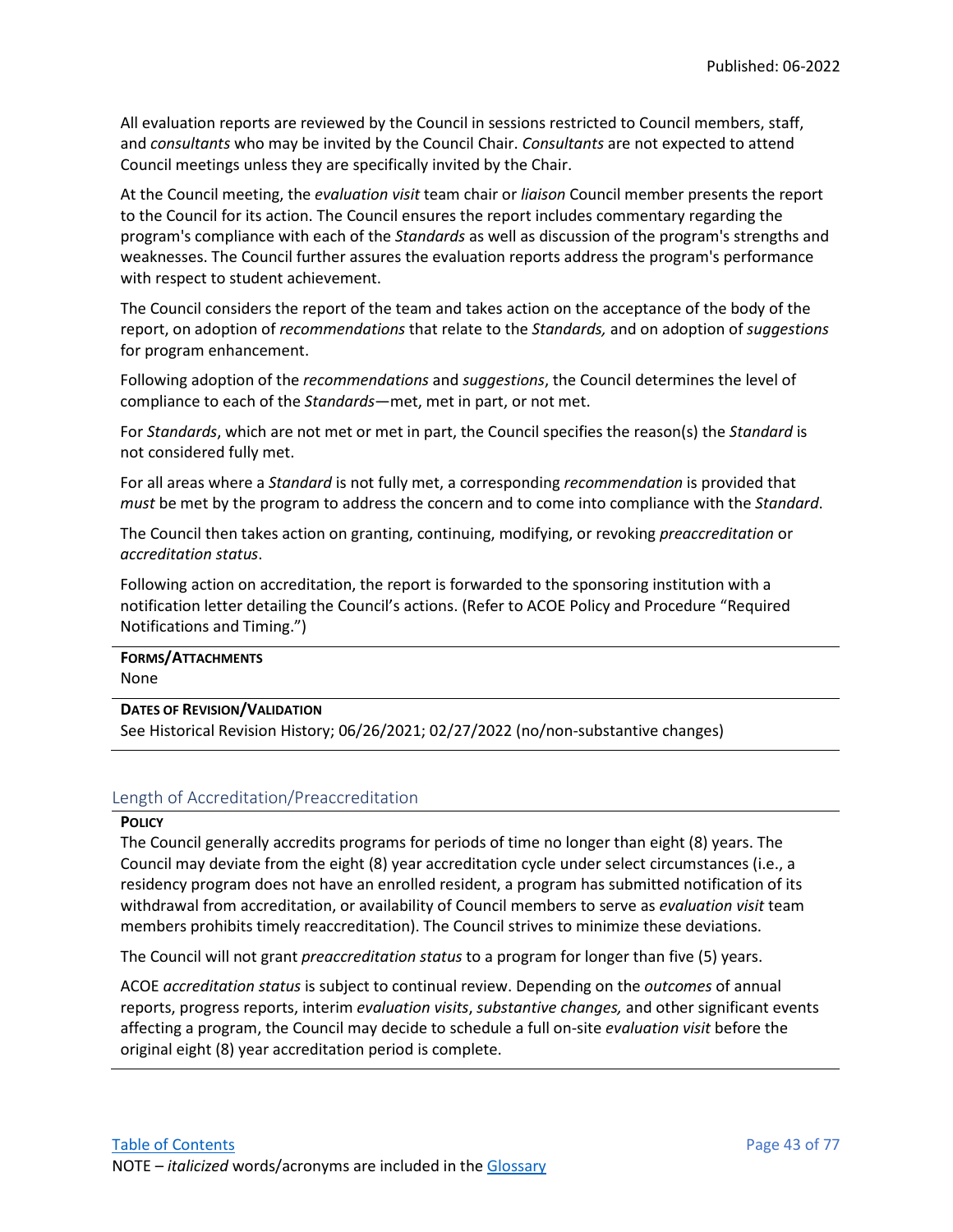The effective date of *accreditation* or *preaccreditation status* is measured from the date of the most recent on-site *evaluation visit*. When establishing the effective date of accreditation, the date will never precede:

- An earlier denial by the ACOE of *accreditation* or *preaccreditation status* to the program; or
- Any formal approval by the ACOE of the program for consideration in the ACOE's accreditation or preaccreditation process.

### **SCOPE**

- ☒ Professional Optometric Degree Programs
- ☒ Optometric Residency Programs
- ☒ Optometric Technician Programs

Note – *Preaccreditation status* applies only to professional optometric degree programs

### **GUIDELINES**

The following guidelines are provided to aid in ensuring programs appropriately represent their *accreditation/preaccreditation status* publicly.

1. Phrases such as "accreditation has been continued for an eight-year period" are not appropriate.

## **PROCEDURE**

None

## **FORMS/ATTACHMENTS**

None

## **DATES OF REVISION/VALIDATION**

See Historical Revision History; 06/26/2021; 06/18/2022

## Renewal of Accreditation and Reevaluation of Preaccreditation

### **POLICY**

Programs which hold an *accreditation* or *preaccreditation status* will be reevaluated on regularly established intervals. Normally, the month and year of the next on-site *evaluation visit* is scheduled by the Council at the time it grants an *accreditation* or *preaccreditation status*.

In extenuating circumstances and upon request, the ACOE will consider granting a delay to the program in the submission of its self-study and/or in its regularly scheduled on-site *evaluation visit*.

Programs are responsible to continuously maintain and improve the components of their program, especially those that have been identified by the Council as areas of concern.

The ACOE may elect to request a new self-study and re-evaluate a program at any time with due notice to assess the effects of *substantive changes* in the program or to monitor developing situations.

## **SCOPE**

- ☒ Professional Optometric Degree Programs
- ☒ Optometric Residency Programs
- ☒ Optometric Technician Programs

### **GUIDELINES**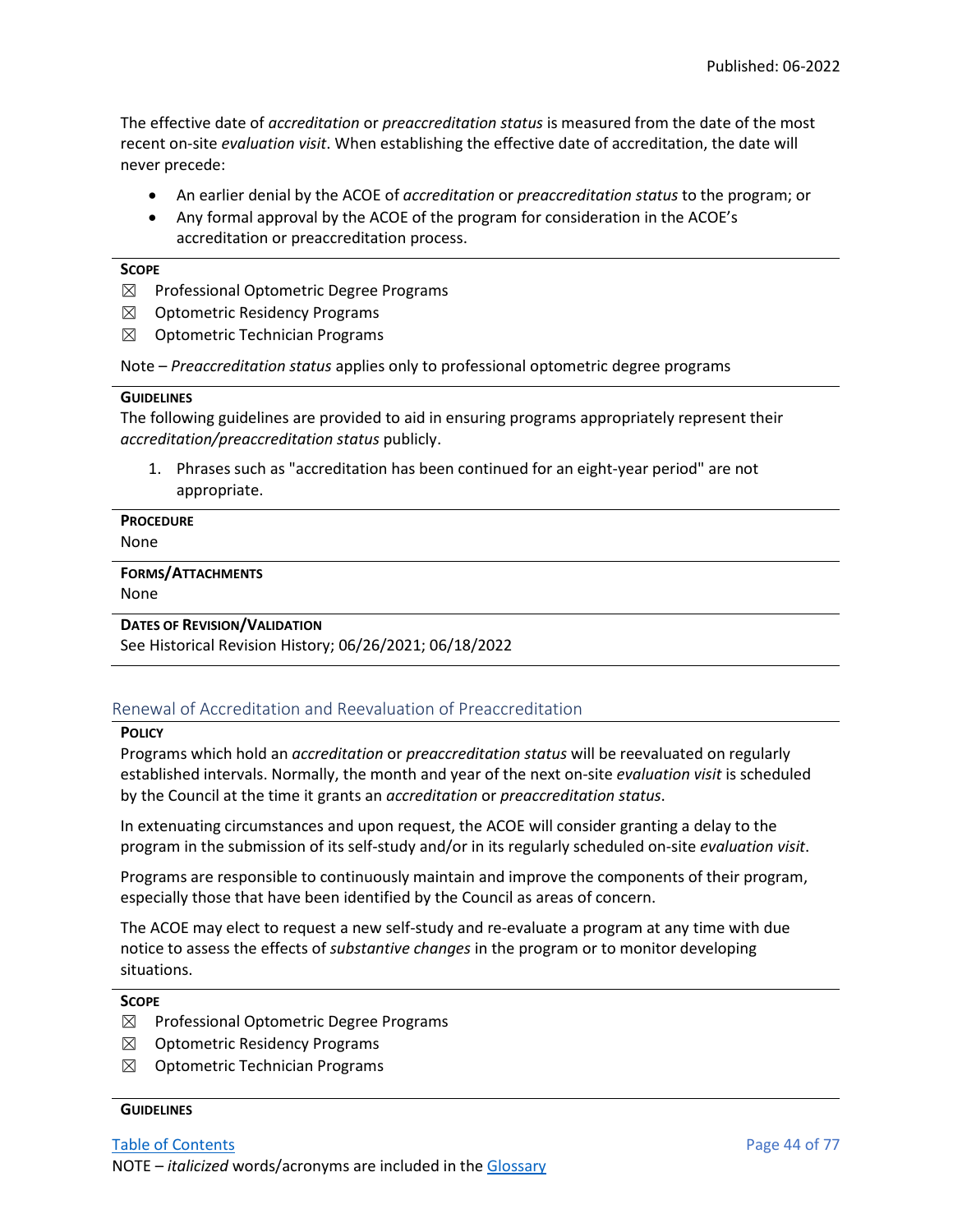On-site *evaluation visits* will not be conducted during vacations and breaks since student and faculty input are valuable components of the accreditation process.

Programs should provide ACOE staff with a calendar for the academic year in which visits are scheduled.

If the program wishes the Council to conduct evaluation of more than one program during the same time frame, then the program should plan on having the later-scheduled program evaluation conducted on an accelerated basis rather than delaying the earlier-scheduled on-site *evaluation visit*.

### **PROCEDURE**

## Scheduling renewal of accreditation

The Council communicates the date (month-year) of the program's next scheduled on-site *evaluation visit* in its Accreditation Notification Letter.

### Program-requested delays

The program *must* submit a written request in a reasonable amount of time prior to the scheduled visit. This request *must* include documentation of the following:

- 1. The reason for the requested delay;
- 2. A report of the program's progress to date on the *recommendations* of the last *evaluation visit* report of the Council; and
- 3. Other supporting documentation.

The Council Chair will consider program requests and may consult with the Director and Council Vice Chair when determining whether the requested extension will be granted.

## **FORMS/ATTACHMENTS**

ACOE *Standards* for professional optometric degree programs, professional optometric degree programs seeking *Preliminary Approval preaccreditation status*, optometric residency programs, and optometric technician programs are posted on its website [\(www.theACOE.org](http://www.theacoe.org/) ).

## **DATES OF REVISION/VALIDATION**

See Historical Revision History; 06/26/2021; 02/27/2022 (no/non-substantive changes)

## Reinstatement of Accreditation

### **POLICY**

A program which has voluntarily withdrawn from *accreditation status*, or which has had its *accreditation status* revoked by the ACOE, may reapply for accreditation.

The ACOE will not move a program from an *accreditation status* to a *preaccreditation status* following the loss of *accreditation status*; the program must apply for initial accreditation and if applicable, may be awarded *preaccreditation status* under the new application.

### **SCOPE**

- ☒ Professional Optometric Degree Programs
- $\boxtimes$  Optometric Residency Programs
- $\boxtimes$  Optometric Technician Programs

### **GUIDELINES**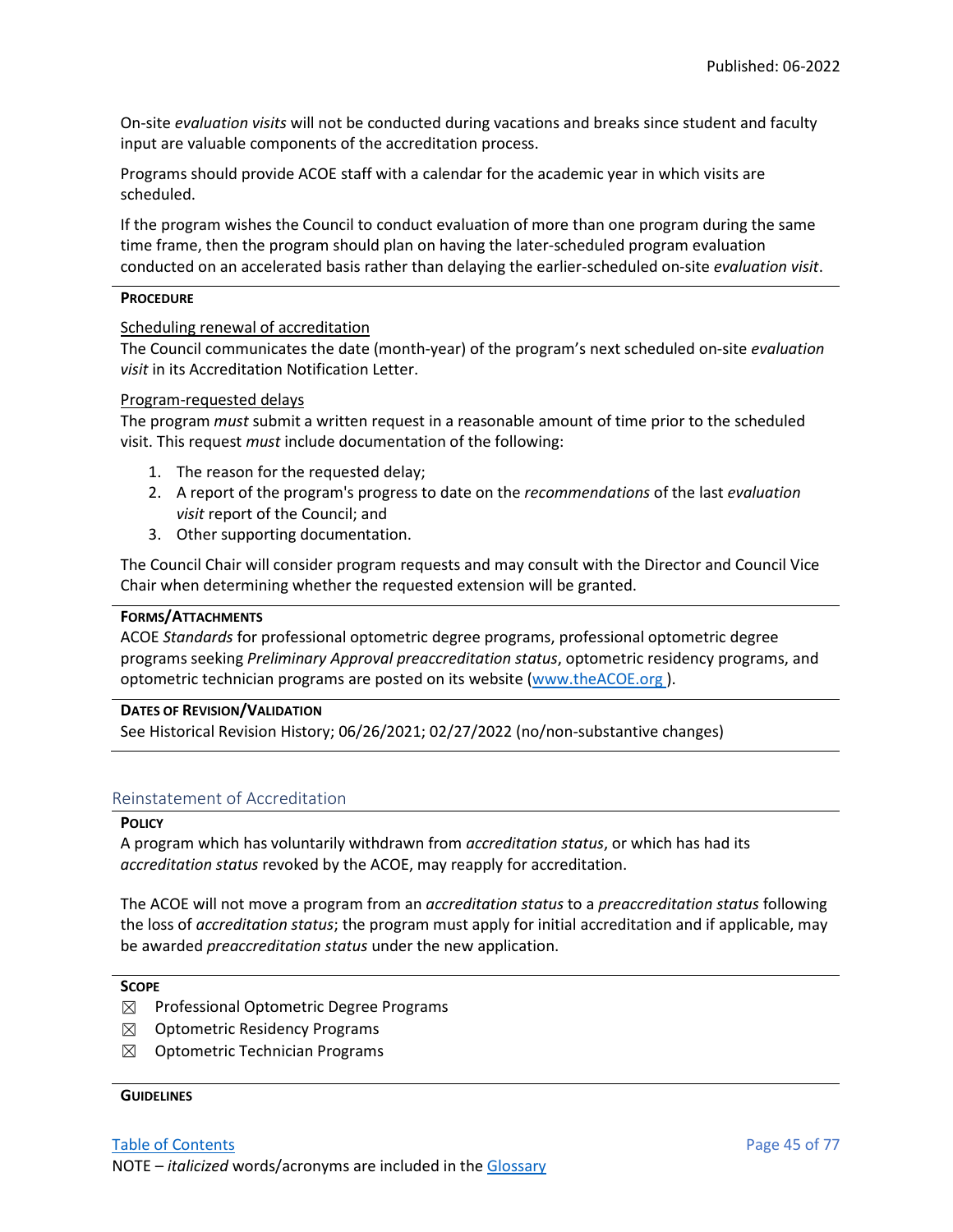None

### **PROCEDURE**

Reference ACOE Policies and Procedures "Professional Optometric Degree Program Seeking Accreditation", "Optometric Residency Program Seeking Accreditation", and "Optometric Technician Program Seeking Accreditation."

**FORMS/ATTACHMENTS** None

### **DATES OF REVISION/VALIDATION**

See Historical Revision History; 06/26/2021; 02/27/2022 (no/non-substantive changes)

## Revision of Accreditation and Preaccreditation *Standards*

### **POLICY**

The ACOE maintains a comprehensive systematic program of review that involves all relevant constituencies and that demonstrates that its *Standards* are adequate to evaluate the quality of the education or training provided by the programs it accredits and relevant to the educational or training needs of students.

The formal comprehensive *Standards* review process is initiated no less frequently than five (5) years since the most recent effective date of the *Standards*.

The Council may review, revise, delete, or add individual *Standards* at any time it deems appropriate. If, through its system of review, the Council determines that it needs to change one or more individual *Standards*, or the *Standards* as a whole, then the ACOE shall initiate the revision process within twelve (12) months of determining that a change is necessary and complete that revision process in a reasonable period of time.

### **SCOPE**

- ☒ Professional Optometric Degree Programs (including those seeking *preaccreditation status*)
- ☒ Optometric Residency Programs
- $\boxtimes$  Optometric Technician Programs

| <b>GUIDELINES</b> |  |
|-------------------|--|
| None              |  |

## **PROCEDURE**

Formal comprehensive review process

Upon initiation of the formal comprehensive review process, programs or individuals who wish to suggest changes to any of the *Standards*, or the *Standards* as a whole, are invited to submit their suggestions in writing.

The Council considers comments and documents the contemplated changes to the *Standards*, ensuring continued compliance with ACOE Policy and Procedure "Accreditation and Preaccreditation *Standards*."

The Council circulates the contemplated changes to programs holding an *accreditation* or *preaccreditation status*, state boards of optometry, the *USDE*, and other interested parties inviting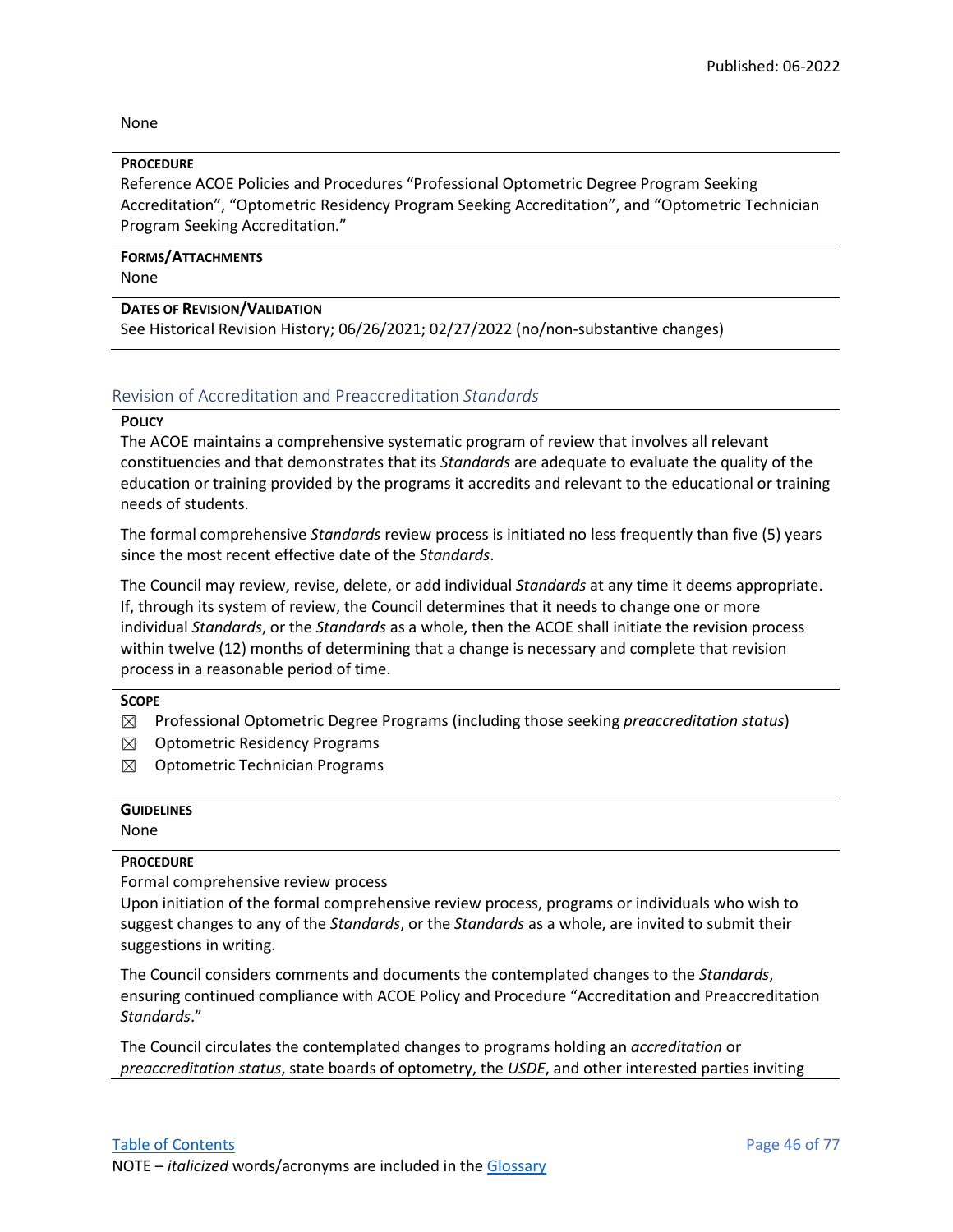comments from the relevant constituencies. The public is also invited to comment via posting on the ACOE's public website. The comment period is a minimum of thirty (30) days.

Following review of comments on *Standards*, the Council may elect to recirculate a revised draft for additional comments.

When the comment solicitation and review process is complete, the Council takes action to adopt the *Standards* and establish the effective date.

The ACOE will publish the revised *Standards* in a timeframe that reasonably allows programs to come into compliance by the effective date.

Revision of *Standards* outside formal review process

The Council may receive a request or may become aware via other means of the need to change one or more *Standards*.

The Council may engage one or more of the ACOE Committees to evaluate and develop recommendation(s) to the Council related to the potential change(s).

The Council reviews the recommendations and develops proposed changes, ensuring continued compliance with ACOE Policy and Procedure "Accreditation and Preaccreditation *Standards*."

The Council circulates the contemplated changes to programs holding an *accreditation* or *preaccreditation status*, state boards of optometry, the *USDE*, and other interested parties inviting comments from the relevant constituencies. The comment period is a minimum of thirty (30) days.

Following review of comments on *Standards*, the Council may elect to recirculate a revised draft for additional comments.

When the comment solicitation and review process is complete, the Council takes action to adopt the *Standards* and establish the effective date.

The ACOE will publish the revised *Standards* in a timeframe that reasonably allows programs to come into compliance by the effective date.

### **FORMS/ATTACHMENTS** None

## **DATES OF REVISION/VALIDATION**

See Historical Revision History; 06/26/2021; 06/18/2022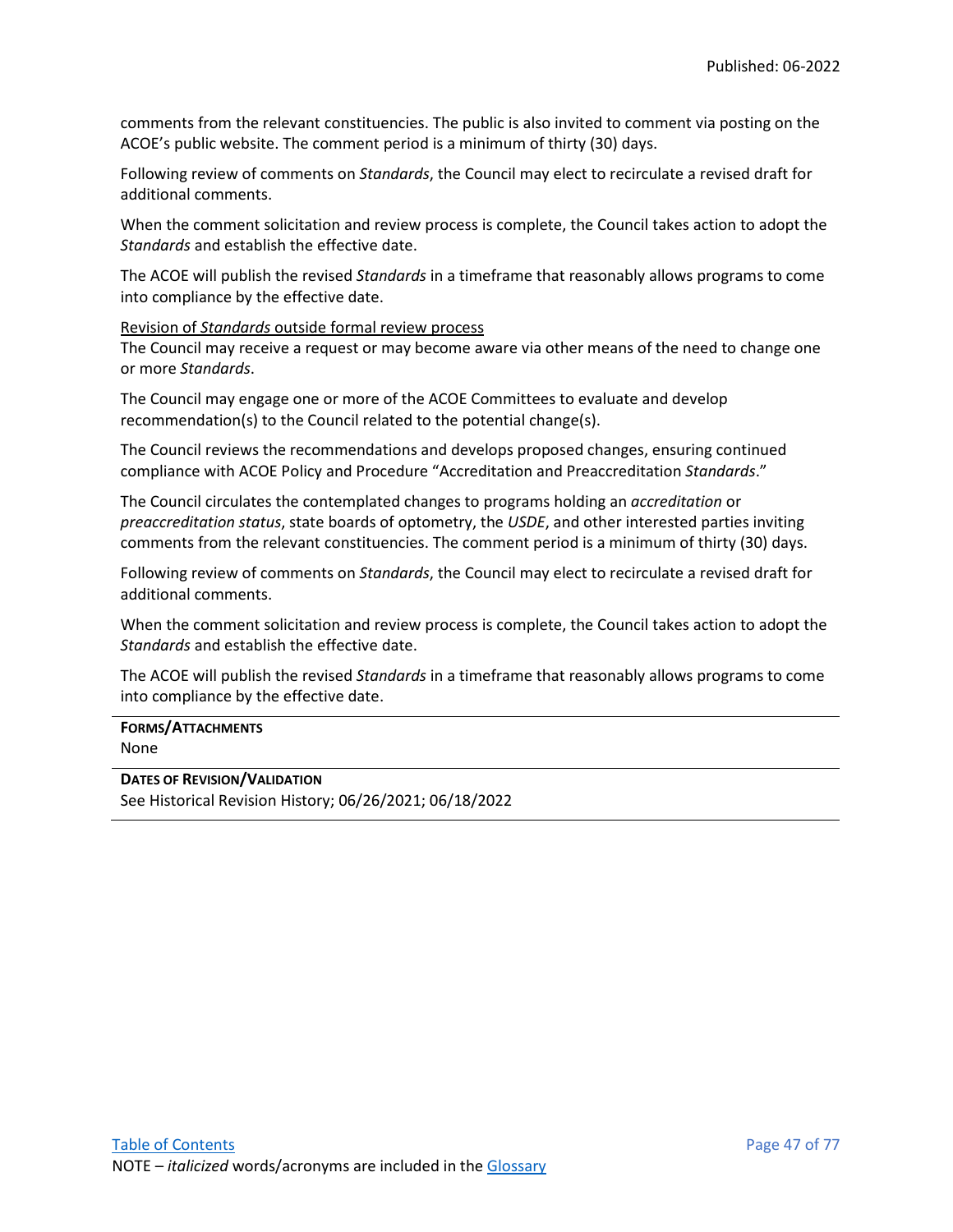# Ongoing Monitoring

## The Annual Report

## **POLICY**

The ACOE utilizes its annual report process as a mechanism to effectively monitor and evaluate each program's continued compliance with ACOE *Standards* and to identify problems that take into account the program's strengths and stability.

As part of the annual report, programs submit catalogs or bulletins (or include a Web link to on-line catalogs). The ACOE reviews these publications. If the program elects to publicly disclose its ACOE *accreditation* or *preaccreditation status* and that status is stated incorrectly and/or omits the name of the ACOE and its contact information, then the Council immediately contacts the program to request correction and will take appropriate action when a correction is not forthcoming.

The annual report provides the Council with the following information:

- Progress on efforts to address unmet *recommendations* (if any) to bring the program into compliance with ACOE *Standards*;
- Major changes that have occurred over the previous year and notification of the nature and extent of *substantive changes* being considered;
- Information regarding the program's continuing compliance with the ACOE *Standards* including the following:
	- o Professional Optometric Degree Programs are required to report:
		- Changes in the program's *mission*, *goals* and *objectives*;
		- A summary of outcome assessments made during the previous year and National Board of Examiners in Optometry (*NBEO*) results including the ultimate passage rate by the time of graduation;
		- Report of significant financial challenges, and the program's plans to address the challenges;
		- Changes relating to facilities, equipment, and resources, including computer and technology infrastructure;
		- **Faculty additions, separations, and openings;**
		- Student matriculation, enrollment, and attrition data;
		- Steps taken to assess student achievement of *outcomes* of the *curriculum* including the clinical component;
		- Changes or challenges as to the quality, quantity, and variety of experiences in the supervised care of patients to develop clinical competency for *the*  independent practice of contemporary optometry;
		- Description of *distance education* activities that the program is providing or planning;
		- Changes in the program's patient care delivery program;
		- Steps taken to implement the clinic's quality assessment and improvement program;
		- Changes in the program's support, encouragement, and maintenance of research activity in vision and related science; and
		- **Description of the most significant problems and concerns currently facing** the program and strategies planned to overcome the obstacles.
	- o Optometric Residency Programs are required to report: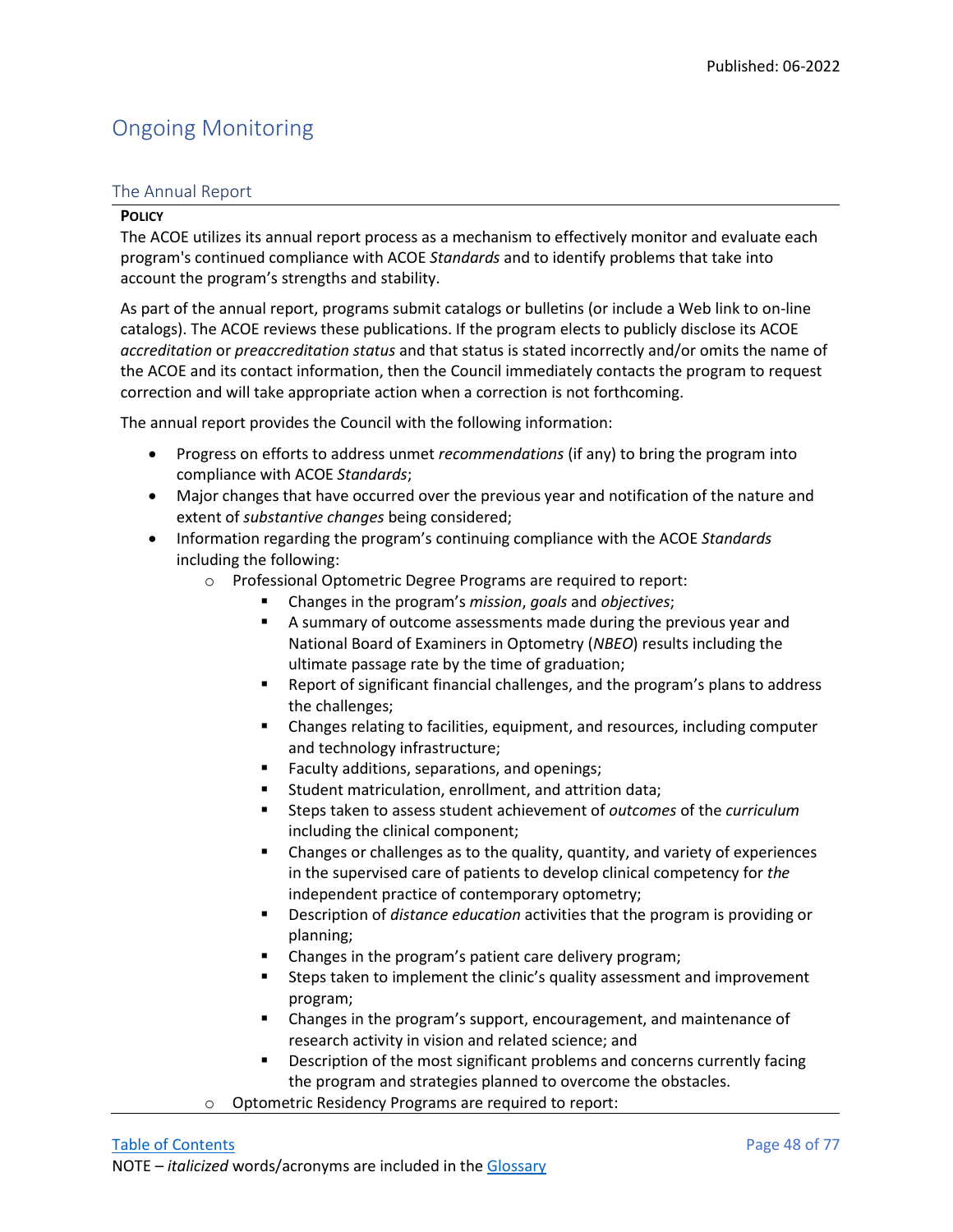- **Significant developments at the program;**
- An overview of the state of affairs at the program;
- The program's annual review of its attainment of program *mission*, *goals,* and *objectives*;
- Plans for the coming year;
- A summary of *outcome* assessments made during the previous year;
- Number of residents for the present year and projections for resident positions for the future year;
- **Number of applicants for present year;**
- *Outcomes* data;
- Optometric Technician Programs are required to report:
	- Notification of significant developments at the program including change in the program director and/or key faculty;
	- An overview of the state of affairs at the program;
	- **Plans for the coming year;**
	- A summary of *outcome* assessments made during the previous year;
	- **Enrollment figures for the present year and projections for enrollment for the** future year;
	- Job placement information from most recent graduating classes; and
	- *Outcomes* data including student results on national certification examinations.

## **SCOPE**

- ☒ Professional Optometric Degree Programs
- ☒ Optometric Residency Programs
- $\boxtimes$  Optometric Technician Programs

### **GUIDELINES**

None

## **PROCEDURE**

Each program submits its annual report to the Council by its due date:

- by May 1 of each year for professional optometric degree programs
- by September 1 of each year for optometric residency programs
- by September 30 of each year for optometric technician programs

The Council reviews reports at its next scheduled meeting, and representatives of the program may request or may be requested to meet with the Council at its meeting to explain or elaborate on their report.

Each program is notified following the Council meeting whether its report is accepted, whether it satisfied a *recommendation* of the evaluation report (if applicable), and/ or whether additional/other action is required.

## **FORMS/ATTACHMENTS**

- Professional Optometric Degree Program Annual Report Template
- Optometric Residency Program Annual Report Template
- Optometric Technician Program Annual Report Template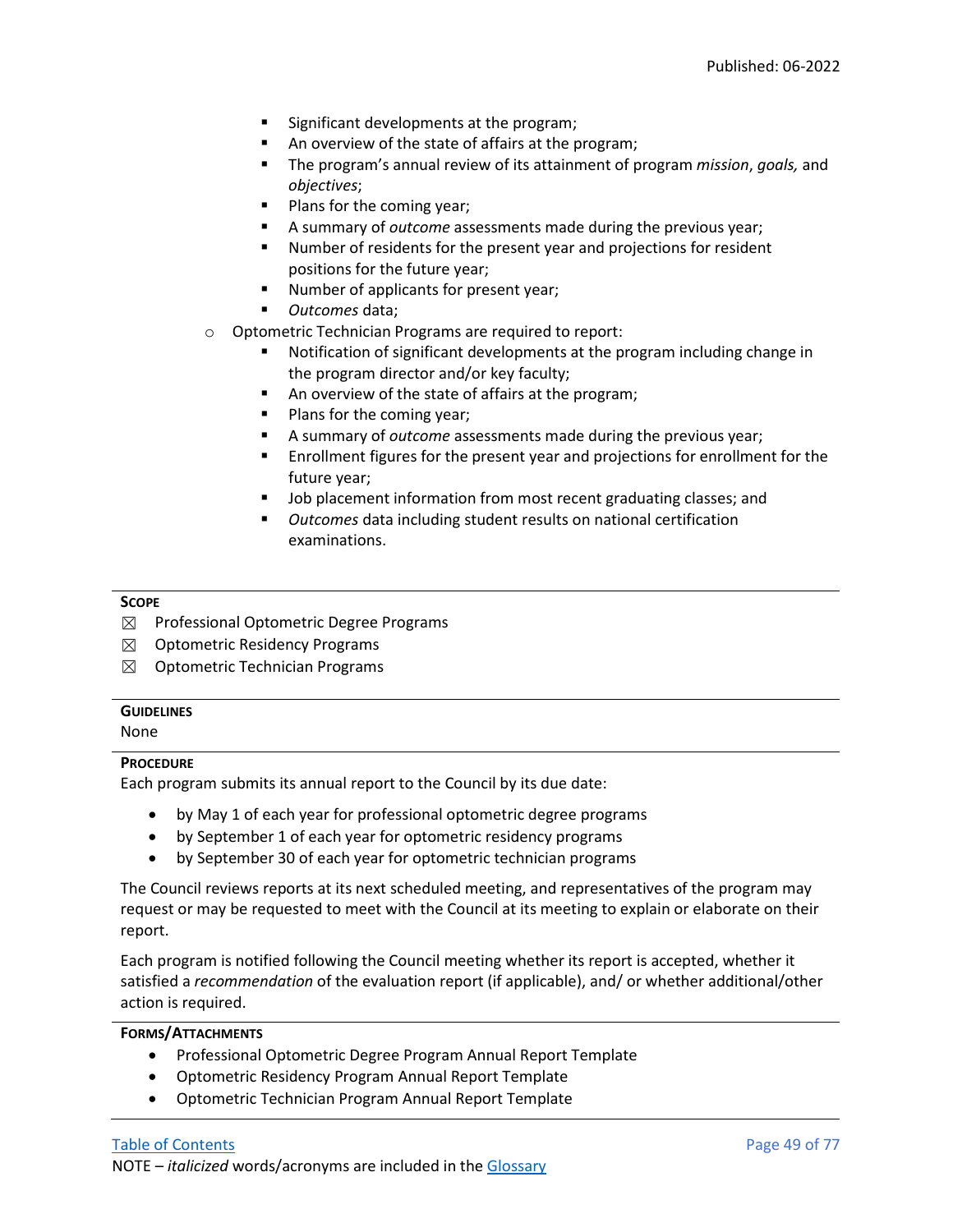## **DATES OF REVISION/VALIDATION**

See Historical Revision History; 06/26/2021; 02/27/2022 (no/non-substantive changes); 06/18/2022

## The Progress Report

### **POLICY**

The ACOE utilizes its progress report as a mechanism to effectively monitor and evaluate each program's continued compliance with ACOE *Standards* and to identify problems that take into account the program's strengths and stability.

The progress report is a mechanism which requires the designated program representative (chief executive of a professional optometric degree program or optometric technician program, *director of residencies* and program supervisor of an optometric residency program) to submit a document indicating the degree to which *recommendations* contained in the most recent formal Council evaluation report or other identified concerns have been addressed.

### **SCOPE**

- ☒ Professional Optometric Degree Programs
- ☒ Optometric Residency Programs
- $\boxtimes$  Optometric Technician Programs

### **GUIDELINES**

In preparing the progress report, the program should focus on the specific area(s) requested by the Council and should also report on progress made on each *recommendation* of the most recent evaluation report. The program should describe in detail its accomplishments toward implementing the specific *recommendation* or addressing the area of concern. Other areas identified by the program may also be included in the report.

As applicable, the Council expects that progress reports will include the observations of department chairs and program directors who are directly responsible for the areas covered by the particular *recommendation*(s).

### **PROCEDURE**

The Council may require a progress report from any program with an *accreditation* or *preaccreditation status*.

Determination of need for the progress report will be made by the Council when it reviews the program's evaluation report, annual report, or progress report.

The Council will specify a due date when the progress report is required.

Following receipt of the report from the program, the Council will review it at its next regularly scheduled meeting.

When the progress reported is satisfactory, a program with the status of *Accredited with Conditions* may be raised to a status of *Accredited*. On the other hand, when the progress reported is unsatisfactory or the report is not received by the due date, the Council may either require a representative of the program to appear before it to explain the lack of progress or schedule a special re-evaluation to determine the basis for the lack of progress.

When a program submits a progress report to detail action taken to address *recommendations* and to demonstrate compliance with the Council *Standards*, and the Council finds upon review of the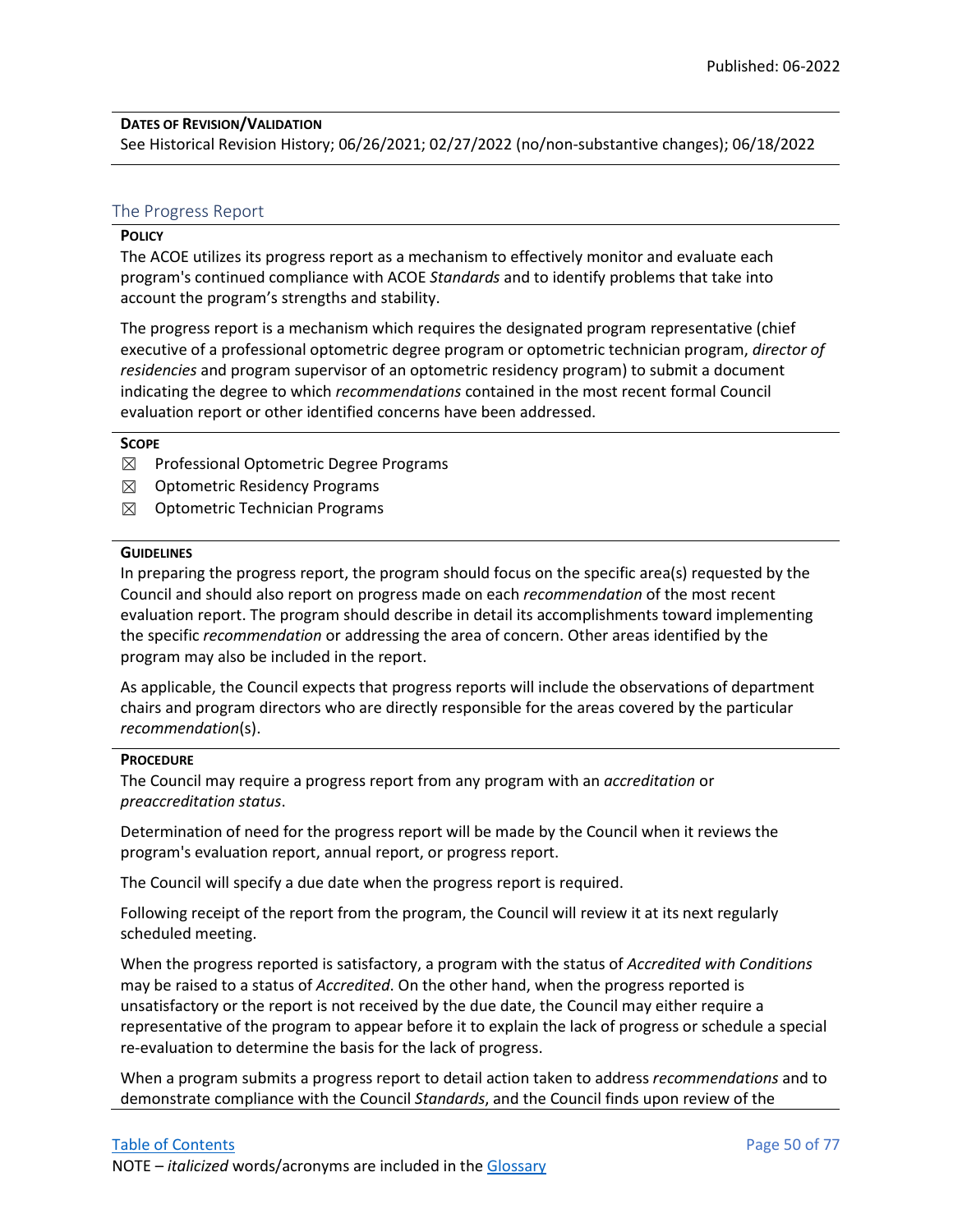progress report that the program has not come into compliance with the *Standards* by the deadline for compliance, the Council will take action in accordance with ACOE Policy and Procedure "Timeframe for Compliance with *Standards*."

# **FORMS/ATTACHMENTS**

None

## **DATES OF REVISION/VALIDATION**

See Historical Revision History; 06/26/2021; 02/27/2022 (no/non-substantive changes)

## The Annual Survey

## **POLICY**

The annual survey is a questionnaire conducted by the *ASCO* that is distributed to each optometric educational program at the beginning of each academic year. The survey requires programs to submit detailed information on enrollment, admissions, curriculum, faculty, library, and finances.

The ACOE monitors the results of the *ASCO* survey as part of its annual review of programs. When a school or college of optometry does not participate in the *ASCO* survey, it is required to submit information consistent with the ASCO questionnaire form to the Council.

## **SCOPE**

- ☒ Professional Optometric Degree Programs
- ☐ Optometric Residency Programs
- □ Optometric Technician Programs

| <b>GUIDELINES</b>                                                                    |
|--------------------------------------------------------------------------------------|
| None                                                                                 |
| <b>PROCEDURE</b>                                                                     |
| None                                                                                 |
| <b>FORMS/ATTACHMENTS</b>                                                             |
| None                                                                                 |
| <b>DATES OF REVISION/VALIDATION</b>                                                  |
| See Historical Revision History; 06/26/2021; 02/27/2022 (no/non-substantive changes) |

## *Substantive Changes*

## **POLICY**

Any program with an *accreditation* or *preaccreditation status* which contemplates a *substantive change* should receive concurrence from the ACOE prior to formal adoption of the change.

*Substantive changes must* be submitted to the Council in writing for its assessment and approval prior to implementation. When a *substantive change* that was not contemplated occurs, the program *must* report to the Council in writing within thirty (30) days.

Failure to comply with this policy may result in the scheduling of an interim *evaluation visit*, or in extreme cases, the lowering or withdrawal of the program's *accreditation or preaccreditation status* after due notice and an opportunity for a hearing.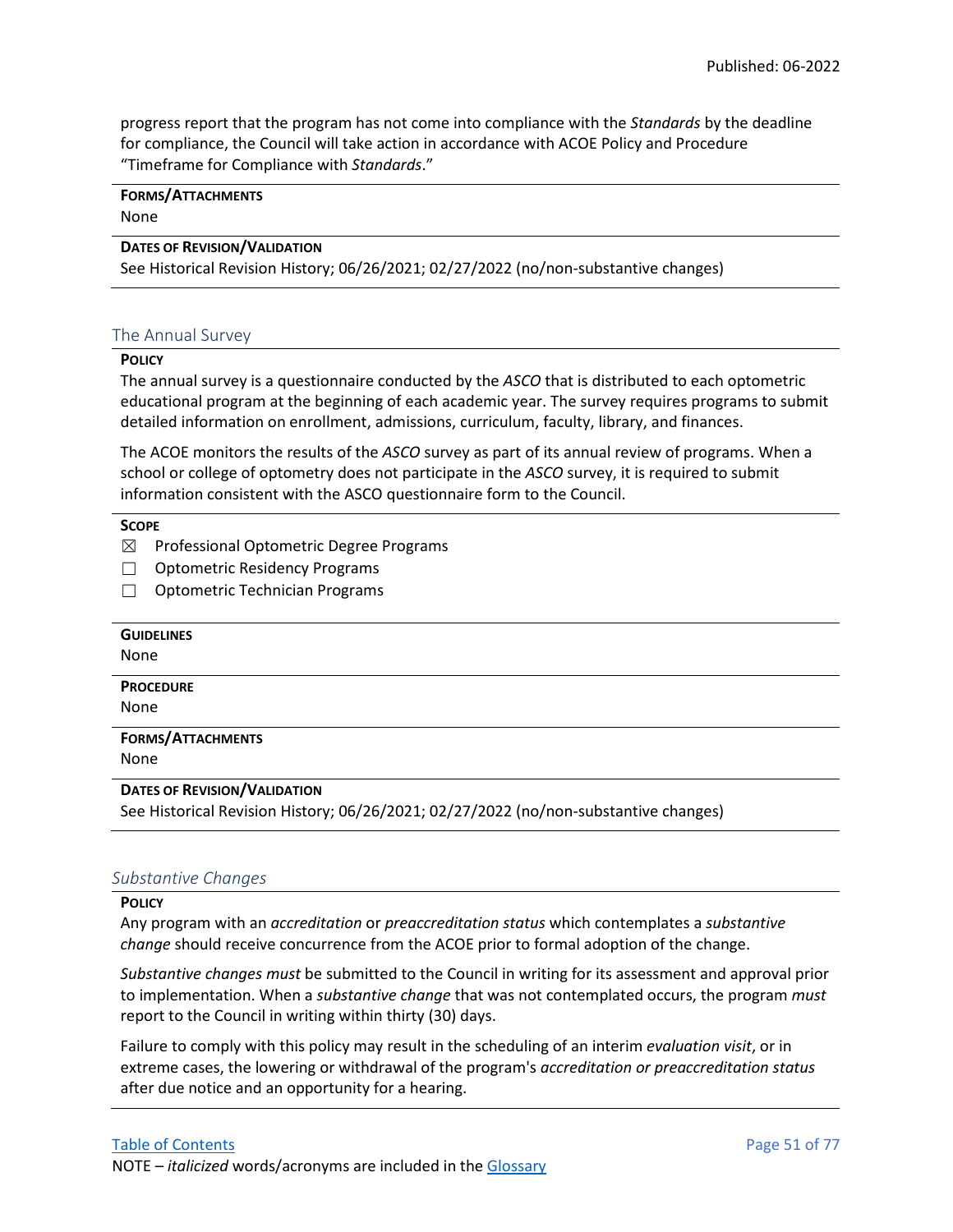## **SCOPE**

- ☒ Professional Optometric Degree Programs
- ☒ Optometric Residency Programs
- $\boxtimes$  Optometric Technician Programs

## **GUIDELINES**

By "*substantive change*," the ACOE means new policies, practices, or programs that affect:

- The Program's *mission*, *goals*, and *objectives*;
- The organizational relationship of the program, school, or college with the parent institution;
- The scope, length, and/or content of the program; and/or
- Resources.

The following are examples of changes that the Council considers *substantive changes*. These lists are not all inclusive, and the Council reserves the right to exercise its judgment to determine whether a change is substantive.

- Examples associated with a professional optometric degree program
	- o The establishment of a branch campus;
	- $\circ$  The institution of educational policies which allow for awarding transfer credit to significant numbers of students in the program for the purpose of providing them with advanced standing;
	- o New affiliations or mergers with other institutions;
	- o International professional optometric degree programs sponsored by accredited institutions;
	- o Substantial increases or decreases in enrollment;
	- o Substantial increases or decreases in faculty;
	- o Substantial change in financial resources;
	- o Substantial change in mission of the program; and
	- o Use of *distance education* that represents a substantial portion of the curriculum (operationally defined as 25% or more of the credit hours of the accredited curriculum). When 50% or more of a course is delivered by *distance education*, credit hours associated with that course are considered to be *distance education*.
- Examples associated with an optometric residency program
	- o Changes in *mission;*
	- o Organizational relationship within the *sponsor* or educational *affiliation* that affects the residency program;
	- o Increase in number of residents;
	- o Significant reduction or loss in program funding;
	- o Changes in program *supervisor/coordinator;*
	- o Reduction in the number of key residency faculty, other than *supervisor/coordinator;*  and
	- o Development of a new external rotation.
- Examples associated with an optometric technician program
	- $\circ$  The institution of educational policies which allow for awarding transfer credit to significant numbers of students in the program for the purpose of providing them with advanced standing;
	- o New affiliations or mergers with other institutions;
	- o Substantial increases or decreases in enrollment;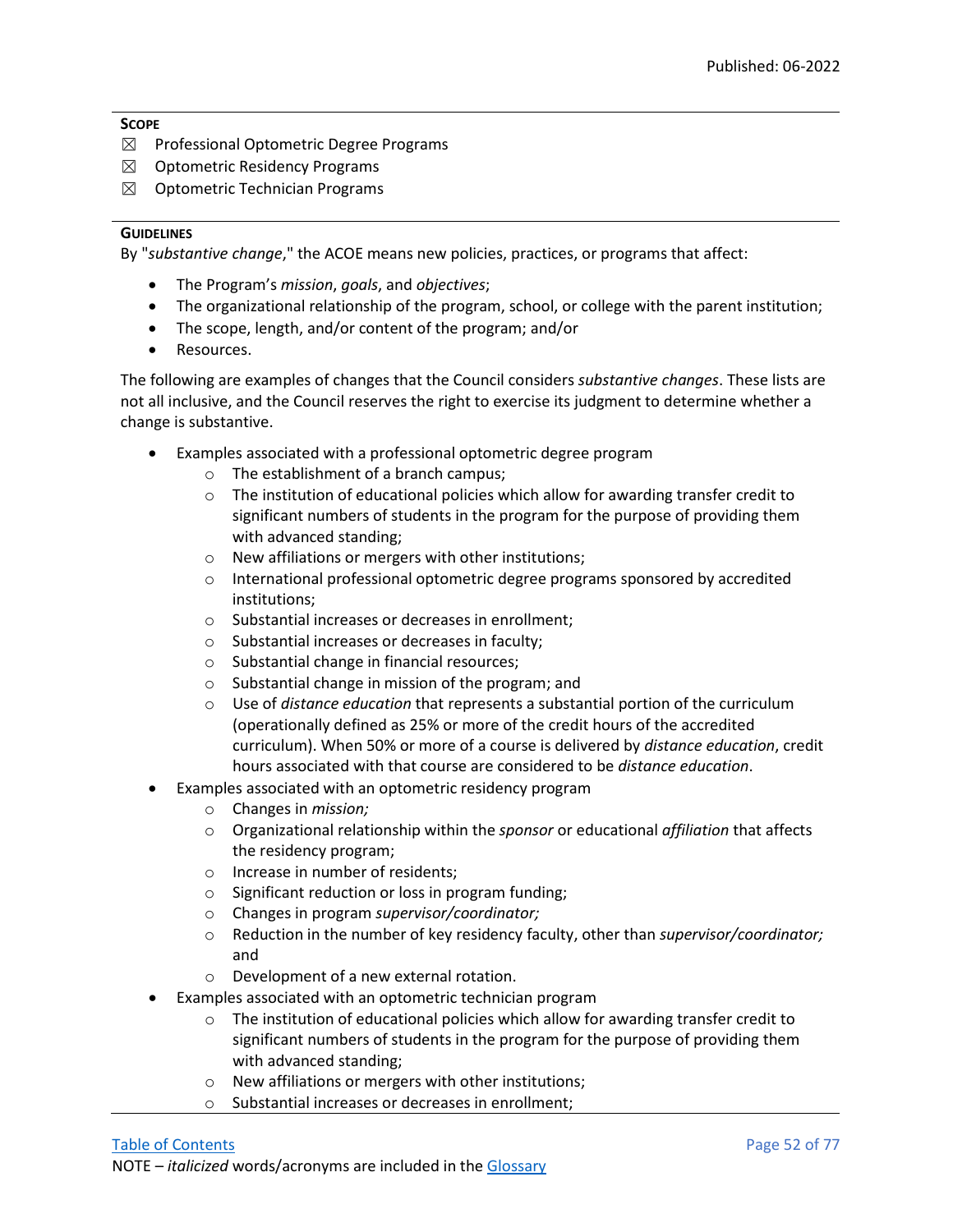- o Substantial increases or decreases in faculty;
- o Substantial change in financial resources; and

Substantial change in *mission* of the program.

## **PROCEDURE**

## Contemplated *substantive changes*

Prior to implementation of a contemplated *substantive change*, the program *must* complete any necessary due diligence associated with potential regulatory or institutional accreditation implications and take necessary action, as appropriate.

Upon completion of any necessary actions resulting from the due diligence, the program submits the contemplated *substantive change* in writing to the ACOE. Documentation should include the rationale for the change along with an assessment against each applicable ACOE *Standard* evaluating impact and providing an explanation as to how the program will ensure it remains in compliance with each. If the substantive *change* request relates to *distance education* the program *must* provide to Council evidence of authorization from its *regional accreditor*.

Upon receipt of the contemplated *substantive change,* the ACOE staff informs the program of the date range of the ACOE meeting during which the contemplated *substantive change* will be reviewed.

The ACOE considers the change and provides notification to the program of the results of its assessment, including whether any follow-up steps are required.

## *Substantive changes* that were not contemplated

When a change occurs, and the program is not certain whether the change is major or minor, the staff of the Council should be consulted immediately.

The *substantive change* is reported to the ACOE in writing. This report *must* document how the program will continue to meet the accreditation *Standards*. Simultaneous with notification to the ACOE, the program *must* perform due diligence associated with potential regulatory or institutional accreditation implications and take necessary action, as appropriate.

A member of the ACOE staff acknowledges receipt of the *substantive change* and informs the program of the date range of the ACOE meeting the *substantive change* will be reviewed.

The ACOE considers the change and provides notification to the program of the results of its assessment, including whether any follow-up steps are required.

## **FORMS/ATTACHMENTS** None

**DATES OF REVISION/VALIDATION** See Historical Revision History; 06/26/2021

## Interim *Evaluation Visits*

### **POLICY**

The ACOE utilizes interim *evaluation visits* as a mechanism to effectively monitor and evaluate each program's continued compliance with ACOE *Standards* and to identify problems that take into account the program's strengths and stability.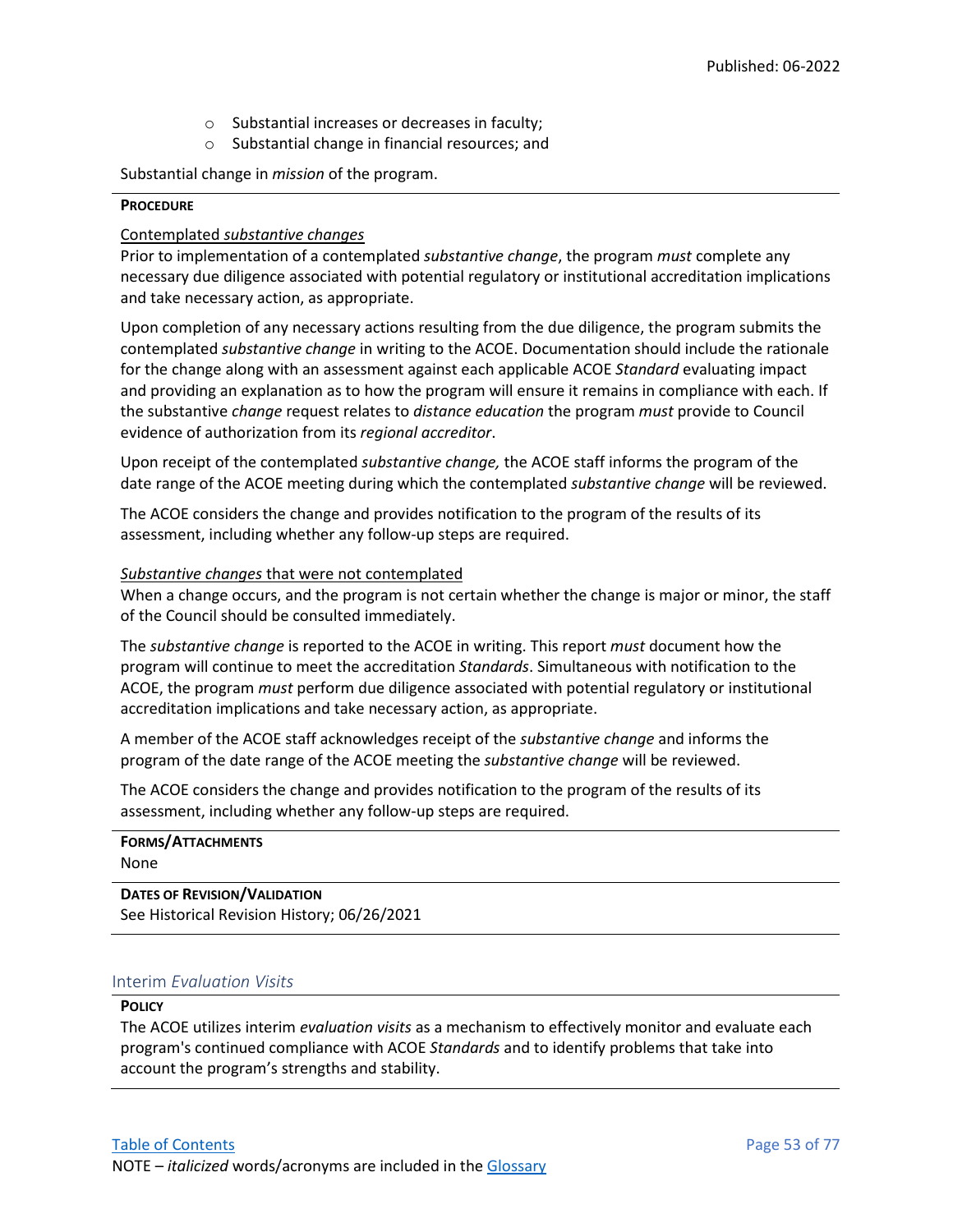The ACOE may elect to conduct an interim *evaluation visit* to a program between full on-site *evaluation visits*.

Interim *evaluation visits* typically address a specific and pre-defined area(s) of concern. However, an interim *evaluation visit* for the purpose of addressing issues broader in scope may be considered at the discretion of the Council.

The program *must* submit a self-study report on the area(s) being evaluated during the *evaluation visit*, at least one (1) month prior to the *evaluation visit*.

### **SCOPE**

- $\boxtimes$  Professional Optometric Degree Programs
- ☒ Optometric Residency Programs
- $\boxtimes$  Optometric Technician Programs

### **GUIDELINES**

Interim *evaluation visits* are initiated by the Council or at the request of the program for several reasons:

- 1. as the result of concerns identified in an evaluation report or interim *evaluation visit* report;
- 2. lack of progress on concerns identified in an on-site *evaluation visit*, interim *evaluation visit* or progress report, or during the annual report review;
- 3. as the result of a *substantive change*;
- 4. change in leadership of the program; or
- 5. other concerns which come to the attention of the Council.

## **PROCEDURE**

Interim *evaluation visit* teams are generally composed of two (2) to three (3) evaluators. *For*  professional optometric degree and optometric technician programs, at least one (1) of the evaluators is a member of the ACOE.

The length of the interim *evaluation visit* varies depending on the scope of the visit. The ACOE Chair, interim *evaluation visit* chair, or the Council staff will consult with the program director to establish the length and agenda for the visit.

The *evaluation team* is directed to limit the focus of its review to the *Standards* defined in the scope of the visit. However, the team may forward proposed *recommendations* and/or associated with *Standards* that are not in the scope of the visit should they arise.

Following the interim *evaluation visit*, the team will prepare a report which will be sent to the program for review of factual accuracy (reference ACOE Policy and Procedure "Factual Accuracy Review"). It will then be submitted to the Council for consideration.

The following are examples of *outcomes* that might result from an interim *evaluation visit*:

- Acceptance of the report by the Council with a full on-site *evaluation visit* scheduled at the previously determined time;
- Additions and/or deletions to the current list of *recommendations* may be made;
- Acceptance of the report by the Council with a request by the Council for a full on-site *evaluation visit* to occur on an accelerated schedule based on continuing concerns resulting from the interim visit;
- A lowered *accreditation status*; and/or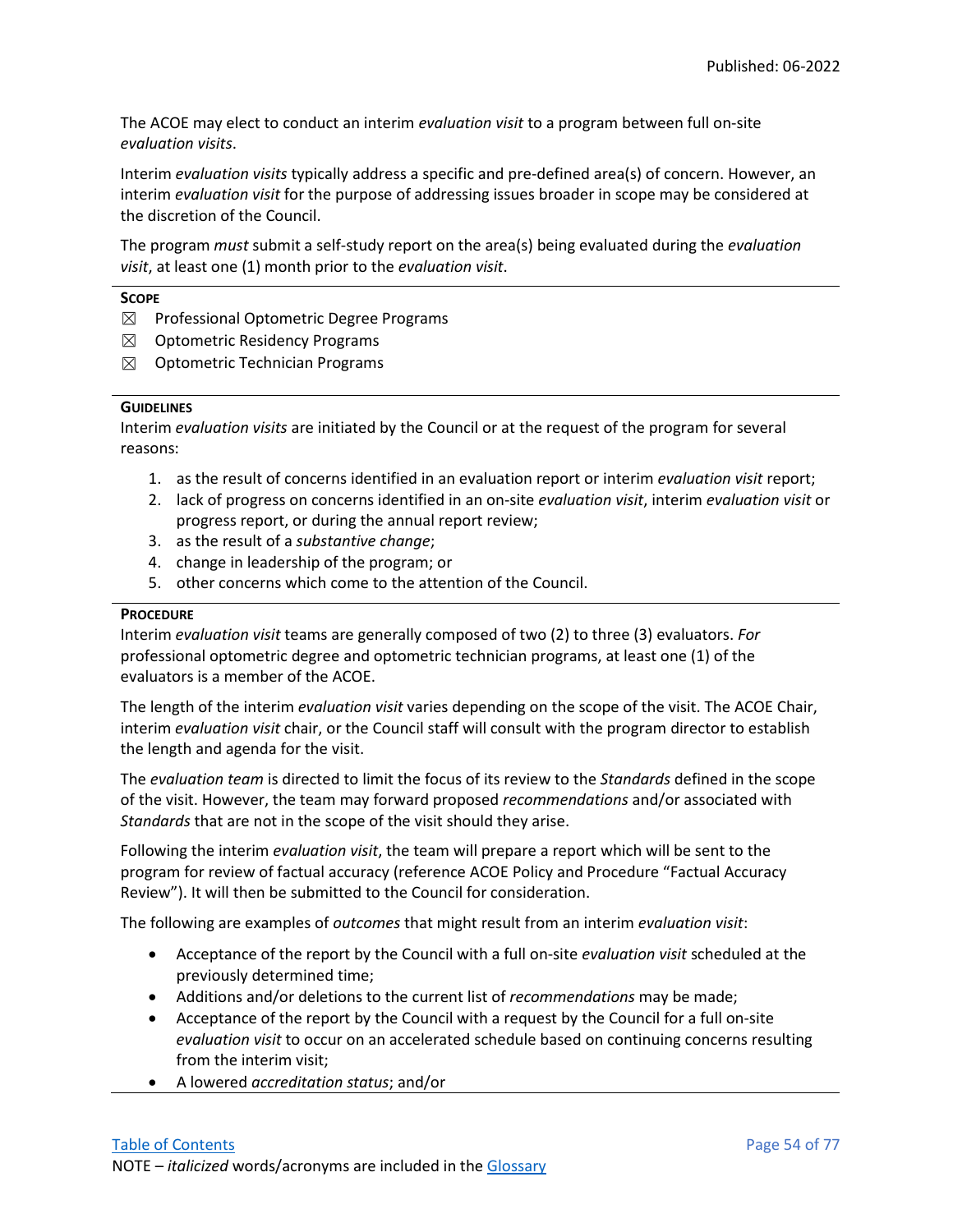• Loss of *accreditation status*.

If a negative decision results from an interim *evaluation visit*, the program will have the opportunity to petition for reconsideration or file an appeal (reference ACOE Policies and Procedures "Reconsiderations" and "Appeals.").

## **FORMS/ATTACHMENTS** None

**DATES OF REVISION/VALIDATION** See Historical Revision History; 06/26/2021; 06/18/2022

## Consideration of Actions of States and Other Accrediting Groups

## **POLICY**

Programs that currently hold an *accreditation* or *preaccreditation status* by the ACOE as well as those seeking an *accreditation* or *preaccreditation status* are required to notify the ACOE, and the ACOE will not grant initial or renewed *accreditation* or *preaccreditation status* if its parent institution is the subject of—

- 1. a pending or final action brought by a State agency to suspend, revoke, withdraw, or terminate the institution's legal authority to provide postsecondary education in the State;
- 2. a decision by a *recognized agency* to deny accreditation or preaccreditation;
- 3. a pending or final action brought by a recognized accrediting agency to suspend, revoke, withdraw, or terminate the institution's accreditation or preaccreditation; and/or
- 4. probation or an equivalent status imposed by a *recognized agency*.

If the ACOE learns that a program to which it has granted an *accreditation* or *preaccreditation status* is the subject of an *adverse action* by another *recognized accrediting agency*, has been placed on probation or an equivalent status by another *recognized accrediting agency*, or is the subject of pending or final action brought by a State agency regarding its legal authority, the ACOE will promptly review the program to determine whether it should also take *adverse action* or lower its *accreditation status* to *Accredited with Conditions*. The Council will provide the program with due notice of its intended review.

If the ACOE grants an *accreditation* or *preaccreditation status* to a program notwithstanding the actions described in this policy, the Council shall provide to the Secretary of the *USDE* within thirty (30) days of ACOE action, a thorough explanation, consistent with the ACOE's *Standards*, why the previous action by a *recognized accrediting agency* or the State does not preclude ACOE's grant of *accreditation* or *preaccreditation status*.

## **SCOPE**

- ☒ Professional Optometric Degree Programs
- $\boxtimes$  Optometric Residency Programs
- ☒ Optometric Technician Programs

| None | <b>GUIDELINES</b> |  |  |  |
|------|-------------------|--|--|--|
|      |                   |  |  |  |

## **PROCEDURE**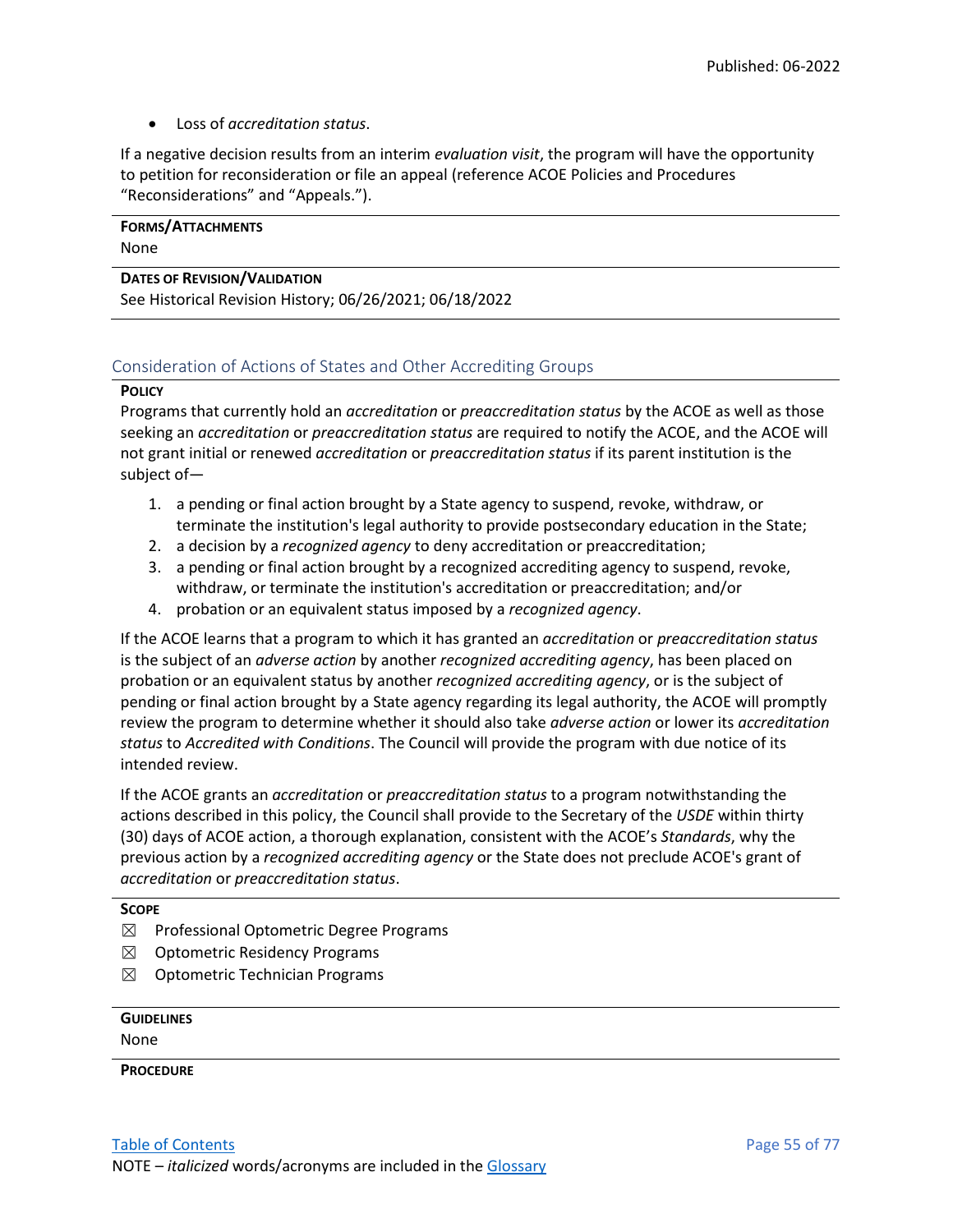During accreditation and preaccreditation reviews, as applicable, of professional optometric degree and optometric technician programs, the ACOE will ensure the program's *institutional accreditation* status is verified via primary source verification and the status from the primary source aligns with that reported by the program.

ACOE staff routinely review the notifications of actions received from the *regional* and other accreditors to determine if any of the of the actions described in this Policy have been taken associated with programs holding an *accreditation* or *preaccreditation status* from the ACOE.

Upon becoming aware of an action taken in scope of this Policy, the ACOE Director convenes a meeting of the ACOE Executive Committee.

The ACOE Executive Committee assesses the nature and gravity of the action taken and determines how the Council will proceed with its review of the impacted program, which may include an interim *evaluation visit* or monitoring reports. The ACOE Executive Committee may convene the full Council if it deems the situation warrants.

| <b>FORMS/ATTACHMENTS</b> |
|--------------------------|
| None                     |

**DATES OF REVISION/VALIDATION** See Historical Revision History; 06/26/2021; 06/18/2022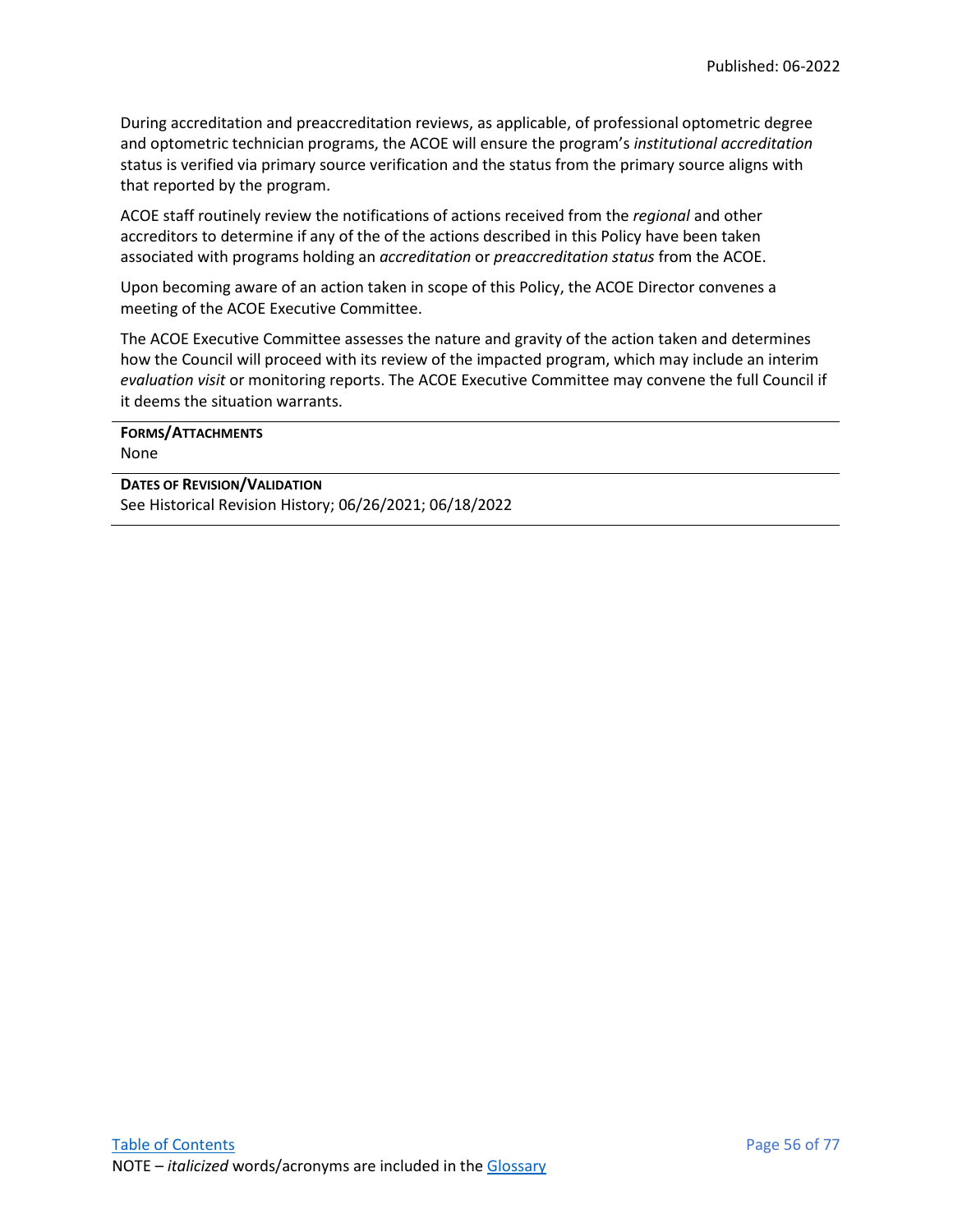# Other Policies Related to Accreditation

## Timeframe for Compliance with *Standards*

### **POLICY**

In the event the Council determines that a program is not in compliance with any of the Council's *Standards*, the Council shall provide a written notice to the program requiring that such program take prompt action within a timeline measured from the date of the Council's decision that is reasonable based on the nature of the finding and the stated *mission*, *goals*, and *objectives* of the program. The timeline may include intermediate checkpoints and *must* not exceed the lesser of four (4) years or 150% of the length of the program.

The Council will evaluate and approve or disapprove monitoring or compliance reports it requires, provide ongoing monitoring, if warranted, and evaluate a program's progress in resolving the finding of noncompliance.

The Council may grant good cause extensions in cases it deems this action to be warranted. These are granted only in situations where the program has made substantial, but not complete, progress toward compliance with ACOE *Standard(s),* where a limited amount of time is needed to reach full compliance, and where all reasonable alternatives for achieving compliance within an appropriate timeframe have been exhausted.

The ACOE may grant no more than one (1) extension to the deadline for compliance. Typically, the deadline for compliance will be extended for no more than six (6) months.

In cases where the *Standard* with which the program is out of compliance relates to *outcomes* of the program, the deadline for compliance may be extended to the end of the current program year to allow the program to complete documentation of *outcomes* (such as completion rate and Board scores).

## **SCOPE**

- $\boxtimes$  Professional Optometric Degree Programs
- ☒ Optometric Residency Programs
- ☒ Optometric Technician Programs

| <b>GUIDELINES</b> |  |  |
|-------------------|--|--|
| None              |  |  |

## **PROCEDURE**

When the Council deems a program to be non-compliant with one or more ACOE *Standards*, the Council prepares and distributes a written notification to the program apprising it of its finding(s). The written report includes:

- the *Standard(s)* to which noncompliance was deemed;
- the timeframe for remediation;
- the mechanism for reporting remediation to the Council; and
- the due date for submission.

Typical mechanisms for reporting include progress reports, updates as part of a program's annual report, and/or an evaluation report associated with an interim *evaluation visit*.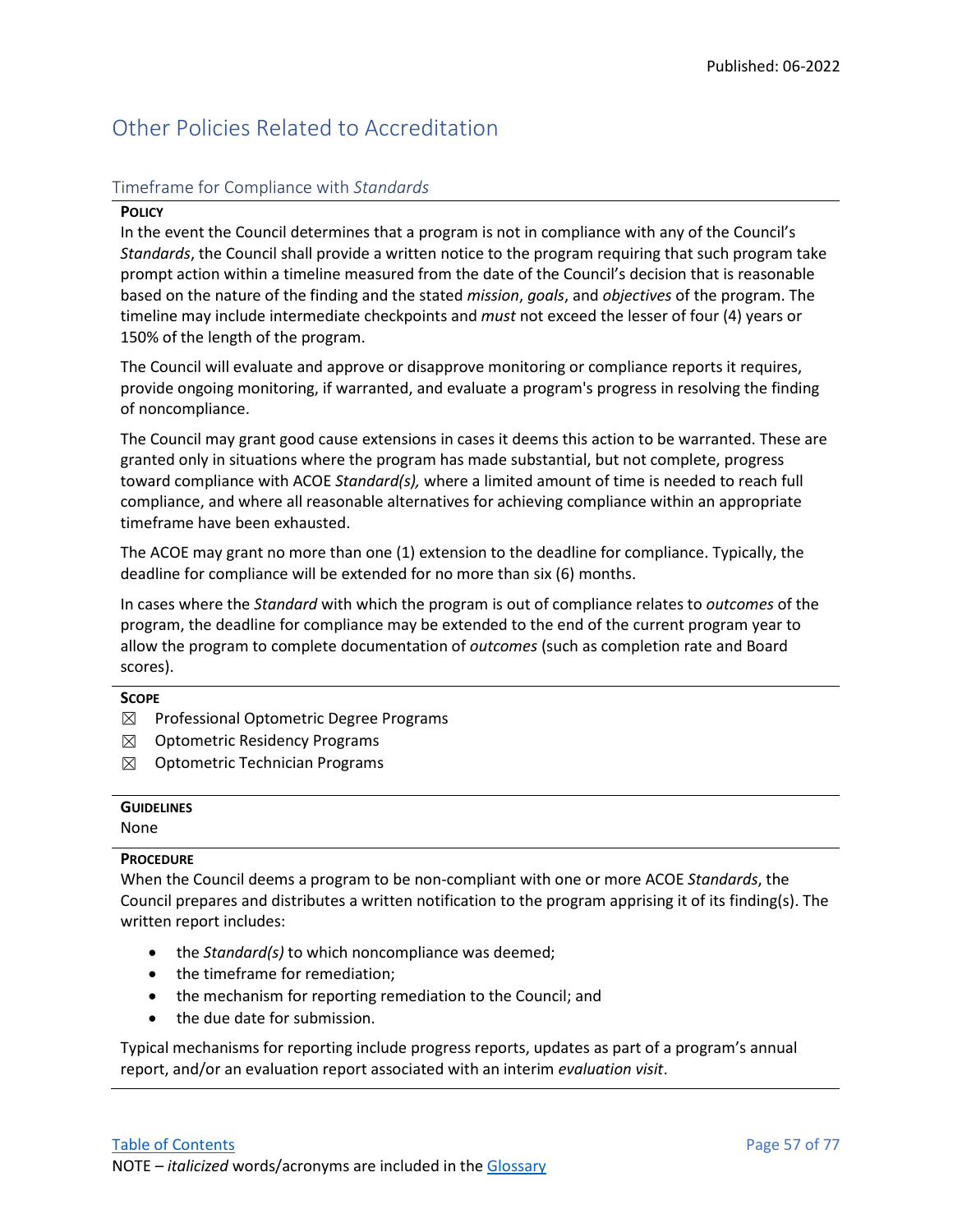Upon review of the program's actions to remediate the noncompliant *Standard(s),* the Council determines whether the response is acceptable and develops and distributes a written notification to the program apprising it of the Council's determination. The written notification may include:

- a determination of compliance;
- a determination of continued noncompliance and consequences, which may include prompt *adverse action*;
- determination of need for continued ongoing monitoring; and/or
- a grant of a good cause extension.

### **FORMS/ATTACHMENTS** None

## **DATES OF REVISION/VALIDATION**

See Historical Revision History; 06/26/2021; 02/27/2022 (no/non-substantive changes)

## *Adverse Actions* and Program-Initiated Withdrawals

## **POLICY**

*Accreditation/Preaccreditation status* will be withheld from programs which the Council judges to be substantially not in compliance with the *Standards* of the ACOE.

In the event a program holding an *accreditation* or preaccreditation *status* does not bring itself into compliance with the applicable ACOE *Standard(s)* in alignment with the "Timeframe for Compliance with *Standards*" Policy and Procedure, the Council shall take *adverse action* against the program.

The Council reserves the right to take immediate *adverse action* against a program when the ACOE determines such action is necessary, pursuant to *USDE* 602.20(b). The Council may maintain the program's *accreditation* or *preaccreditation status* until the program has had reasonable time to complete the activities in its *teach-out plan* or to fulfill the obligations of any *teach-out agreement* to assist students in transferring or completing their programs (refer to ACOE Policy and Procedure "Teach-out Process").

When the Council signifies its desire to visit and evaluate a program holding an *accreditation* or *preaccreditation status*, a failure by that program to extend an invitation for an *evaluation visit* may be interpreted as a lack of interest in continued *accreditation* or *preaccreditation status* by the Council and may result in the Council taking *adverse action* against the program.

Programs which are denied *accreditation* or *preaccreditation status* may request reconsideration and/or appeal the decision as outlined in ACOE's "Reconsiderations" and "Appeals of Accreditation Decisions" Policies and Procedures.

A program may withdraw from any status of accreditation or preaccreditation at any time prior to a decision by Council to take *adverse action* or to lower its accreditation status to *Accredited with Conditions* (refer to ACOE Policy and Procedure "*Teach-out* Process").

## **SCOPE**

- ☒ Professional Optometric Degree Programs
- $\boxtimes$  Optometric Residency Programs
- $\boxtimes$  Optometric Technician Programs

## **GUIDELINES**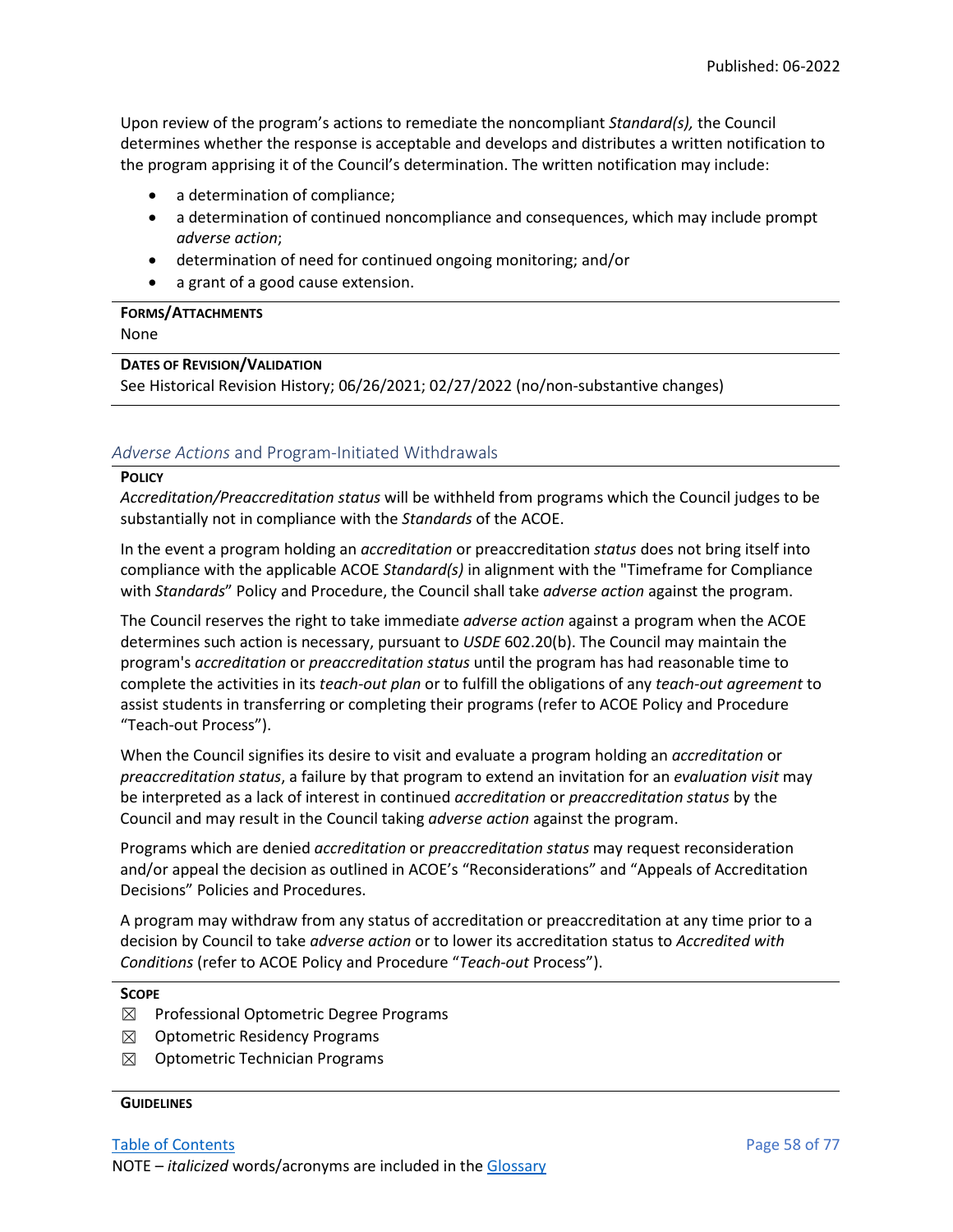## None

## **PROCEDURE** ACOE-initiated *adverse actions*

Upon initiating an *adverse action*, the ACOE will provide notice to the program and other applicable constituencies in alignment with ACOE Policy and Procedure "Required Notifications and Timing."

Upon an initiated *adverse action* becoming a *final adverse action*, the ACOE will provide notice to the program and other applicable constituencies in alignment with ACOE Policy and Procedure "Required Notifications and Timing."

The program that no longer holds an *accreditation* or *preaccreditation status* will be removed from the listing upon the Council's next update to its *directory of accredited programs*.

## Program-initiated withdrawals

A program wishing to withdraw from *accreditation* or *preaccreditation status must* submit its intention to withdraw including the effective date of the withdrawal in writing to the Director of the ACOE via email [\(accredit@aoa.org](mailto:accredit@aoa.org) ).

Documentation submitted *must* include the program's *teach-out plan*, if applicable (refer to ACOE Policy and Procedure "*Teach-out* Process"). Optometric residency programs that request voluntary withdrawal from *accreditation status must* confirm that no residents will be enrolled as of the effective date of the withdrawal; if this cannot be confirmed, programs *must* submit documentation addressing plans that assure no resident harm will result from the program withdrawal.

Any program that previously held an *accreditation* or *preaccreditation status* wishing to have its name removed from the Council's *directory of accredited programs* should have the chief executive officer of the sponsoring institution notify the Director of the ACOE in writing.

The ACOE will provide notice to applicable constituencies in alignment with ACOE Policy and Procedure "Required Notifications and Timing."

The program that has voluntarily withdrawn from the accreditation or preaccreditation process will be removed from the listing upon its next update to its *directory of accredited programs.*

## **FORMS/ATTACHMENTS**

None

## **DATES OF REVISION/VALIDATION**

See Historical Revision History; 06/26/2021; 06/18/2022

## *Teach-Out* Process

## **POLICY**

When a program voluntarily withdraws from or loses its *accreditation* or *preaccreditation status*, it either *must* remain open until all enrolled students have completed the program or it *must* reach agreement with another ACOE-accredited program to *teach-out* the remainder of the program.

The ACOE *must* approve the program's *teach-out plan* and any associated *teach-out agreements*.

Programs under a *teach-out plan* must continue to comply with ACOE Standards, policies, and processes for the duration of the *teach-out* period unless afforded situation-specific exceptions.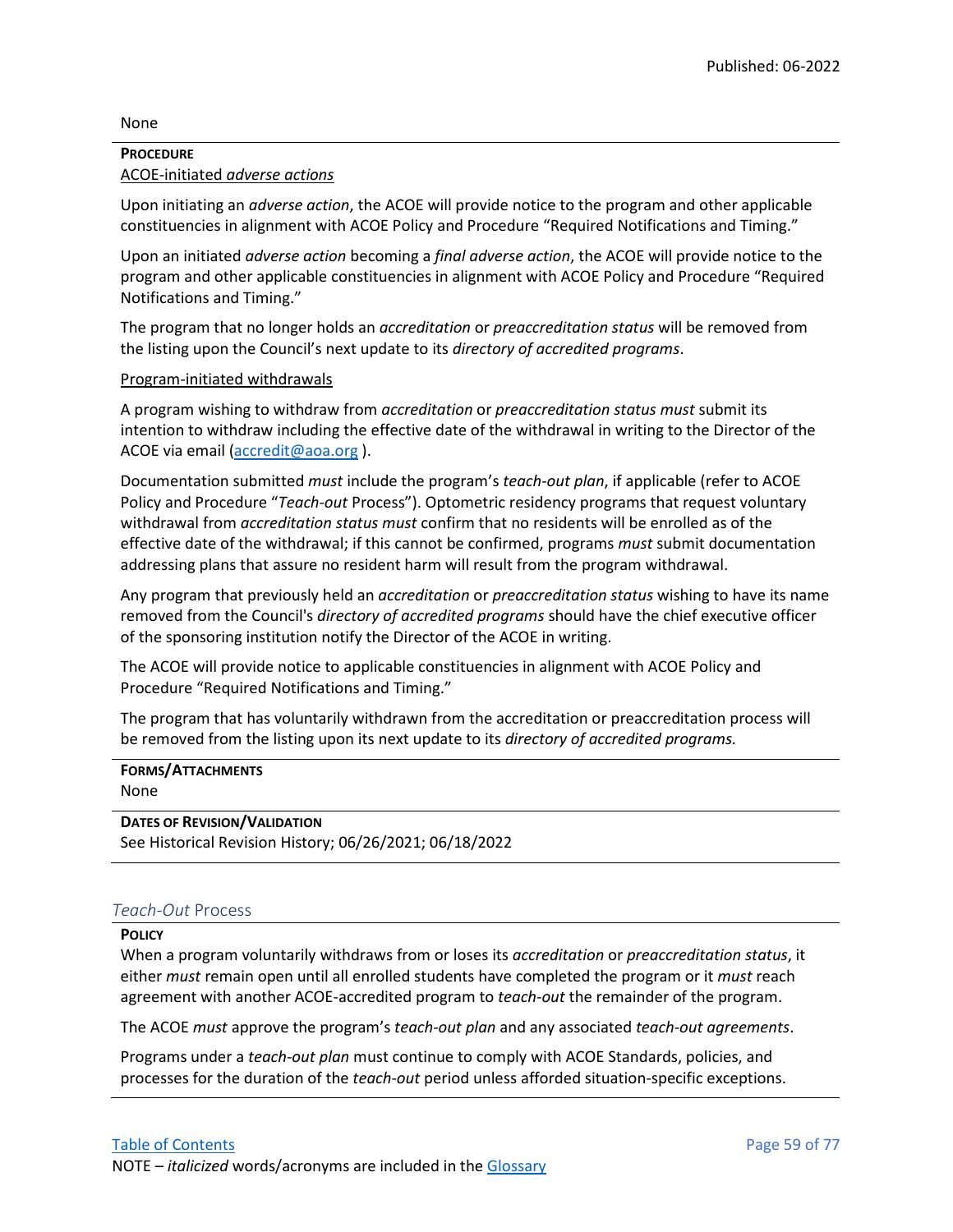A program sponsored by a *regionally accredited* institution *must* meet the requirements for *teach-out agreements* in effect for the sponsoring institution.

## **SCOPE**

- ☒ Professional Optometric Degree Programs
- ☐ Optometric Residency Programs
- $\boxtimes$  Optometric Technician Programs

## **GUIDELINES**

None

## **PROCEDURE**

The program must make provisions to assure that all currently enrolled students are provided all the instruction promised by the program and submit this plan to the ACOE for approval. The *teach-out plan* must include the following:

- 1. date the program will close;
- 2. information on why the program is closing, as applicable;
- 3. general description of the resources (faculty, advising, physical facilities, etc.) that will be available to enrolled students during the teach-out period;
- 4. list of students currently enrolled in the program;
- 5. list of curricular requirements that each enrolled student must complete for graduation/program completion and date of expected completion;
- 6. whether enrolled students will incur additional charges due to the *teach-out plan* and if so, how students will be notified as soon as practicable of these charges;
- 7. plans to ensure that all students enrolled at the time the decision to close is made (either by the program or the ACOE) will be afforded the opportunity to complete an ACOE-accredited program;
- 8. how prospective and enrolled students will be informed as soon as practicable of the program's closing and any implications (including, but not limited to, those pertaining to students' prospects for employment or eligibility to sit for exams) of the closure. The program must make reasonable best efforts to ensure its students and prospective students receive and acknowledge receipt of this information;
- 9. how program stakeholders, including faculty and affiliated clinical patient care programs, will be informed as soon as practicable of the program's closure and its implications for stakeholders;
- 10. plans to ensure retention of and former student access to student records; and
- 11. a list of other institutions that offer similar programs accredited by the ACOE that could potentially enter into a teach-out agreement with the program, should the program be unable to ensure all enrolled students can complete the course of study by the time of closure.

The ACOE will evaluate the *teach-out plan* to ensure that it provides for the equitable treatment of students under the ACOE's criteria, specifies additional charges, if any, and provides for notification to the students/residents of any additional charges.

As soon as is reasonably practical, most likely at the Council's next regular meeting, the Council will review the program's *teach-out plan.* Representative(s) of the program may be requested to attend the meeting to address questions the Council may have.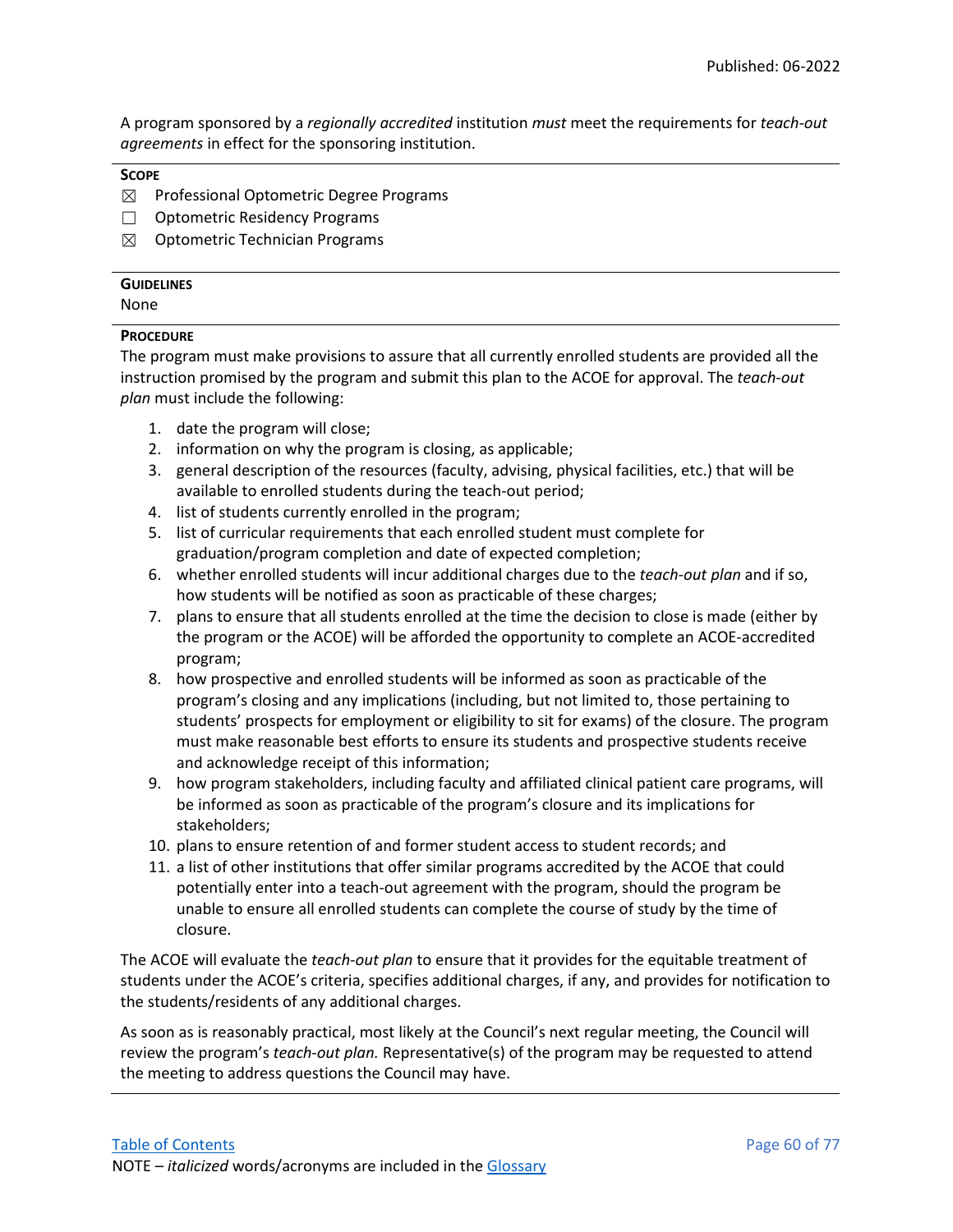Following the Council's meeting, the program will be notified of the Council's assessment of the *teach-out plan* along with any additional requirements the Council may impose on the program during the *teach-out* period.

The ACOE may require the program to enter into one or more *teach-out agreements* as part of its plan.

The *teach-out agreement(s)* and copies of all notifications from the program to students related to the program's closure and the students' ability to complete their course of study *must* be submitted to the ACOE for review and approval.

As soon as is reasonably practical, most likely at the Council's next regular meeting, the Council will review the program's *teach-out agreement(s).* Representative(s) of the program may be requested to attend the meeting to address questions the Council may have.

The program is required to maintain its regular review cycle during the *teach out* period. When a program's self-study for reaccreditation is due prior to the program's voluntary closing, the program may submit a Progress or Closure Report in lieu of a self-study report and site visit provided that the program closes within four (4) years of notifying the ACOE.

After the program submits its plan for closure, it must comply with requirements for maintaining accreditation/preaccreditation, i.e., payment of fees and submission of annual reports, until such time as it closes.

A program operating under a closure plan must provide an update at least annually, or more frequently at the discretion of the ACOE, regarding the status of the program's closure, including description of adequacy of resources and update on remaining students' progression through the program.

| <b>FORMS/ATTACHMENTS</b>            |
|-------------------------------------|
|                                     |
| None                                |
|                                     |
| <b>DATES OF REVISION/VALIDATION</b> |
| 06/18/2022 (initial version)        |

## Required Notifications and Timing

### **POLICY**

### Accreditation and Preaccreditation-Related Decisions

Within thirty (30) days of the Council meeting at which the accreditation or preaccreditation decision was made, the ACOE will send a notification letter to the highest-ranking officer of the sponsoring institution regarding the program's *accreditation* or *preaccreditation status*.

The letter will include the classification of the program's *accreditation* or *preaccreditation status* that has been determined, the length of time until the next scheduled *evaluation visit*, a copy of the evaluation report that was the basis for the Council's decision, and *recommendations* and *suggestions* for program enhancement.

The notification letter will include a statement regarding the program's compliance with the *Standards*, including any findings of noncompliance, and the program's expected time frame for coming into compliance with any unmet *Standards*.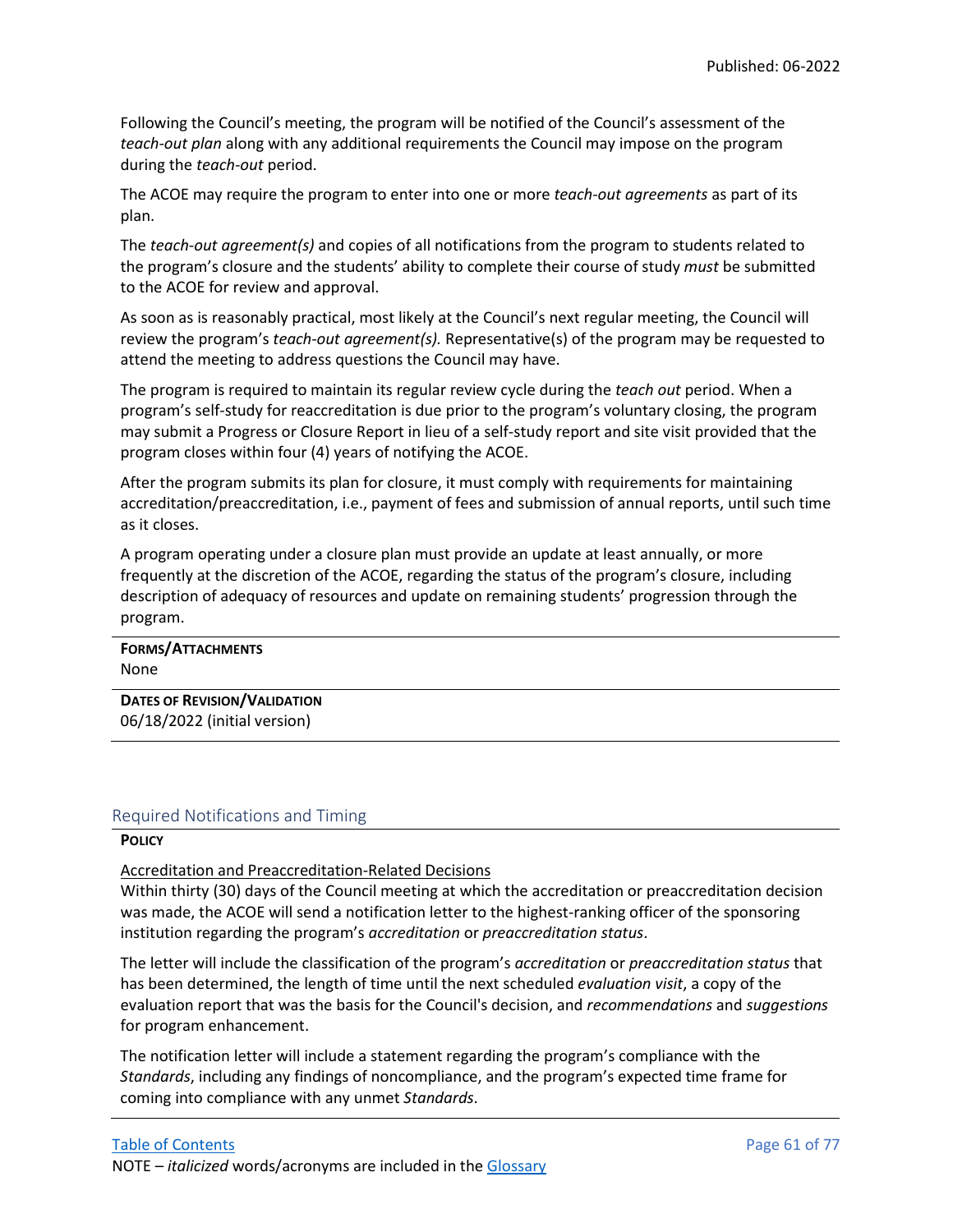If applicable, the letter will also contain a statement regarding procedures for requesting reconsideration and/or appeal of the Council's accreditation decision (Refer to the ACOE's Policies and Procedures "Reconsiderations" and "Appeals of Accreditation Decisions"). The letter specifies that any action subject to reconsideration and/or appeal rights will become final upon exhaustion or expiration of reconsideration and/or appeal rights. All *final adverse actions* taken are subject to the arbitration requirements in 20 U.S.C. 1099b(e).

The notification letter will delineate any change in and the reasons for the change in *accreditation* or *preaccreditation status* and, as applicable, the letter will specify the timelines for interim *evaluation visits* and/or progress reports (refer to ACOE Policies and Procedures "Interim Evaluation Visits" and "Progress Reports").

- (1) In the case the program is notified of the ACOE's decision to grant or continue the *accreditation* or *preaccreditation status* of a program, no later than thirty (30) days after it makes the decision, the ACOE notifies:
	- the Secretary of the *USDE*;
	- the appropriate State optometry licensing agency(ies), as applicable;
	- the appropriate accrediting agency(ies); and
	- the public.
- (2) In the case the program is notified of the ACOE's final decision of a probation or equivalent status or of an initiated *adverse action*, the program is required to disclose such an action within seven (7) business days of receipt to all current and prospective students and/or residents.

At the same time the program is notified of the ACOE's final decision of a probation or equivalent status or of an initiated *adverse action*, the ACOE provides notification of its decision to:

- the Secretary of the *USDE*;
- the appropriate State optometry licensing agency(ies), as applicable; and
- the appropriate accrediting agency(ies).

The *ACOE* provides written notice to the public of such decisions within one (1) business day of its notice to the program.

(3) In the case the program is notified of the ACOE's final decision to deny, withdraw, suspend, revoke, or terminate the *accreditation* or *preaccreditation status* of a program, the program is required to disclose such an action within seven (7) business days of receipt to all current and prospective students and/or residents. The notice shall provide the program the option to submit any brief comments that would be made available to the public not later than a specified date that is within fifty (50) days after such final decision is made. The Council reserves the right to ensure that such comments are accurate and not defamatory.

At the same time the program is notified, but not later than thirty (30) days after the Council decision to deny, withdraw, suspend, revoke, or terminate the *accreditation* or *preaccreditation status* of a program becomes final, the ACOE provides notification of its decision to:

- the Secretary of the *USDE*;
- the appropriate State optometry licensing agency(ies); and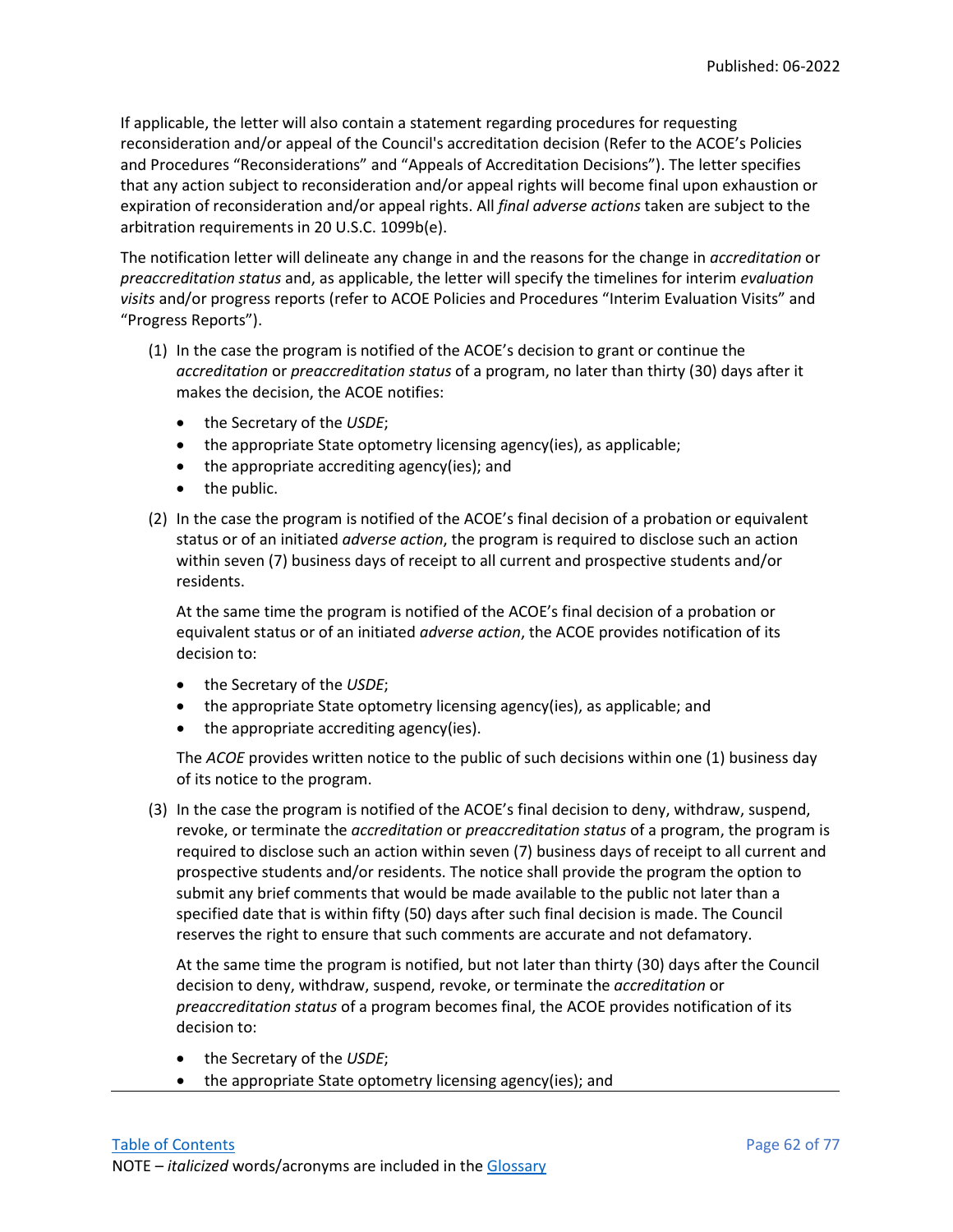• the appropriate accrediting agency(ies).

The ACOE provides written notice to the public of such decisions within one (1) business day of its notice to the program.

No later than sixty (60) days after the date the decision to deny, withdraw, suspend, revoke, or terminate the *accreditation* or *preaccreditation status* of a program becomes final, a brief statement summarizing the reasons for the ACOE's decision and the official comments that the affected program may wish to make with regard to that decision, or evidence that the affected program has been offered the opportunity to provide official comment is made available to:

- the Secretary of the *USDE*;
- the appropriate State optometry licensing agency(ies), as applicable; and
- the public.

The ACOE, upon request, shares with other appropriate recognized accrediting agencies and recognized State approval agencies information about the *accreditation* or *preaccreditation status* of a program and any *adverse actions* it has taken against the program.

Accreditation and Preaccreditation-Related Actions Associated with Withdrawals and Expirations In the case a program decides to withdraw voluntarily from *accreditation* or *preaccreditation status*, or lets its *accreditation* or *preaccreditation status* lapse, with no program-requested extension submitted and granted by the ACOE, within ten (10) business days of receipt of notification or the date *accreditation* or *preaccreditation status* lapses, the ACOE notifies:

- the Secretary of the *USDE*,
- the appropriate State optometry licensing agency(ies), as applicable,
- the appropriate accrediting agencies, and,
- the public (upon request).

## Other Required Notifications to the *USDE*

The ACOE will submit the following information to the Secretary of the U.S. Department of Education, either as a matter of course or upon request:

- 1. A copy of the ACOE annual report;
- 2. A copy, updated at least annually, of each *directory of accredited programs*;
- 3. A summary of the ACOE's major accrediting activities during the previous year (an annual data summary), if requested by the Secretary to carry out the Secretary's responsibilities in specific federal legislation and regulation;
- 4. Any proposed change in the ACOE's policies, procedures, or accreditation or preaccreditation *Standards* that might alter the ACOE's scope of recognition by the Secretary of Education or compliance with the criteria for recognition;
- 5. Any change to the ACOE's geographic area of accrediting activities, along with public notification on the ACOE's website; and
- 6. While the ACOE is not responsible for enforcing *USDE* regulations relating to federal student financial aid programs, it will notify the Department if it identifies any instances of noncompliance with relevant requirements.

## **SCOPE**

- $\boxtimes$  Professional Optometric Degree Programs
- ☒ Optometric Residency Programs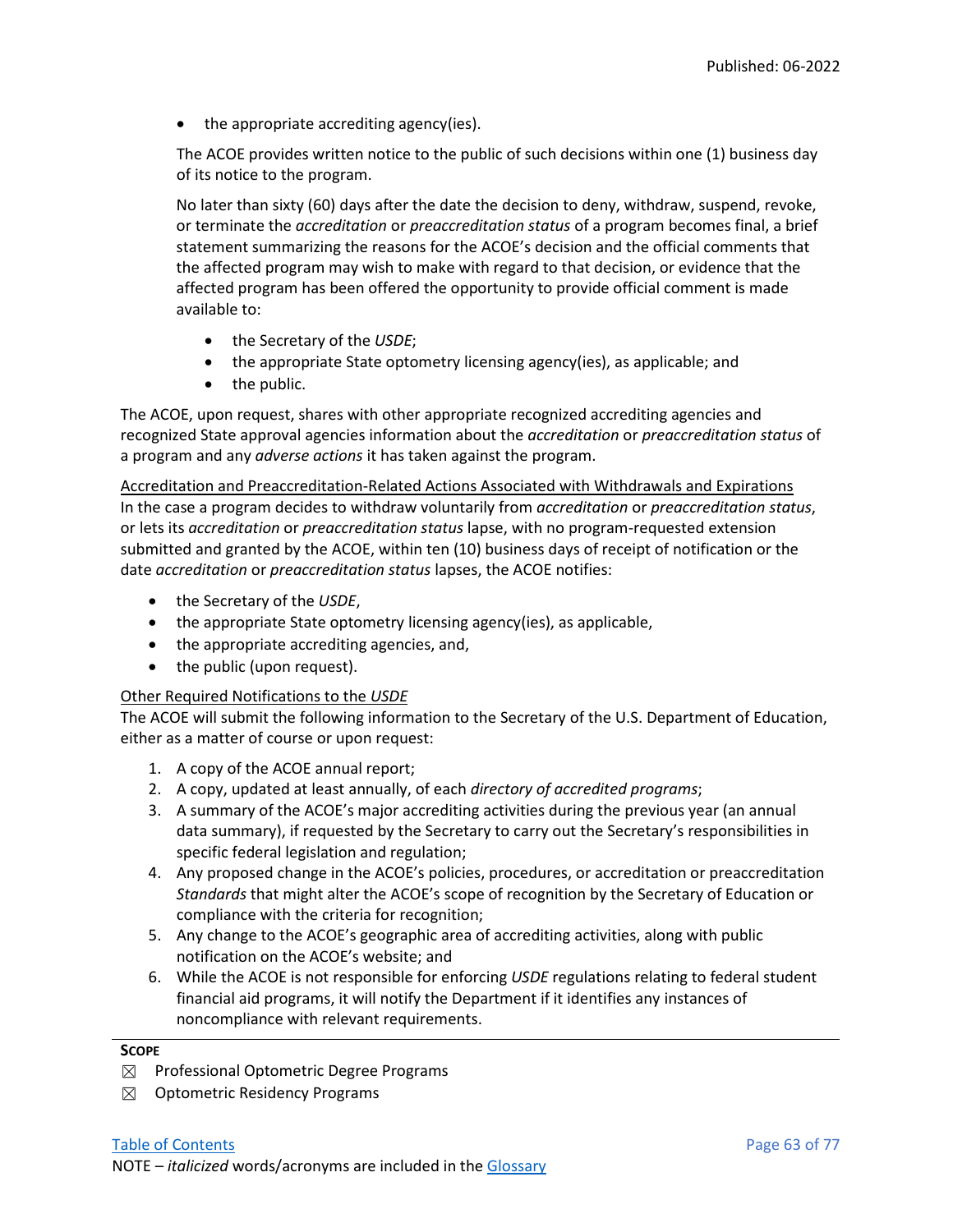## $\boxtimes$  Optometric Technician Programs

### **GUIDELINES**

When a professional optometric degree program is part of a university system, the notification letter and accompanying documents will be addressed to the chancellor, provost, or the local campus president as appropriate. Concurrently, a copy of the notification letter and accompanying documents will be sent to the school's or college's dean or president.

For optometric residency programs, a copy of the notification letter and accompanying documents will be sent to the program *supervisor* and *director of residencies* at the *affiliated school or college*.

When an optometric technician program is part of a university or community college, the notification letter and accompanying documents will be addressed to the chancellor, provost, or the local campus president as appropriate. Concurrently, a copy of the notification letter and accompanying documents will be sent to the program director and the dean of the school or college where the program resides.

### **PROCEDURE**

Notifications and accompanying documents are sent to associated programs via email and/or U.S. Postal Service.

Notifications to the *USDE*, the appropriate State licensing or authorizing agency, and the appropriate accrediting agencies are sent via email.

Notifications to the public are made via the ACOE's public website ( [www.theACOE.org](http://www.theacoe.org/) ). The website posting includes the date the notification is posted.

# **FORMS/ATTACHMENTS**

None

## **DATES OF REVISION/VALIDATION**

See Historical Revision History; 06/26/2021; 02/27/2022 (no/non-substantive changes)

## Program Interruption

### **POLICY**

The ACOE acknowledges that interruption of an educational program with an *accreditation* or *preaccreditation status* due to unforeseen circumstances is a potentially serious problem. An interruption could be any natural or manmade incident beyond the program's control that impacts the program's ability to operate as planned or remain in compliance with the ACOE *Standards* and may compromise the quality and effectiveness of education. The Council *must* be notified in writing of any such disruption.

The ACOE may permit the program to be out of compliance for a period of time to be determined by the Council, not to exceed three (3) years, unless the Council determines there is good cause to extend the period of time.

The written notification of the disruption must demonstrate that the period of noncompliance will not:

- Contribute to the cost of the program to the student without the students' consent;
- Create any unreasonable hardships on, or harm to, students/residents; or
- Compromise the program's academic quality.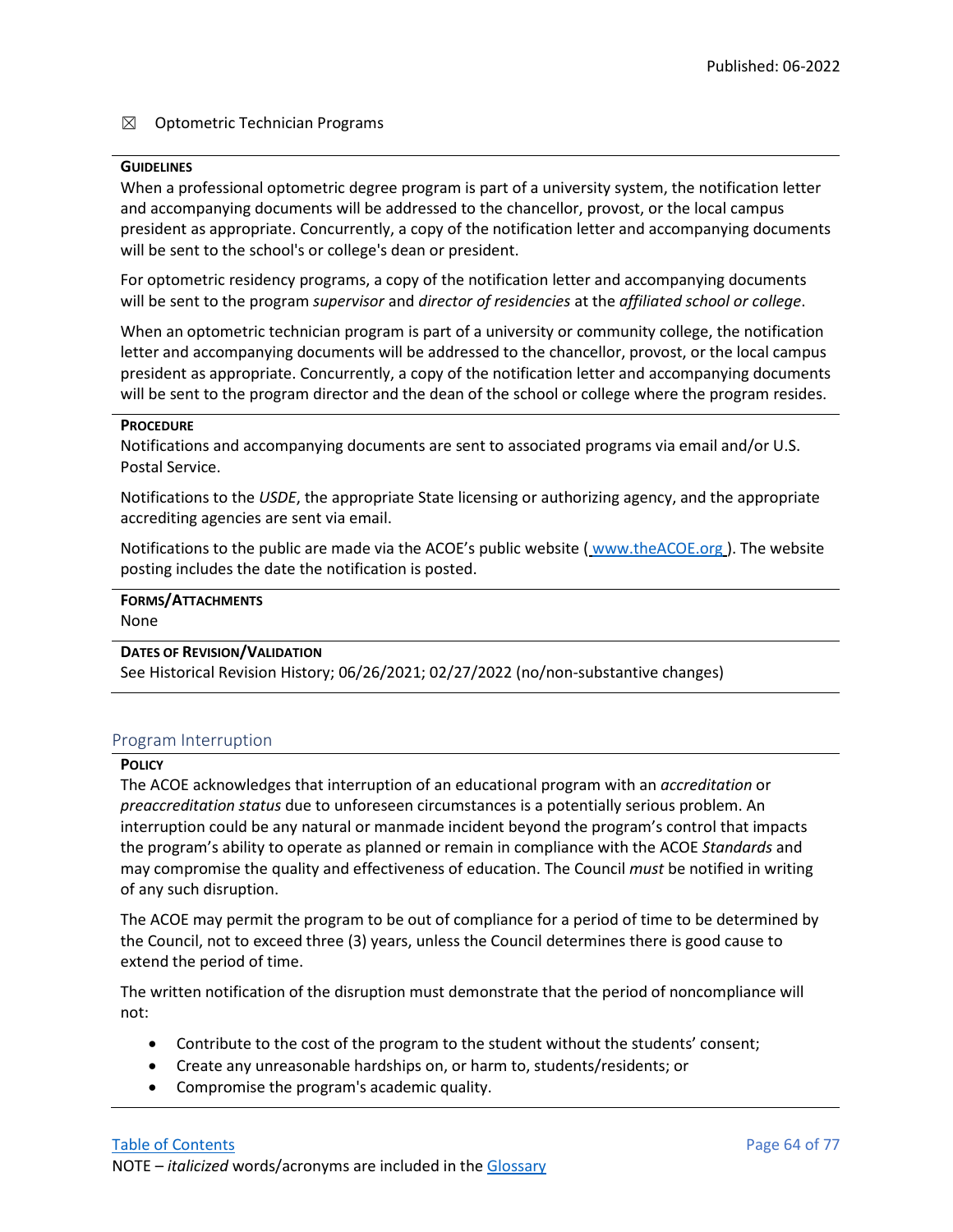## **SCOPE**

- ☒ Professional Optometric Degree Programs
- ☒ Optometric Residency Programs
- ☒ Optometric Technician Programs

## **GUIDELINES**

None

## **PROCEDURE**

The program identifies an interruption that may compromise the quality and effectiveness of education.

The program submits, in writing, a description of the nature of the disruption and anticipated duration. The notification *must* also include the program's comprehensive plan for how the loss of its clinical and *didactic* components will be addressed along with its affirmation the disruption meets the requirements specified in this Policy.

Programs accepting educational responsibility for displaced students and/or residents *must* submit their plans to deal with any *substantive change*.

The Council will evaluate the program's interruption notification and assess whether the plan put forth will reasonably enable the program to achieve compliance with the *Standard(s)*, policy(ies), and/or procedure(s) within the time allotted. Based on this assessment, the Council may grant a period of noncompliance.

The program will be notified within thirty (30) days of the Council's decision whether and for how long a period of noncompliance has been granted. The program will also be notified of the Council's requirements related to ongoing monitoring of the disruption and actions needed to demonstrate that the disruption has not:

- Contributed to the cost of the program to the student without the students' consent;
- Created any unreasonable hardships on, or harm to, students/residents; or
- Compromised the program's academic quality.

## **FORMS/ATTACHMENTS**

None

## **DATES OF REVISION/VALIDATION**

See Historical Revision History; 06/26/2021; 02/27/2022 (no/non-substantive changes)

## Residency Program Inactivity or Deficiency

## **POLICY**

In the course of reviewing an optometric residency program, the ACOE may withdraw its accreditation, regardless of its current *accreditation status*, under the following circumstances:

- 1) The program has been without at least one resident for two or more consecutive years.
- 2) The program has incurred a major loss of resources, e.g., faculty, facilities or funding, without reasonable expectation of rapid replacement.

**SCOPE**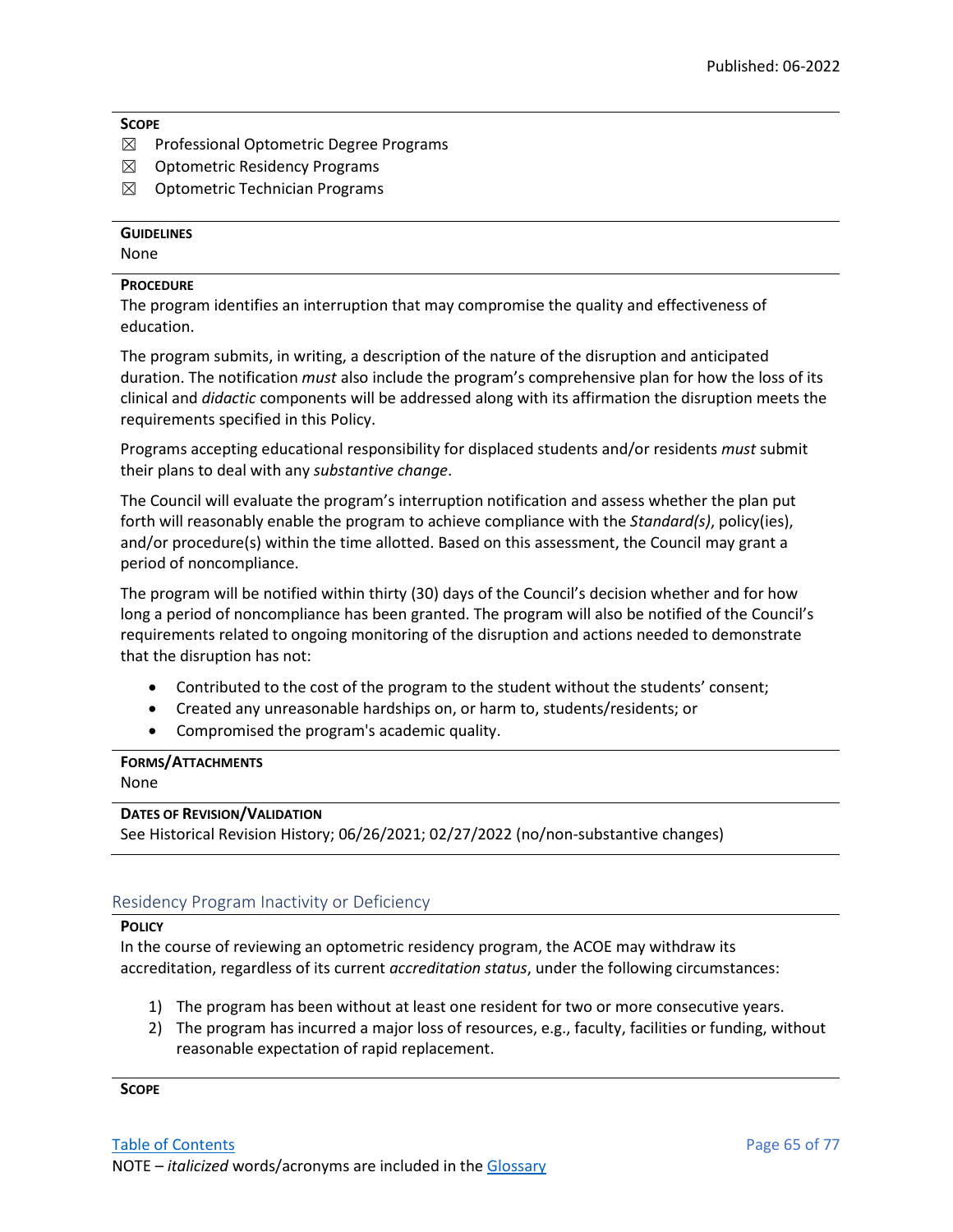- ☐ Professional Optometric Degree Programs
- ☒ Optometric Residency Programs
- ☐ Optometric Technician Programs

## **GUIDELINES**

None

## **PROCEDURE**

Typically initiated *adverse actions* associated with the policy are the result of recommendations of the Optometric Residency Committee.

In the Council's next regular meeting, the Council makes its determination as to whether to formally approve an initiated *adverse action*.

The ACOE will provide notice to the program and other applicable constituencies in alignment with ACOE Policy and Procedure "Required Notifications and Timing."

Upon an initiated *adverse action* becoming a *final adverse action*, the ACOE will provide notice to the program and other applicable constituencies in alignment with ACOE Policy and Procedure "Required Notifications and Timing."

The program that no longer holds an *accreditation* or *preaccreditation status* will be removed from the listing upon the Council's next update to its *directory of accredited programs*.

# **FORMS/ATTACHMENTS**

None

## **DATES OF REVISION/VALIDATION**

See Historical Revision History; 06/26/2021; 06/18/2022

## Evaluation of "On the Campus" Residencies

## **POLICY**

When more than one residency is on-site at a school or college of optometry, the school or college can structure the residencies as individual programs, or where appropriate, under an "umbrella" arrangement.

An "umbrella" residency is an entity which the school or college identifies as a single residency program, with more than one area of emphasis. Each of these emphasis areas must provide for at least one residency position. An umbrella residency program must meet all of the following conditions:

- a) education and training for all residents must occur on the school's or college's campus a majority of the time;
- b) the program will include a core didactic and clinical curriculum common to all emphasis areas;
- c) an identifiable portion of the didactic and clinical curriculum will be tailored to each area of emphasis;
- d) a resident's curriculum will have no more than two emphasis areas; and
- e) the self-study will have individualized sections as appropriate for each emphasis area.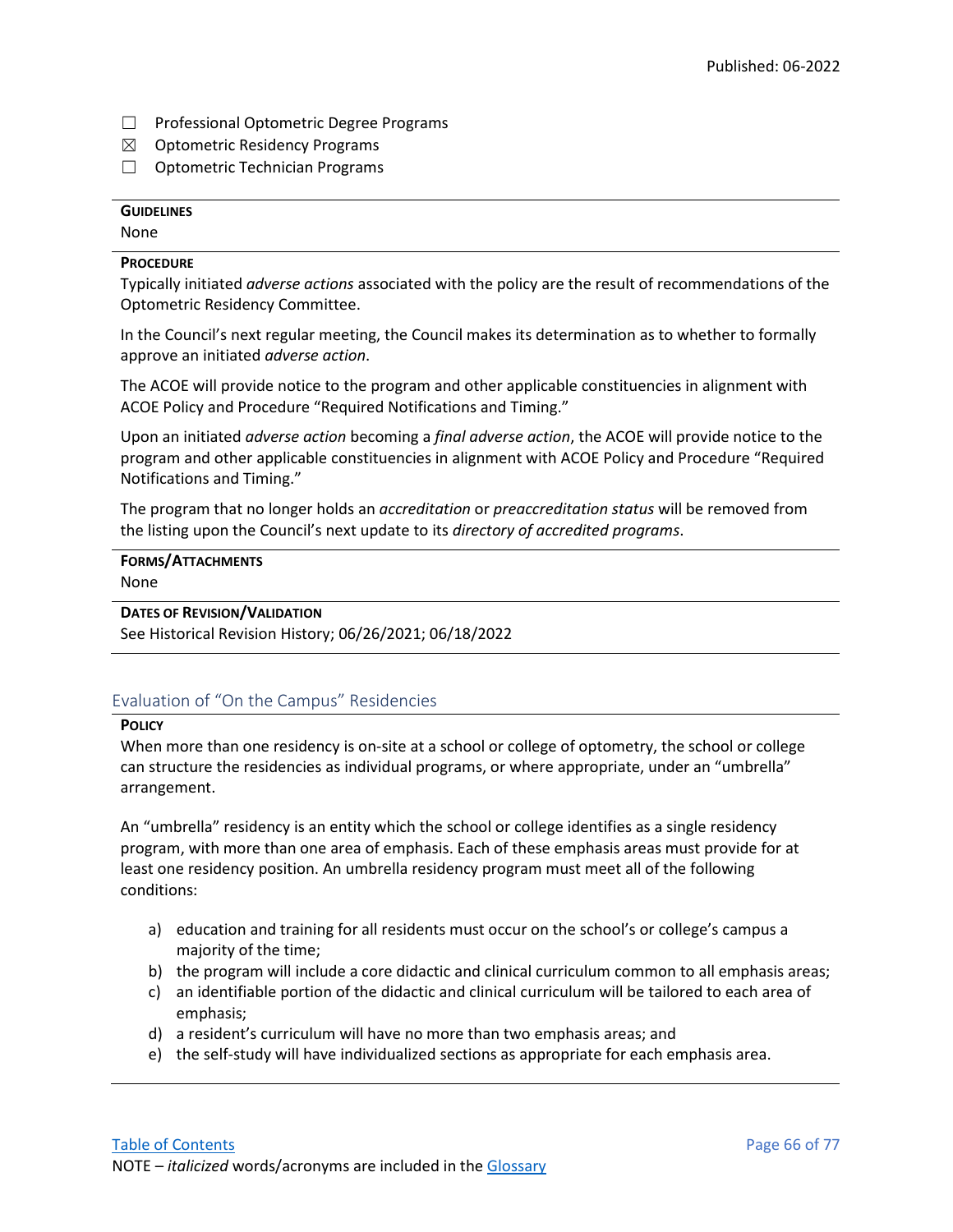The terms of accreditation of an umbrella residency will be determined by the least favorable status of any of its areas of emphasis/components, as determined by the ACOE. All the ACOE's policies and procedures relating to non-umbrella programs will apply to umbrella programs.

## **SCOPE**

- ☐ Professional Optometric Degree Programs
- $\boxtimes$  Optometric Residency Programs
- □ Optometric Technician Programs

## **GUIDELINES**

In the umbrella program's annual report, the program should provide information on which of the emphasis areas are filled and which are unfilled.

### **PROCEDURE**

If a school or college desires to alter the composition of existing areas of emphasis or plans to add one or more areas of emphasis, a letter addressing the proposed change or addition must be submitted to the ACOE for its consideration.

The dean or president may request that the individual programs be visited as a group, with some economy of effort resulting from providing one set of materials that applies to all programs.

### **FORMS/ATTACHMENTS** None

**DATES OF REVISION/VALIDATION**

See Historical Revision History; 06/18/2022

## Financing the Accreditation Process

## **POLICY**

The ACOE maintains adequate administrative staff and financial resources to carry out its accrediting responsibilities.

Sources of funds are as follows:

- The ACOE is predominantly funded through application fees, annual accreditation fees, and annual administrative fees.
	- $\circ$  Application fees are charged to programs initiating the pathway to accreditation.
	- o Accreditation fees are charged annually to programs in an *accreditation status*.
	- $\circ$  Administrative fees are charged annually to professional optometric degree programs in Stage One designation, Stage Two designation, or a *preaccreditation status*.
- Costs associated with *evaluation visits* are the responsibility of the program. Following the *evaluation visit*, programs are billed for the expenses of evaluators, *consultants*, and Council staff.
- The *AOA* provides access to financial support to the ACOE up to a pre-defined threshold in reserve funding.
- The ACOE may also receive financial support from the *ARBO*, if available.

Current fees are posted on the ACOE website.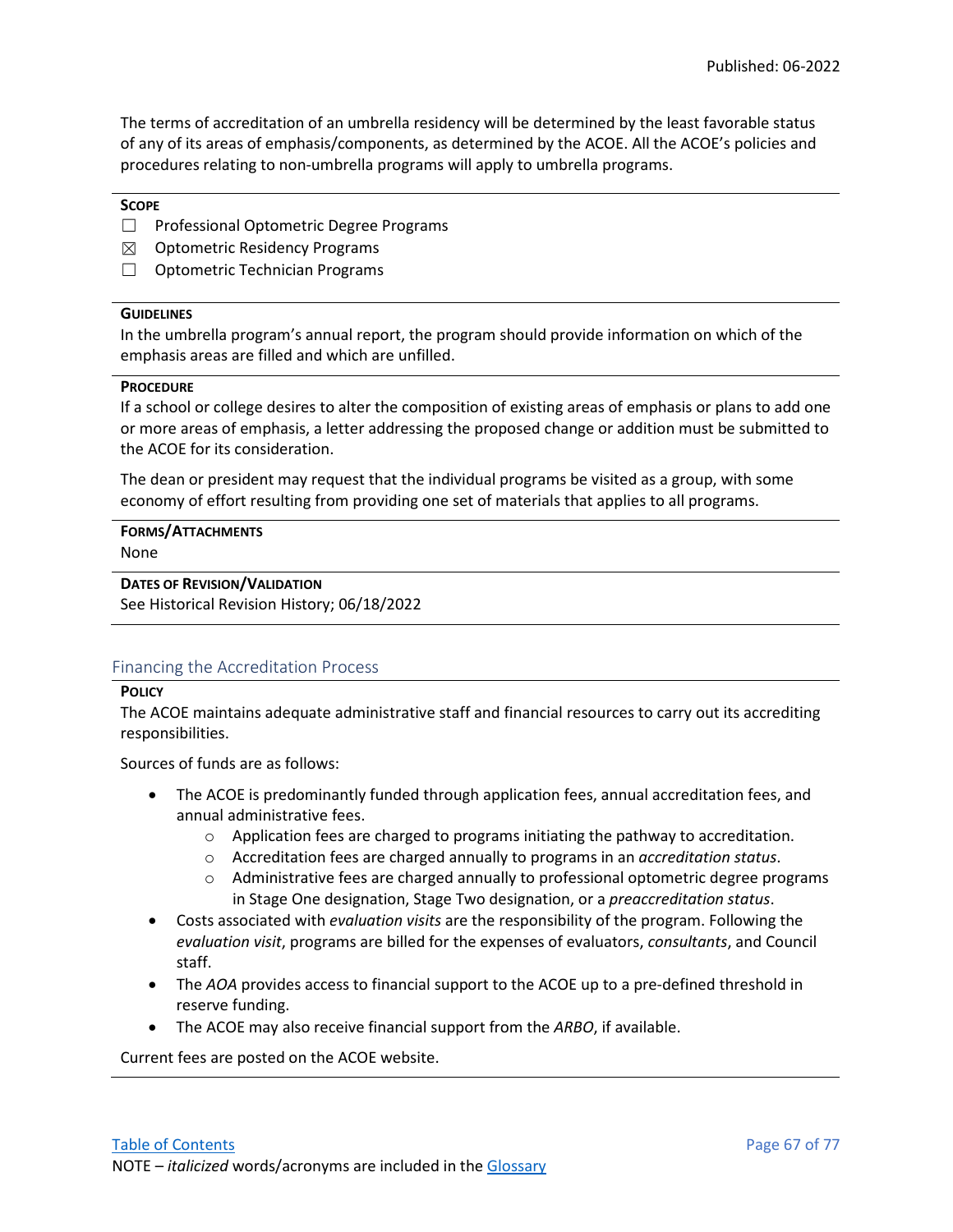Periodically the Planning Committee assesses funding to assure the ongoing viability and effectiveness of the Council.

## **SCOPE**

- ☒ Professional Optometric Degree Programs
- $\boxtimes$  Optometric Residency Programs
- $\boxtimes$  Optometric Technician Programs

## **GUIDELINES**

None

## **PROCEDURE**

Invoices are sent in October, and payment is due to the ACOE by January 1 of each year associated with annual fees.

Programs will be invoiced following *evaluation visits*; programs are expected to pay *evaluation visit* fees for which they are billed within ninety (90) days of receiving an invoice.

Programs which do not pay their annual fees by February 15 or *evaluation visit* fees within ninety (90) days of receiving the invoice will be placed on *Administrative Probation* by the ACOE Director, in consultation with the ACOE Chair. The chief executive officer of the institution sponsoring the program and the program director will be notified of this status and informed that the ACOE intends to withdraw the Stage One or Stage Two designation or the *accreditation* or *preaccreditation status* of the program(s) at its next scheduled meeting if payment is not received.

## **FORMS/ATTACHMENTS**

None

## **DATES OF REVISION/VALIDATION**

See Historical Revision History; 06/26/2021; 06/18/2022

## Reconsiderations

## **POLICY**

A program desiring the Council to reconsider an *adverse action* or determination of the status of *Accredited with Conditions must* submit to the Council, in writing, a petition for reconsideration in compliance with this Policy within thirty (30) days following the program's receipt of notification of the *adverse action* or determination of *Accredited with Conditions*. If the written petition is not received within thirty (30) days, the *adverse action* or determination of *Accredited with Conditions* becomes final.

A petition for reconsideration *must* allege one or more of the following and be accompanied by documentation providing evidence in support of the program's allegation(s):

- the facts upon which the Council decision was based no longer exist or have changed significantly;
- the Council's ruling is clearly erroneous based on its construction of the facts;
- the Council's ruling is clearly erroneous based on its interpretation or application of the ACOE's "Policy and Procedure Manual" and/or accreditation *Standards*;
- any combination of the above.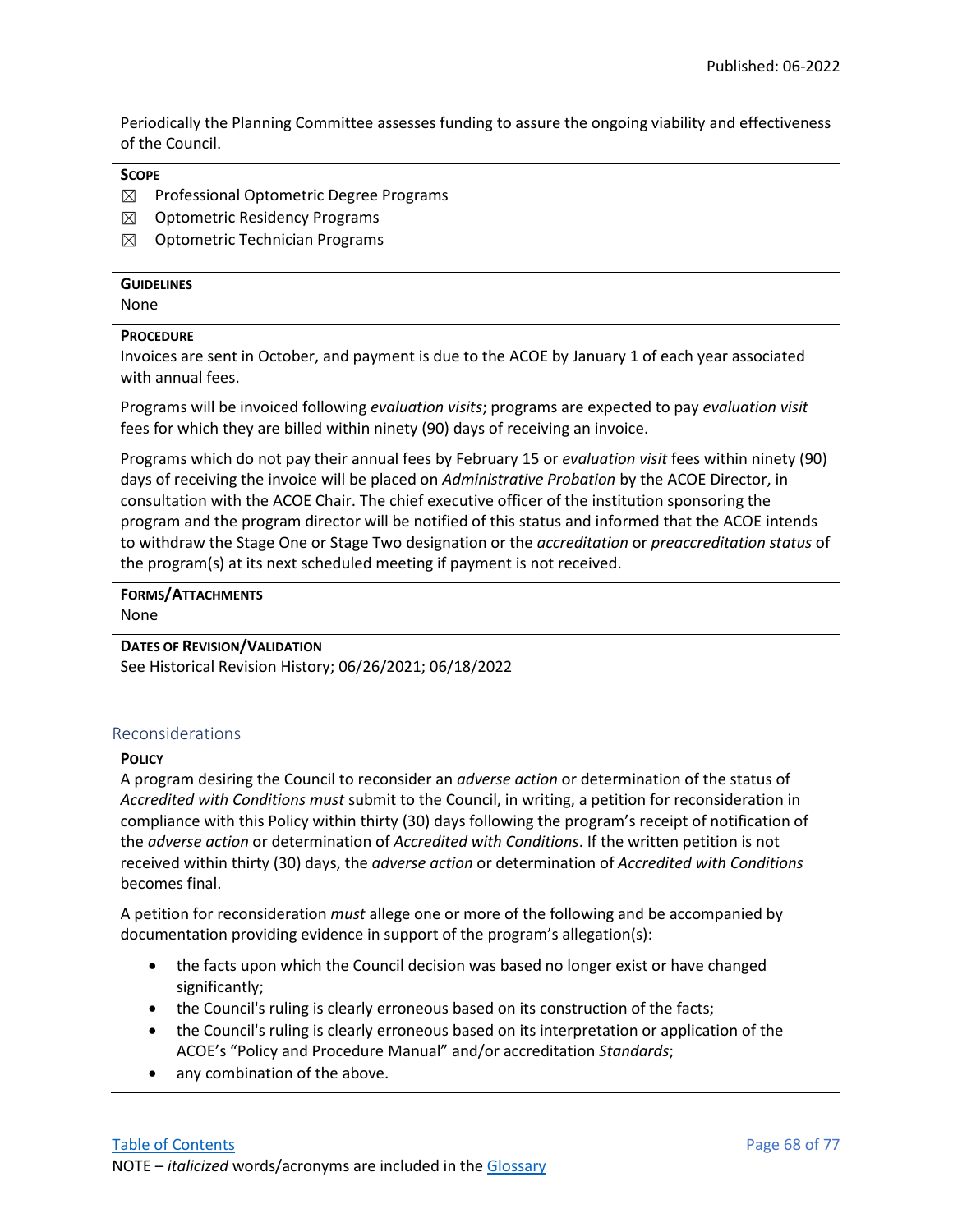A program may seek in a petition for reconsideration a review of new financial information provided that:

- the financial information was unavailable to the sponsoring institution or program until after the adverse accreditation decision was made;
- the financial information is significant and bears materially on any financial deficiencies identified by the Council; and
- the only remaining deficiency cited by the Council in support of a final adverse accreditation decision is the sponsoring institution's or program's failure to meet Council *Standard(s)* pertaining to finances.

A program may seek the review of new financial information described above only once and any determination by the ACOE made with respect to that review does not provide a basis for an appeal.

The ACOE will not change the program's *accreditation* or *preaccreditation status* pending disposition of a petition for reconsideration.

## **SCOPE**

- ☒ Professional Optometric Degree Programs
- ☒ Optometric Residency Programs
- $\boxtimes$  Optometric Technician Programs

## **GUIDELINES**

None

### **PROCEDURE**

The petition for reconsideration along with all supporting documentation is made available to Council members for review. The Council may request the program provide an oral presentation in support of its petition. If the program wishes to provide an oral presentation in support of its petition for reconsideration, it *must* request to do so prior to Council consideration of its petition.

At its next regularly scheduled meeting, generally not less sixty (60) days from receipt of the petition, the Council considers the program's petition and any oral presentation which the program may make.

If the problems or deficiencies that precipitated the *adverse action* or determination of *Accredited with Conditions* have been corrected, or if upon further consideration and evaluation the Council agrees that some error of construction, interpretation, or application has occurred, the Council will take appropriate action.

The ACOE notifies the program in writing the result of its consideration of the program's petition for reconsideration. The notification includes the program's right of appeal along with the procedures associated with requesting an appeal.

# **FORMS/ATTACHMENTS**

None

## **DATES OF REVISION/VALIDATION**

See Historical Revision History; 06/26/2021; 02/27/2022 (no/non-substantive changes)

## Appeals of Accreditation Decisions

**POLICY**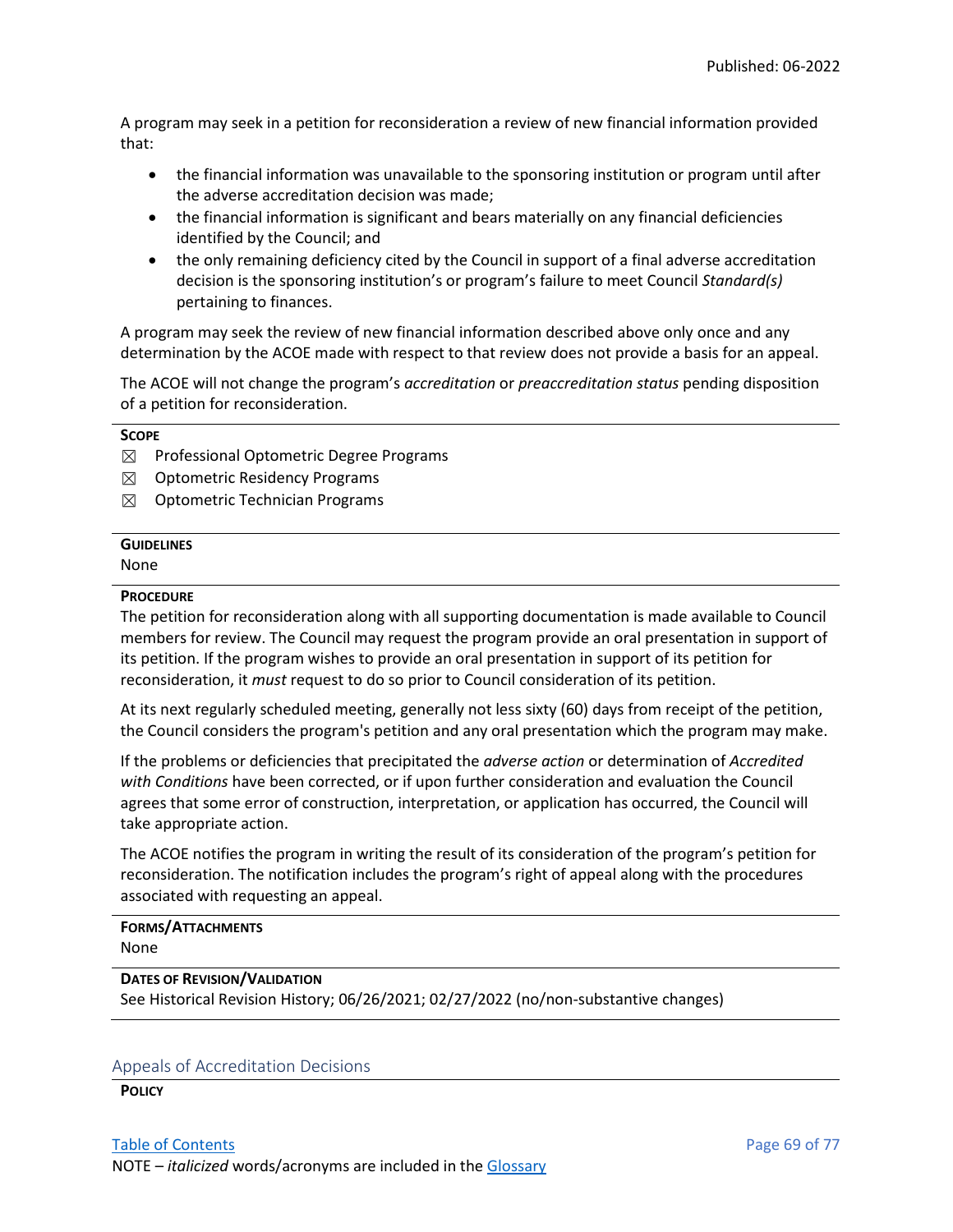The program may elect to appeal an accreditation decision made by the Council to an ad hoc Appeals Panel in either of the two scenarios:

- if, following reconsideration, the Council affirms its prior *adverse action* or determination of *Accredited with Conditions*; or
- if, following an initiated *adverse action* or determination of *Accredited with Conditions*, the program may bypass submission of a petition for reconsideration and directly file an appeal if the program has evidence to assert one or more of the following:
	- $\circ$  the Council's decision-making was arbitrary, capricious, or not supported by evidence provided in the record, and/or
	- o the procedures used by the ACOE were contrary to the ACOE's *Standards*, policies, and/or procedures, and that procedural error prejudiced ACOE's consideration.

The appeal *must* be in writing and filed with the Secretary-Treasurer of the *AOA* within thirty (30) days of receipt of notice of the Council's action upon reconsideration or the program's receipt of notification of the *adverse action* or determination of *Accredited with Conditions*. If the written appeal is not received within thirty (30) days, the initiated *adverse action* or determination of *Accredited with Conditions* becomes final.

A request for appeal alleges one or more of the following and is accompanied by documentation providing evidence in support of the program's allegation(s):

- the Council's ruling is clearly erroneous based on its construction of the facts;
- the Council's ruling is clearly erroneous based on its interpretation or application of the ACOE's "Policy and Procedure Manual" and/or accreditation *Standards*;
- the Council's decision was arbitrary, capricious, or not supported by substantial evidence in the record on which it took action;
- the procedures used by ACOE to reach its decision were contrary to ACOE's *Standards* or other established policies and practices, and that procedural error prejudiced ACOE's consideration; and/or
- More than one of the above occurred.

The Appeals Panel

- Does not include current members of the ACOE;
- Is subject to ACOE's Policy and Procedure "Conflicts of Interest;" and
- Does not serve solely in an advisory or procedural role but has and uses its authority to sustain, modify, or reverse the decision of the Council or to remand the matter to the Council for further consideration.

The ACOE will not change the program's *accreditation* or *preaccreditation status* pending disposition of an appeal.

The cost related to appeal procedures shall be underwritten by the program and the Council on a shared basis.

## **SCOPE**

- ☒ Professional Optometric Degree Programs
- $\boxtimes$  Optometric Residency Programs
- $\boxtimes$  Optometric Technician Programs

### **GUIDELINES**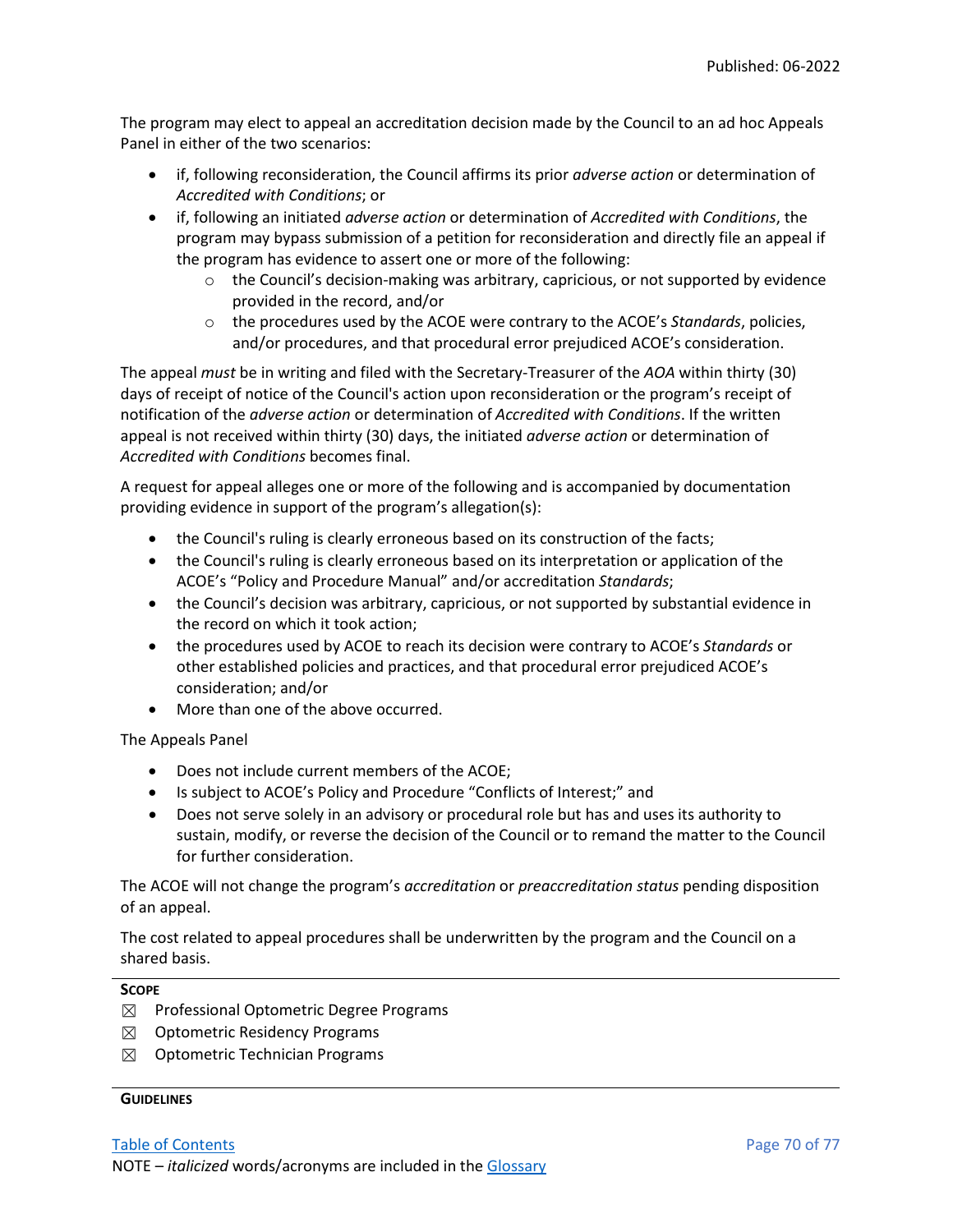## None

## **PROCEDURE**

Within thirty (30) days of receipt of the appeal, the president of the *AOA* shall name three (3) persons to an ad hoc Appeals Panel, and three (3) alternates, not one of whom shall be a member of the ACOE or a member of the Board of Trustees of the *AOA* or have an affiliation with the program filing the appeal or with the accreditation process relating to that program.

The Appeals Panel will be composed of an *educator*, *practitioner*, and a non-optometric *public membe*r. Each member of an Appeals Panel shall comply with the ACOE Policy on Conflicts of Interest and shall have appropriate training on the ACOE *Standards*, policies, and procedures.

The Director of the ACOE will determine the willingness to serve of the designated principals and alternates and notify the program of the names of the three principals. If the program shows good cause why a named principal is unacceptable, an alternate will be selected who is acceptable to both parties.

The Appeals Panel shall meet within ninety (90) days of the date on which the program received the notification leading to its request for appeal, or on a date which is mutually acceptable to the program, the Appeals Panel, and the Council.

The program may have one (1) representative appear before the Panel to make oral and/or written presentation(s) and to respond to questions from the Panel. The ACOE recognizes the right of the program to employ counsel to represent the program during its appeal, including to make any presentation that the ACOE permits the program to make on its own during the appeal.

The Chair of the ACOE shall designate a representative to appear before the Appeals Panel to support the decision of the Council and to respond to questions of the Panel. The ACOE may choose to be represented by counsel during the appeal proceedings.

The purpose of the Appeals Panel is not to evaluate again the educational program; but rather, to evaluate the merit of the appeal.

The Appeals Panel shall forward its findings and conclusions to the Council for action, including to affirm or amend the Panel's decision.

In the event of a decision by the Appeals Panel to remand the *adverse action* or determination of *Accredited with Conditions* to the Council for further consideration, the Appeals Panel provides an explanation of the basis for a decision that differs from the Council's original decision.

The Council *must* act in a manner consistent with the Appeals Panel's decisions and/or instructions.

The program will receive written notification of the result of its appeal and the basis for that result.

### **FORMS/ATTACHMENTS** None

## **DATES OF REVISION/VALIDATION**

See Historical Revision History; 06/26/2021; 02/27/2022 (no/non-substantive changes)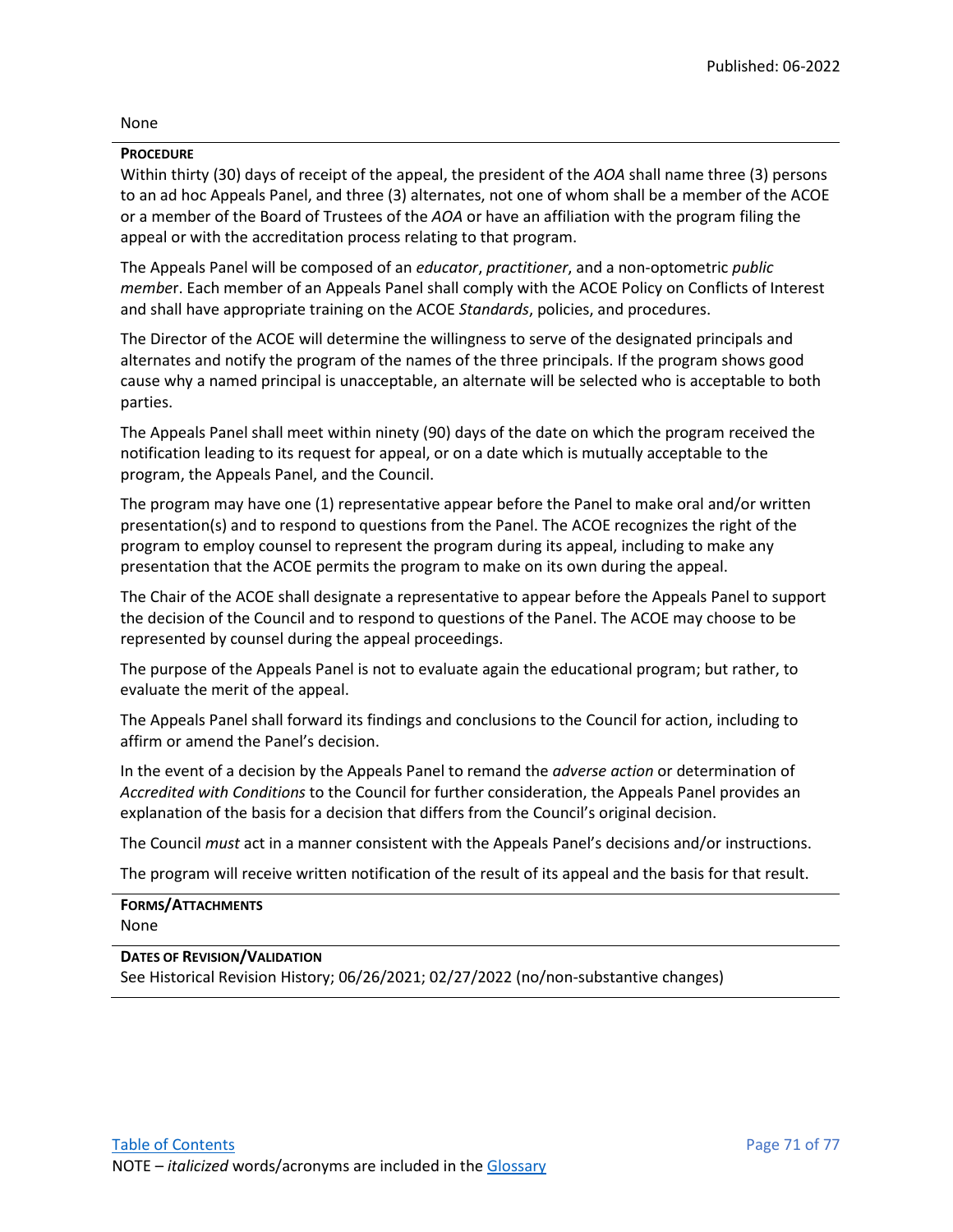## <span id="page-72-0"></span>Glossary

**accreditation status -** A program has been granted a status of either *Accredited* or *Accredited with Condition*s.

**Accredited** -- A classification granted to an educational program indicating that the program generally meets the *Standards* for accreditation. This classification indicates that the program has no deficiencies or weaknesses that compromise the educational effectiveness of the total program. However, *recommendations* relating to marginal compliance with certain *Standards*, and *suggestions* relating to program enhancement may be included in evaluation reports.

**Accredited with Conditions** -- A classification granted to an educational program with major deficiencies or weaknesses with reference to the *Standards* of accreditation that compromise the educational effectiveness of the program. This classification indicates that the accreditation of the program is in jeopardy. Programs with this classification will be required to submit progress reports and shall undergo a full evaluation visit within two (2) years for professional optometric degree programs, eighteen (18) months for optometric residencies, and one (1) year for optometric technician programs.

**ACOE** -- Accreditation Council on Optometric Education**.**

**Administrative Probation** – A status that may be placed on a program holding Stage One designation, Stage Two designation, *preaccreditation status*, or an *accreditation status* by the ACOE Director as a result of non-payment of fees which if unremedied may result in the program's application status being rescinded or its *accreditation* or *preaccreditation status* being withdrawn by Council.

**advanced competency** -- The ability to provide eye care at a level beyond that of the core competencies attained upon completion of a professional optometric degree program.

**adverse action** -- An official Council action resulting in the denial or withdrawal of initial *accreditation status*, continuing *accreditation status*, or *preaccreditation status*.

**affiliated school or college of optometry** -- A school or college of optometry holding an *accreditation status* from the ACOE that has educational responsibility for a residency that is *sponsored* by a non-ACOE accredited health care entity. Faculty appointment, curriculum development, and program assessment are examples of educational responsibilities of the affiliated school or college of optometry.

**AOA --** American Optometric Association**.**

**ARBO** -- Association of Regulatory Boards of Optometry.

**ASCO -**- The Association of Schools and Colleges of Optometry.

**ASPA** -- Association of Specialized and Professional Accreditors.

**BAA** -- Business Associate Agreement.

**CHEA** -- Council for Higher Education Accreditation**.**

**consultant** – A volunteer eligible to participate on an ACOE evaluation visit team.

**curriculum** -- A structured, integrated educational plan developed to meet the *mission*, *goals* and *objectives* through patient care, *didactic* and *scholarly activities*.

**didactic activity** -- The acquisition of advanced clinical knowledge, techniques or procedures via delivery methods such as lectures, journal clubs, courses or workshops.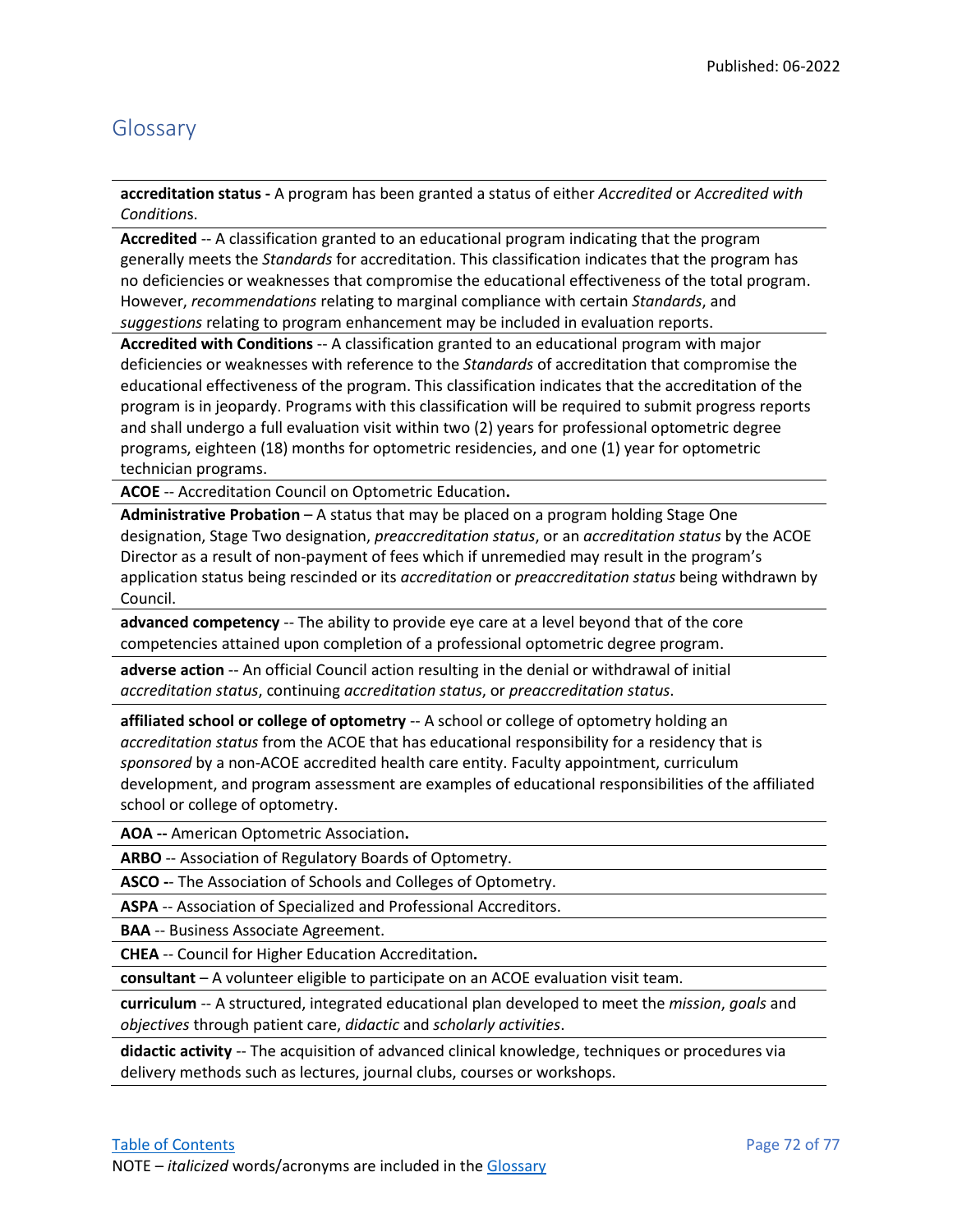**director of residencies (residency director)** -- That individual at the *affiliated school or college of optometry* who is administratively responsible (regardless of title) for the overall quality of the residency program(s) of that institution.

**directory of accredited programs** -- listing of programs that hold an *accreditation* or *preaccreditation status* from the ACOE**.**

**distance education -**- Education that uses one or more of the technologies listed in (1) through (4) of this definition to deliver instruction to students who are separated from the instructor and to support regular and substantive interaction between the students and the instructor, either synchronously or asynchronously. The technologies may include -

(1) The internet;

(2) One-way and two-way transmissions through open broadcast, closed circuit, cable, microwave, broadband lines, fiber optics, satellite, or wireless communications devices;

(3) Audio conferencing; or

(4) Video cassettes, DVDs, and CD-ROMs, if the cassettes, DVDs, or CD-ROMs are used in a course in conjunction with any of the technologies listed in paragraphs (1) through (3) of this definition.

**EC** -- Executive Committee**.**

**educator**—For professional optometric degree programs and residencies, someone directly engaged in education at a school or college of optometry (e.g., professor, instructor, academic dean) (or who has retired within the last two (2) years from optometric education); for optometric technician education programs, someone engaged in education at an optometric technician program, or who has retired within the past two (2) years from an optometric technician program.

**evaluation visit/visitors--** Visit/Visitors to a program with the intent of reviewing and assessing the program's compliance to applicable ACOE *Standards*. An evaluation visit may be in-person or virtual, in compliance with *USDE* Guidelines.

**evidence-based clinical decision making** -- The utilization of the best peer-reviewed current scientific information integrated with clinical expertise in making an individualized decision about the care of a patient.

**examples of evidence** -- Documentation the program provides to the Council as evidence the program meets the *Standard*. The examples listed are not all inclusive, and the program may choose to use all, some, or none of the examples in its documentation. However, the Council does require the program to submit appropriate documentation as evidence of meeting the *Standard*.

**final adverse action** -- An official Council action resulting in the denial or withdrawal of initial *accreditation status*, continuing *accreditation status*, or *preaccreditation status* after reconsideration and/or appeal rights have been exhausted or expired.

**goal** -- Goals specify the end results necessary to achieve the mission; they should elaborate each of the major components of the mission. They provide clarification and specificity for components of the mission statement.

**governance** – A method or system of government or management.

**Health Care Delivery Entity** -- Any health care delivery organization or facility which provides primary, secondary or tertiary health care by appropriately licensed providers.

**HIPAA** -- Acronym that stands for the Health Insurance Portability and Accountability Act, a US law designed to provide privacy standards to protect patients' medical records and other health information provided to health plans, doctors, hospitals and other health care providers.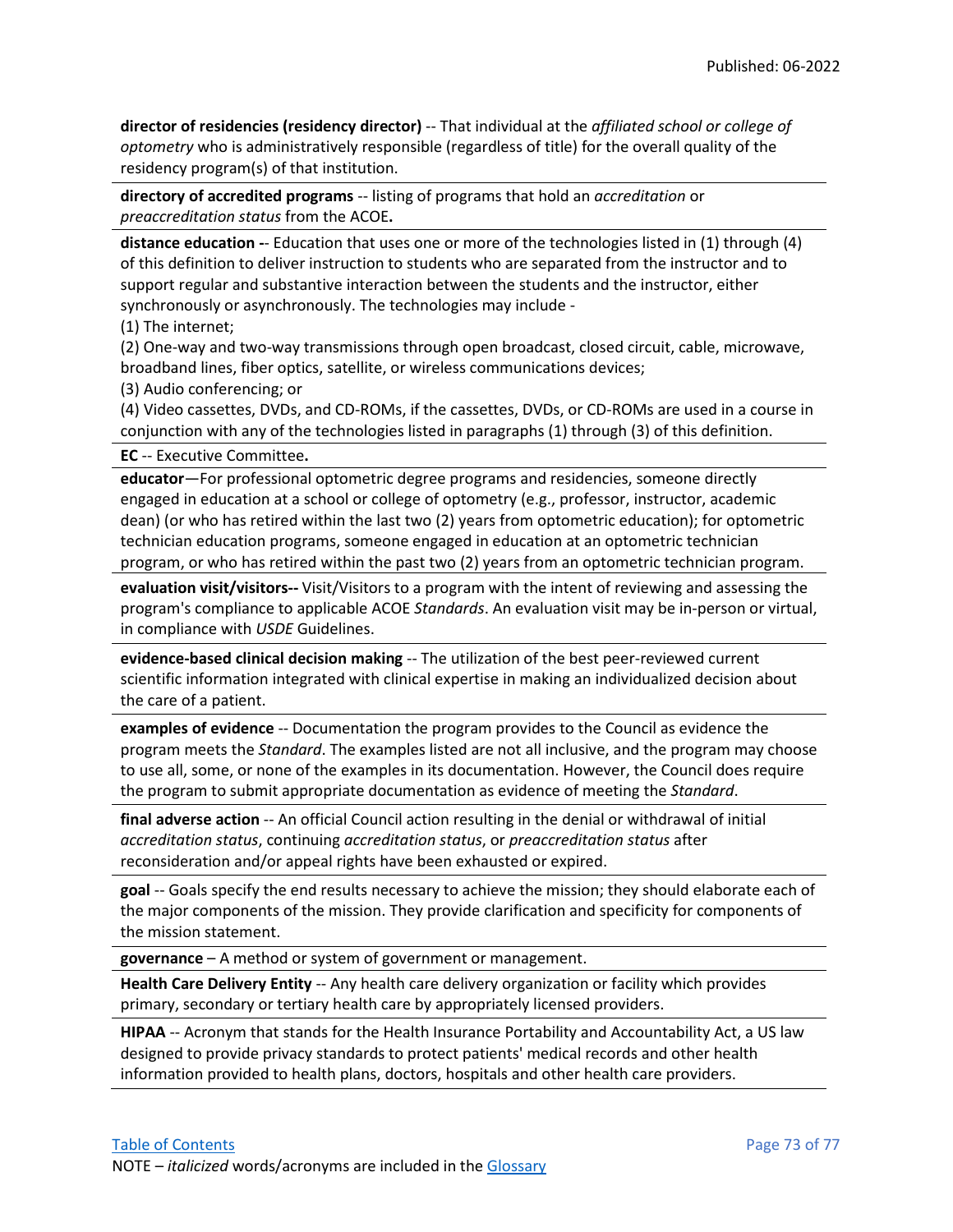**legally authorized** -- The legal status granted to an institution through a charter, license, or other written document issued by the appropriate agency or official of the State in which the institution is physically located.

**liaison** -- a member of the Council appointed by the Council Chair when neither the chair of the evaluation team nor *consultant* member(s) of the team are Council members. The liaison prepares as if he/she were a member of the team, serves as a resource to the team, approves reports of the team, and presents the team's findings for consideration to the Council**.**

**LPD Committee** -- Leadership and Professional Development Committee**.**

**mission** -- The mission statement should express the overall purposes, intent and uniqueness of the program or institution. It is a statement of the fundamental reasons for a program's existence.

**must –** Indicates an imperative need or a duty; an essential or indispensable item; denotes a mandatory requirement.

**NBEO** -- National Board of Examiners in Optometry

**objectives** -- As the goals were derived from components of the *mission*, specific objectives should flow from the *goals*. Objectives are the specifications as to how the particular goal is to be reached. They are statements which define *outcomes* attributable to the *mission* and *goals* of a program.

**outcome** -- An assessable quantity or quality relative to the overall success of a program in the achievement of its *mission*, *goals* and *objectives*.

**outcomes assessment --** The process of collecting information about the attainment of a stated desired objective of an academic endeavor; analyzing that information by comparing and contrasting it with previously established statements of *mission*, *goals* and *objectives*; and using that information to validate existing effort or to make recommendations to guide improvement. **P&P** -- Policy and Procedure**.**

**patient centered care** -- Health care that is characterized by a partnership between provider and patient (and appropriate patient's family or legally authorized caregiver), incorporating respect for patient's values and expressed needs; patient empowerment; health promotion; and coordination and integration of care.

**patient satisfaction --** The patient's summary of the overall satisfaction with his or her eye/vision care visit and the patient's perception of the quality of the care he or she received throughout the entire interaction with the doctor, the student clinician and the office staff.

**POD Committee** -- Professional Optometric Degree Program Committee**.**

**practitioner** -- Someone directly engaged in the practice of optometry in a setting that is primarily devoted to patient care (or who has retired within the last two (2) years from the practice of optometry)**.**

**preaccreditation status** -- A program has been granted a status of *Preliminary Approval*. Preaccreditation status is only granted to a professional optometric degree program.

**Preaccredited --** a status that a nationally recognized accrediting agency or association, recognized by the Secretary to grant that status, has accorded an unaccredited institution that is progressing toward accreditation within a reasonable period of time.

**Preliminary Approval** -- A preaccreditation classification granted to a professional optometric degree program that has clearly demonstrated it is developing in accordance with Council *Standards*. The program has approval to begin student recruitment, selection and admissions, and to begin offering the program.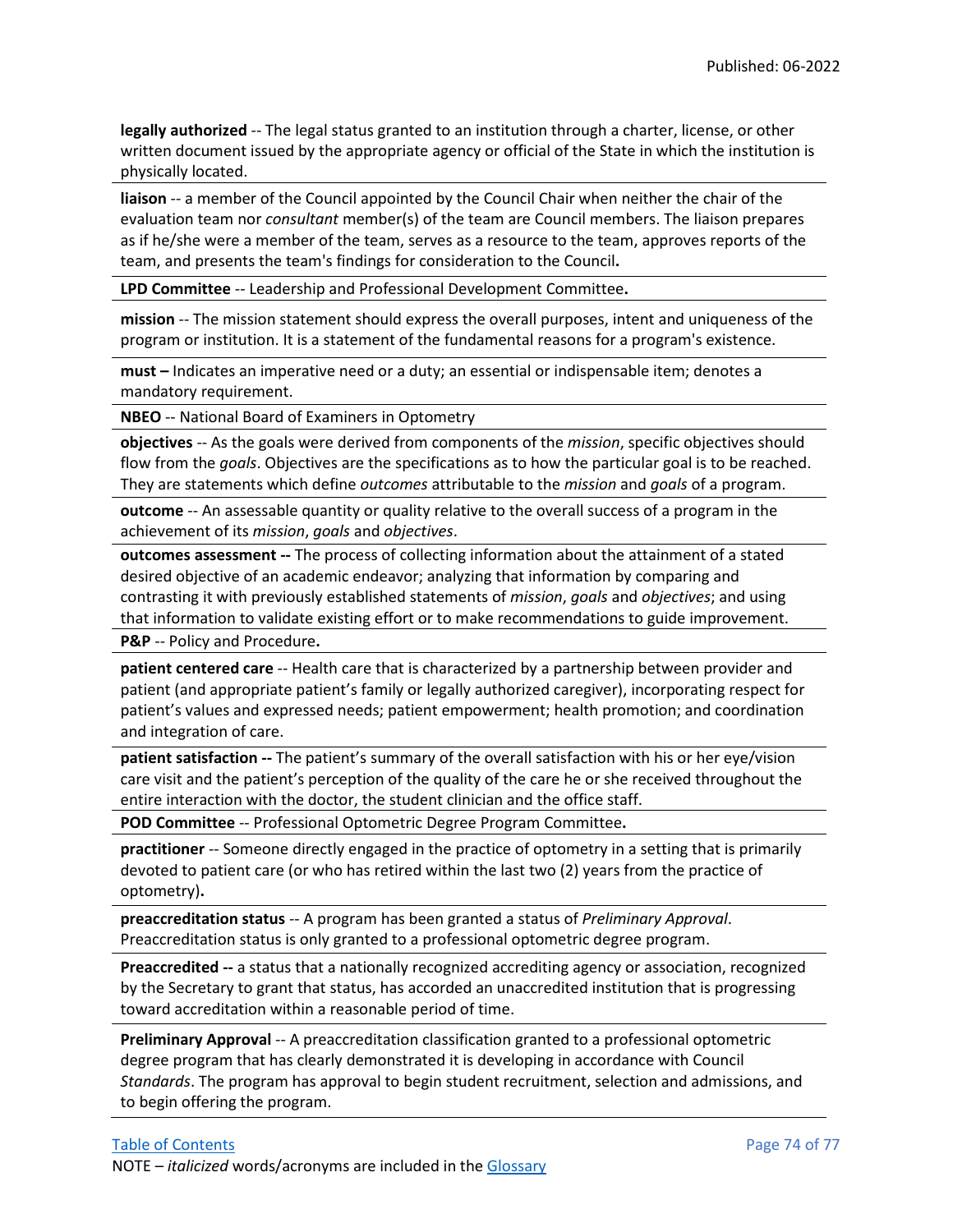**privileging** -- The process of granting the authority and responsibility to a practitioner based on review of credentials for making independent decisions to diagnose, initiate, alter or terminate a regimen of optometric, vision and health care.

**Protected Health Information/PHI** -- Protected Health Information (PHI) is defined in the Standards for Privacy of Individually Identifiable Health Information issued by the U.S. Department of Health and Human Services to implement the requirement of the Health Insurance Portability and Accountability Act of 1996 (HIPAA). PHI includes information that relates to all of the following: (1) An individual's past, present, or future physical or mental health or condition; (2) The provision of health care to an individual (3) The past, present, or future payment for the provision of health care to an individual.

**public member** -- Members who are not educators in or members of the profession of optometry. A public member is also not: (1) An employee, member of the governing board, owner, or shareholder of, or consultant to, a program that holds either *accreditation* or *preaccreditation status* from the Council or has applied for accreditation or preaccreditation; (2) A member of any trade association or membership organization related to, affiliated with, or associated with the Council; or (3) A spouse, parent, child, or sibling of an individual identified in the prior two parts of this definition.

**publish** -- To make available to the communities of interest (students and their families, counselors, education community, and the general public) by print or electronic means.

**QI Committee** -- Quality Improvement Committee**.**

**quality assurance** -- Planned process of evaluation and improvement of health care by a health care entity or practitioner to assure the quality of that care.

**recognized accrediting agency** -- an accrediting agency recognized by the *USDE*.

**recommendations** relate to areas where the program is not completely in compliance with Council accreditation *Standards*.

**regional accreditor** (Regional Institutional Accreditor, Regional Accrediting Agency, Regional Accrediting Body) -- Institutional accreditor that is a member of the Council of Regional Accrediting Commissions**.**

**religious mission** -- A published institutional mission that is approved by the governing body of an institution of postsecondary education and that includes, refers to, or is predicated upon religious tenets, beliefs, or teachings.

**residency core competencies** -- The fundamental components common to all residency programs and expected achievements for all residents. The components result in the attainment of advanced proficiency in areas of clinical knowledge and patient care specific to the *mission* of the residency.

**residency director (director of residencies) --** That individual at the *affiliated school or college of optometry* who is administratively responsible (regardless of title) for the overall quality of the residency program(s) of that institution.

**risk management --** Clinical and administrative activities performed to identify, evaluate and reduce the risk of injury and loss to patients, personnel, visitors and the institution.

**scholarly activity** -- The activities associated with the discovery, integration, application and teaching of advanced clinical knowledge as exemplified by conducting research, publishing, presenting posters or papers, and lecturing.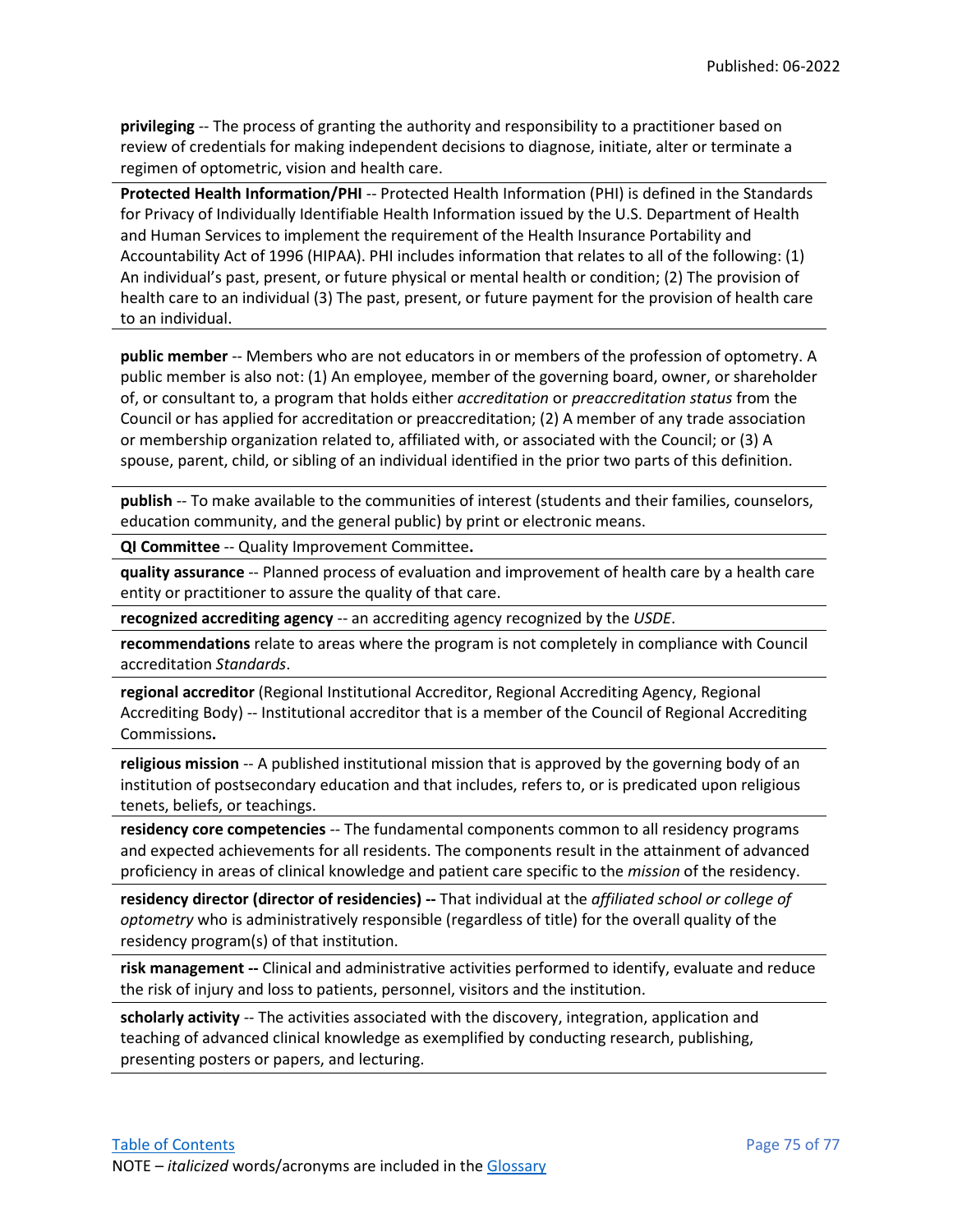**sponsor** -- That school or college of optometry, hospital, health center, clinic or other health care delivery entity that assumes the day-to-day responsibility for education of the resident.

**standard –** A measurable criterion of the quality of one or more components of a program required for a program to become and remain accredited (with or without conditions) or preaccredited (as applicable)

**standard precautions** -- The minimum infection prevention measures that apply to all patient care, regardless of suspected or confirmed infection status of the patient, in any setting where healthcare is delivered. These evidence-based practices are designed to both protect healthcare personnel and prevent the spread of infections among patients. Standard Precautions include: 1) hand hygiene, 2) use of personal protective equipment (e.g., gloves, gowns, facemasks), depending on the anticipated exposure, 3) respiratory hygiene and cough etiquette, 4) safe injection practices, and 5) safe handling of potentially contaminated equipment or surfaces in the patient environment.

**student support services --** Services provided to students that are designed to facilitate the student's matriculation and to enhance the experience on the campus, i.e., personal and academic counseling, financial aid services, information on career opportunities, housing information, etc. With the exception of academic counseling, these may be provided by either the University or the program.

**substantive change -**- New policies, practices, or programs that affect: (1) the Program's *mission*, *goals*, and *objectives*; (2) the organizational relationship of the program, school, or college with the parent institution; (3) the scope, length, and/or content of the program; and/or (4) resources.

**suggestions** (for program enhancement) -- represent improvements that would substantially enhance the potential for excellence.

**supervisor/ coordinator** -- The clinician who is directly responsible for the residency program, especially the day-to-day clinical education of the resident.

**teach-out** -- A process during which a program, institution, or institutional location that provides 100 percent of at least one program engages in an orderly closure or when, following the closure of an institution or campus, another institution provides an opportunity for the students of the closed school to complete their program, regardless of their academic progress at the time of closure.

**teach-out agreement** -- A written agreement between institutions that provides for the equitable treatment of students and a reasonable opportunity for students to complete their program of study if an institution, or an institutional location that provides 100 percent of at least one program offered, ceases to operate or plans to cease operations before all enrolled students have completed their program of study

**teach-out plan** -- A written plan developed by an institution that provides for the equitable treatment of students if an institution, or an institutional location that provides 100 percent of at least one program, ceases to operate or plans to cease operations before all enrolled students have completed their program of study.

**terminal degree** -- The highest academic or professional degree in a given field of study.

**USDE** -- United States Department of Education**.**